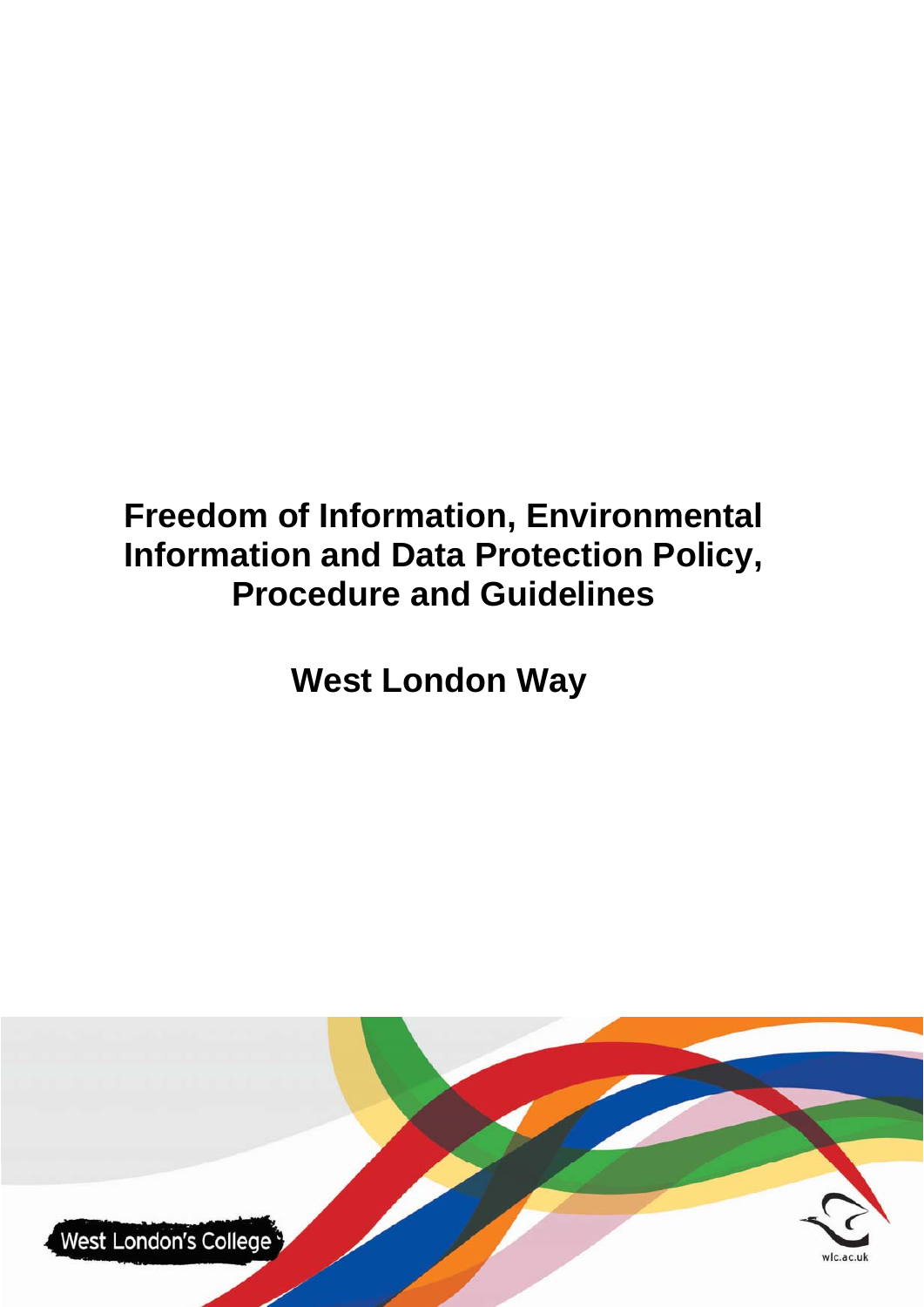# **Contents**

| 1  |  |
|----|--|
| 2  |  |
|    |  |
|    |  |
|    |  |
| 3  |  |
|    |  |
|    |  |
|    |  |
| 4  |  |
| 5  |  |
| 6  |  |
|    |  |
|    |  |
|    |  |
|    |  |
|    |  |
| 7  |  |
| 8  |  |
| 9  |  |
| 10 |  |
|    |  |
|    |  |
|    |  |
|    |  |
|    |  |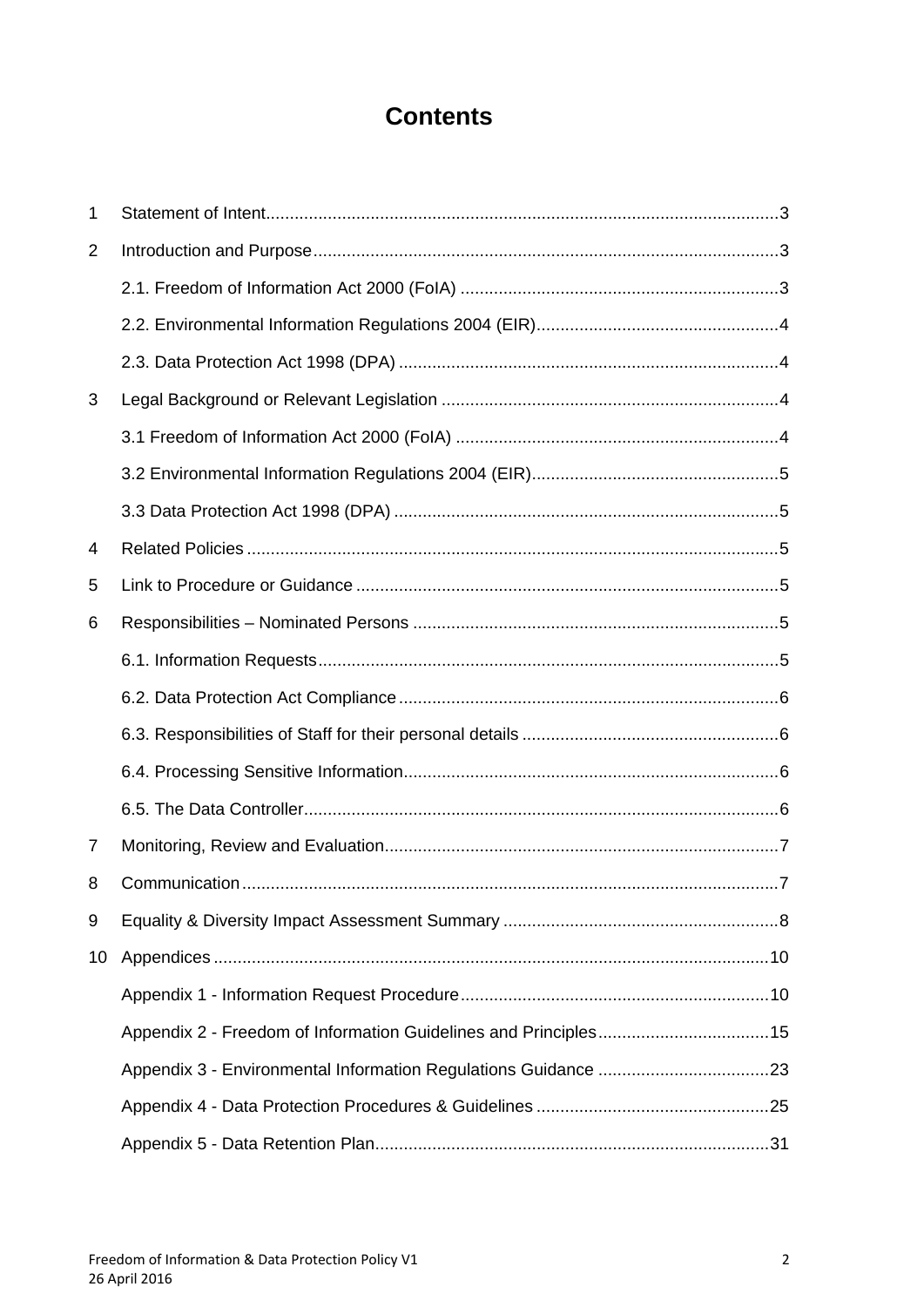# **1 Statement of Intent**

This policy provides the College statements, procedures and guidelines to ensure compliance with the following Acts and regulations:

- Freedom of Information Act 2000 (FoIA)
- Environmental Information Regulations 2004
- (EIR) Data Protection Act 1998 (DPA)

This policy does not form part of the formal contract of employment, but it is a condition of employment that employees will abide by the rules and policies made by the College. Any failure to follow the policy can therefore result in formal proceedings.

Any member of staff who considers that the policy has not been followed in respect of personal data about themselves should raise the matter with the Data Controller initially (see 6.5). If the matter is not resolved it should be raised as a formal grievance.

Numerous other pieces of legislation cross refer to discipline issues. Some important examples include information that is already in the public domain and is exempt from the 1998 Act. It is College policy to make as much information public as possible, and in particular the following information will be available for inspection:

- Names of College governors and Register of Interests of Governing Body members and senior staff with significant financial responsibilities (for inspection during office hours only).
- $-$  List of key staff.
- $-$  Photographs of key staff.
- Information on examination results.

The College's internal phone list is not a public document.

#### **2 Introduction and Purpose**

This policy has been produced in the interests of all Further Education and Higher Education members of staff and stakeholders, whether they are full time or part time, permanent or temporary, irrespective of their length of service and period of any probationary service.

The policy details the processes, responsibilities and framework by which the College observes and adheres to the Freedom of Information Act (FoIA), Environmental Information Regulations (EIR) and Data Protection Act (DPA).

#### **2.1. Freedom of Information Act 2000 (FoIA)**

This policy details the procedure (See Appendix 1 – *Information Request Procedure*) by which an organisation or member of the public may make a FoI request to the College. Any FoI request will be considered in tandem with the information exemption regulations within the FoI Act. In particular, for some cases FoI requests may not be approved if they contravene the DPA. Appendix 2 - *Freedom of Information Guidance and Principles* contains guidelines for charging the requester should the number of hours required to gather and report on the information requested exceed a threshold.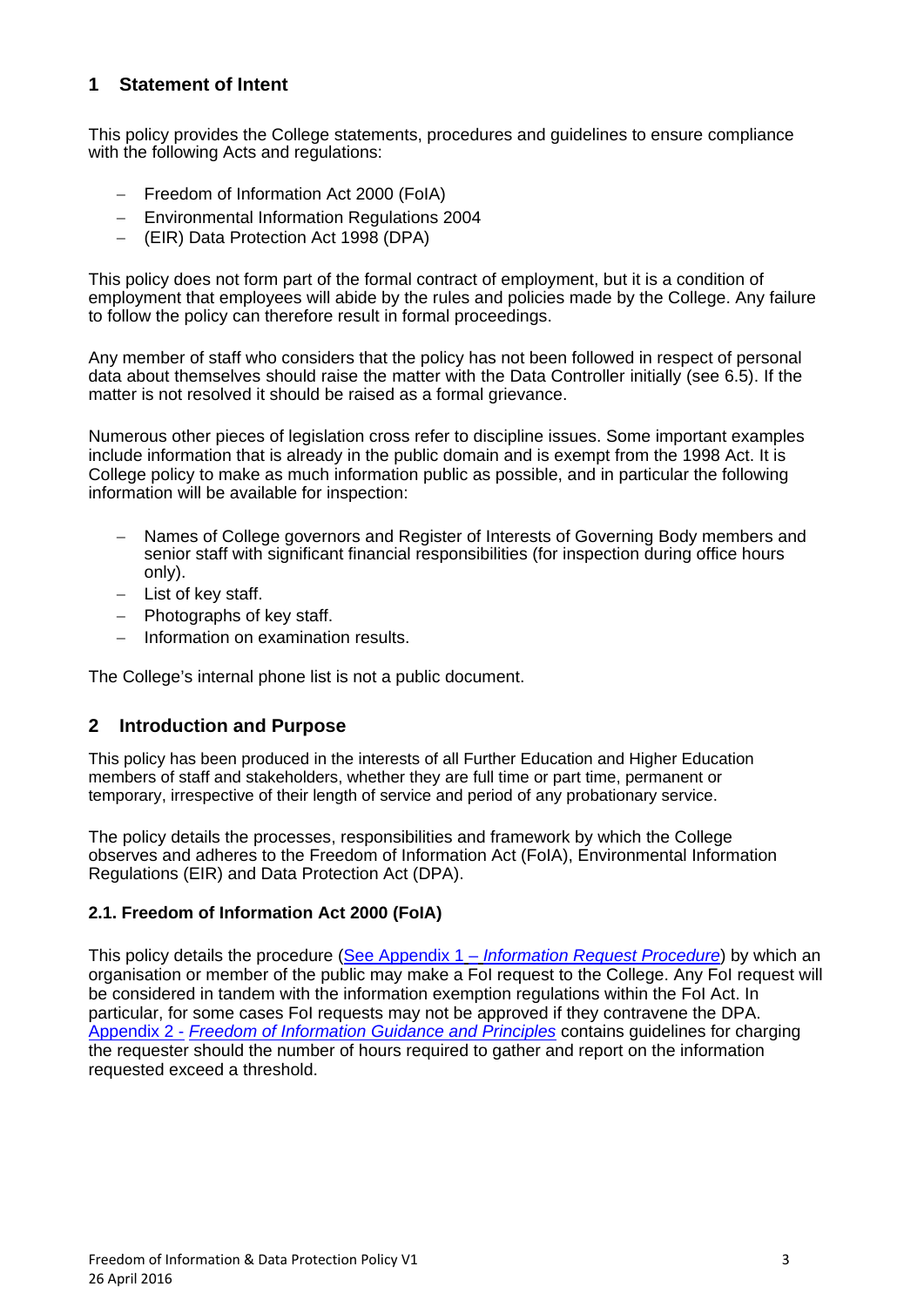#### **2.2. Environmental Information Regulations 2004 (EIR)**

This part of the policy contains the procedure (See Appendix 1 – *Information Request Procedure*) by which an organisation or member of the public may obtain environmental information directly linked to the College infrastructure and associated services. A request does not have to specify or describe the information. Any clear sign that someone wants some environmental information is likely to count as a request under the Regulations. However, there are other provisions to help in order to deal with requests which are too broad, unclear or unreasonable.

### **2.3. Data Protection Act 1998 (DPA)**

All staff, students and other users are entitled to know:

- What information the College holds and processes about them and why.
- $-$  How to gain access to it.
- $-$  How to keep it up to date.
- What the College is doing to comply with its obligations under the 1998 Act.

The College and all staff who process or use any personal information must ensure that they follow the principles below at all times. In order to ensure that this happens, the College has developed Data Protection requirements within this policy.

Personal data shall:

- Be obtained and processed fairly and lawfully and shall not be processed unless certain conditions are met.
- Be obtained for a specified and lawful purpose and shall not be processed in any manner incompatible with that purpose.
- Be adequate, relevant and not excessive for those purposes. Be accurate and kept up to date.
- Not be kept for longer than is necessary for that purpose.
- Be processed in accordance with the data subject's rights.
- Be kept safe from unauthorised access, accidental loss or destruction.
- Not be transferred to a country outside the European Economic Area, unless that country has equivalent levels of protection for personal data.

# **3 Legal Background or Relevant Legislation**

#### **3.1 Freedom of Information Act 2000 (FoIA)**

The FoIA requires the following:

- Public authorities, including colleges, are obliged to publish certain information about their activities; and
- Members of the public are entitled to request information from public authorities (subject to certain restrictions which are discussed further in this document).

The FoIA covers any recorded information, including printed documents, computer files, letters, emails, photographs and sound or video recordings, that is held by a public authority in England, Wales and Northern Ireland, and by UK-wide public authorities based in Scotland.

The Freedom of Information Act does not give people access to their own personal data (information about themselves), such as their health records or credit reference files. Individuals have a right of access to information held about them under the Data Protection Act 1998.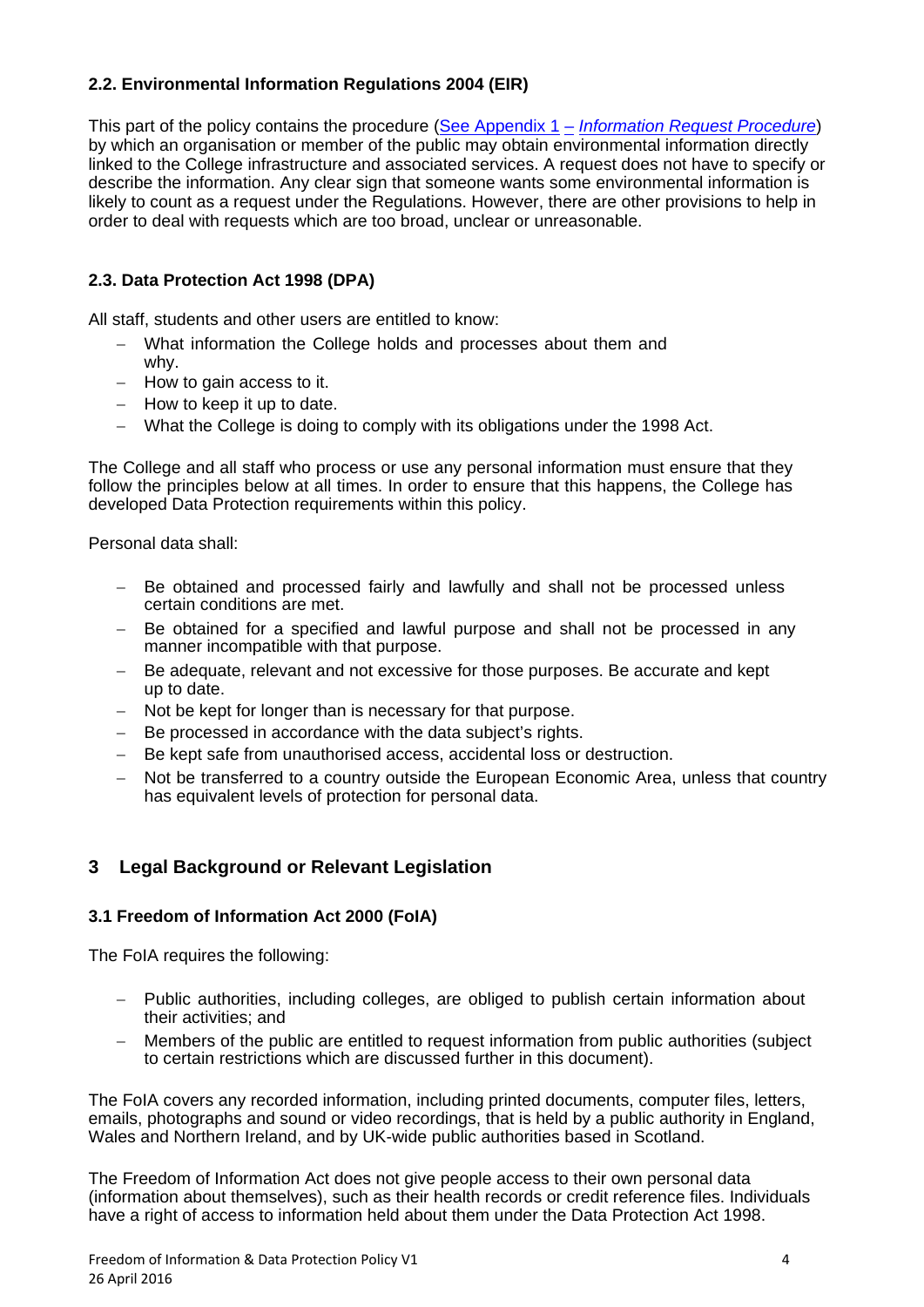#### **3.2 Environmental Information Regulations 2004 (EIR)**

The Regulations give people a right of access to information about the activities of public authorities that relate to or affect the environment, unless there is good reason for them not to have the information. This is sometimes referred to as a presumption in favour of disclosure.

The Regulations apply only to the environmental information held by public authorities. The Freedom of Information Act gives people access to most other types of information held by public authorities.

#### **3.3 Data Protection Act 1998 (DPA)**

The College is required to keep certain information about employees, students and other users to allow it to monitor performance, achievements, health and safety, recruitment etc. The College also has legal obligations to submit data to government funding bodies/agencies. To comply with the law, information must be used fairly, stored safely and not be disclosed to any person unlawfully.

It is a requirement of the College that all records are retained for a minimum period, for legal, operational, research and safety reasons. This document provides staff with procedures to be used when archiving records, and the retention policy to be applied to each class of record. The College archive will be held in a controlled secure environment, managed and maintained by appropriate departments.

# **4 Related Policies**

Other related policies are as follows:

- Whistleblowing Policy Safeguarding Policy
- Recruitment and Selection Policy
- Equality, Diversity and Human Rights Policy Computer Usage Policy
- Disciplinary Policy and Procedure (Staff) Grievance Policy and Procedure

#### **5 Link to Procedure or Guidance**

The following appendices provide the procedures and guidelines for this policy:

- Appendix 1 Information Request Procedure
- Appendix 2 Freedom of Information Guidance and Principles
- Appendix 3 Environmental Information Regulations Guidance
- Appendix 4 Data Protection Procedures and Guidelines
- Appendix 5 Data Retention Plan

#### **6 Responsibilities – Nominated Persons**

#### **6.1. Information Requests**

All staff are responsible for relaying information requests they may receive under the Freedom of Information Act, Environmental Information Regulations and Data Protection Act to the ILT department (XXX). The *Information Request Procedure* can be seen in appendix 1.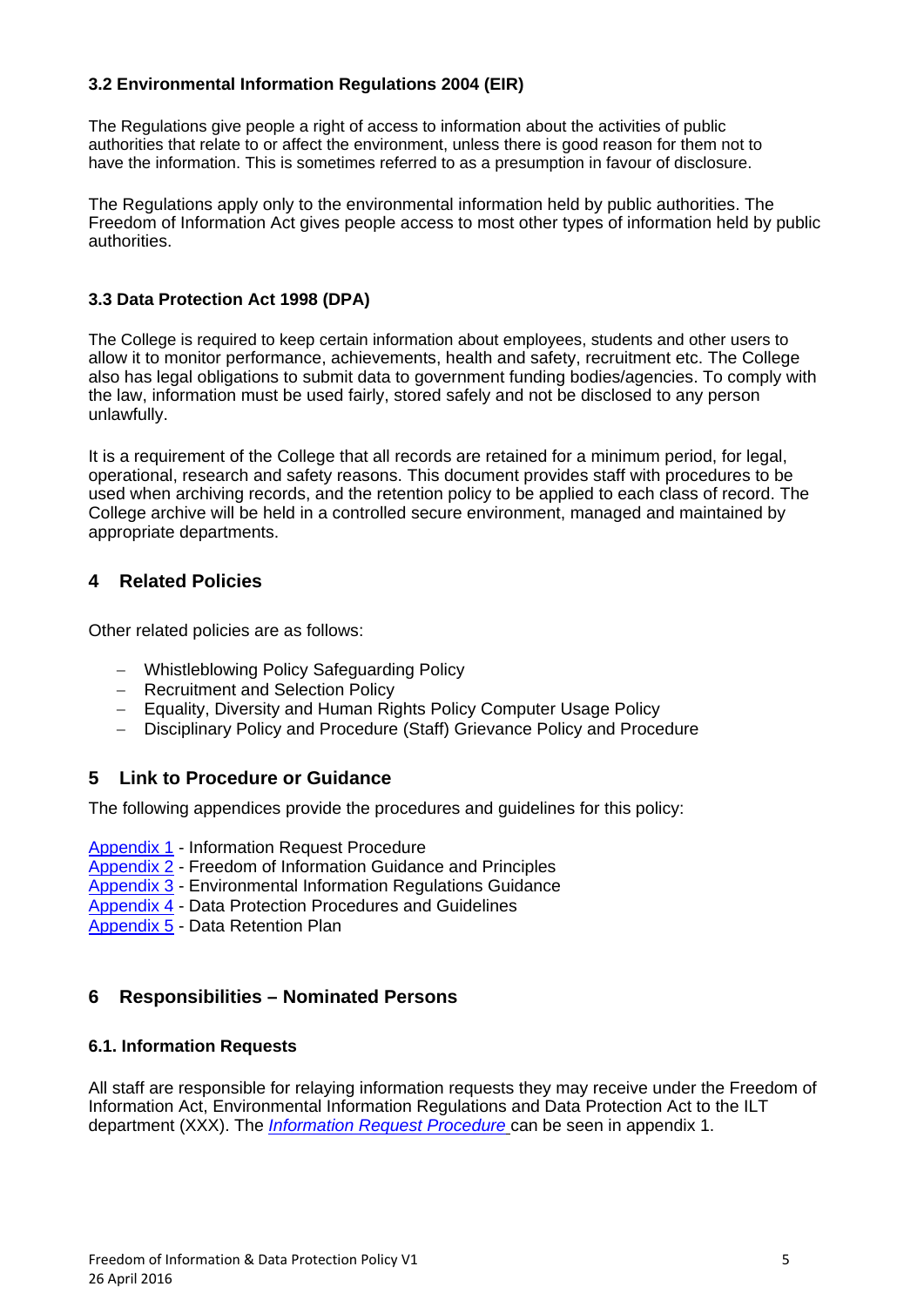#### **6.2. Data Protection Act Compliance**

Compliance with the 1998 Data Protection Act is the responsibility of all members of the College. Any deliberate breach of the data protection policy may lead to disciplinary action being taken, or access to College facilities being withdrawn, or even a criminal prosecution. Any questions or concerns about the interpretation or operation of this policy should be taken up with the Data Protection Officer.

Personal information is any information related to an individual. This may be any individual the College has dealings with such as students, staff, governors etc.

All staff are responsible for ensuring that:

- Any personal data which they hold is kept securely.
- Personal information is not disclosed either orally or in writing or accidentally or otherwise to any unauthorised third party.

*Staff to note that unauthorised disclosure may be a disciplinary matter, and may be considered gross misconduct in some cases.* 

#### **6.3. Responsibilities of Staff for their personal details**

- To ensure any information that they provide to the College in connection with their employment is accurate and up to date.
- To inform the College of any changes to information, which they have provided i.e. changes of address.
- Checking the information that the College will send out from time to time, giving details of information kept and processed about staff.
- To inform the College of any errors or changes. The College cannot be held responsible for any errors that have not been notified in writing/email to HR.

#### **6.4. Processing Sensitive Information**

Sometimes it is necessary to process information about a person's health, criminal convictions, race and gender and family details. This may be to ensure the College is a safe place for everyone, or to operate other College policies. This information is considered sensitive, and it is recognised that the processing of it externally may cause particular concern or distress to individuals; staff and students will be asked to give express consent for the College to do this, although in cases where it is a legal requirement for the College to provide such information, it will do so. Offers of employment or course places may be withdrawn if an individual refuses to consent to internal information processing, without good reason. More information about this is available from the Data Controller.

#### **6.5. The Data Controller**

The College as a body corporate is the Data Controller under the Act. However, there is a designated Data Protection Officer that must be the first point of contact for all enquiries: *(management lead name),* Data Protection Officer, ILT Department.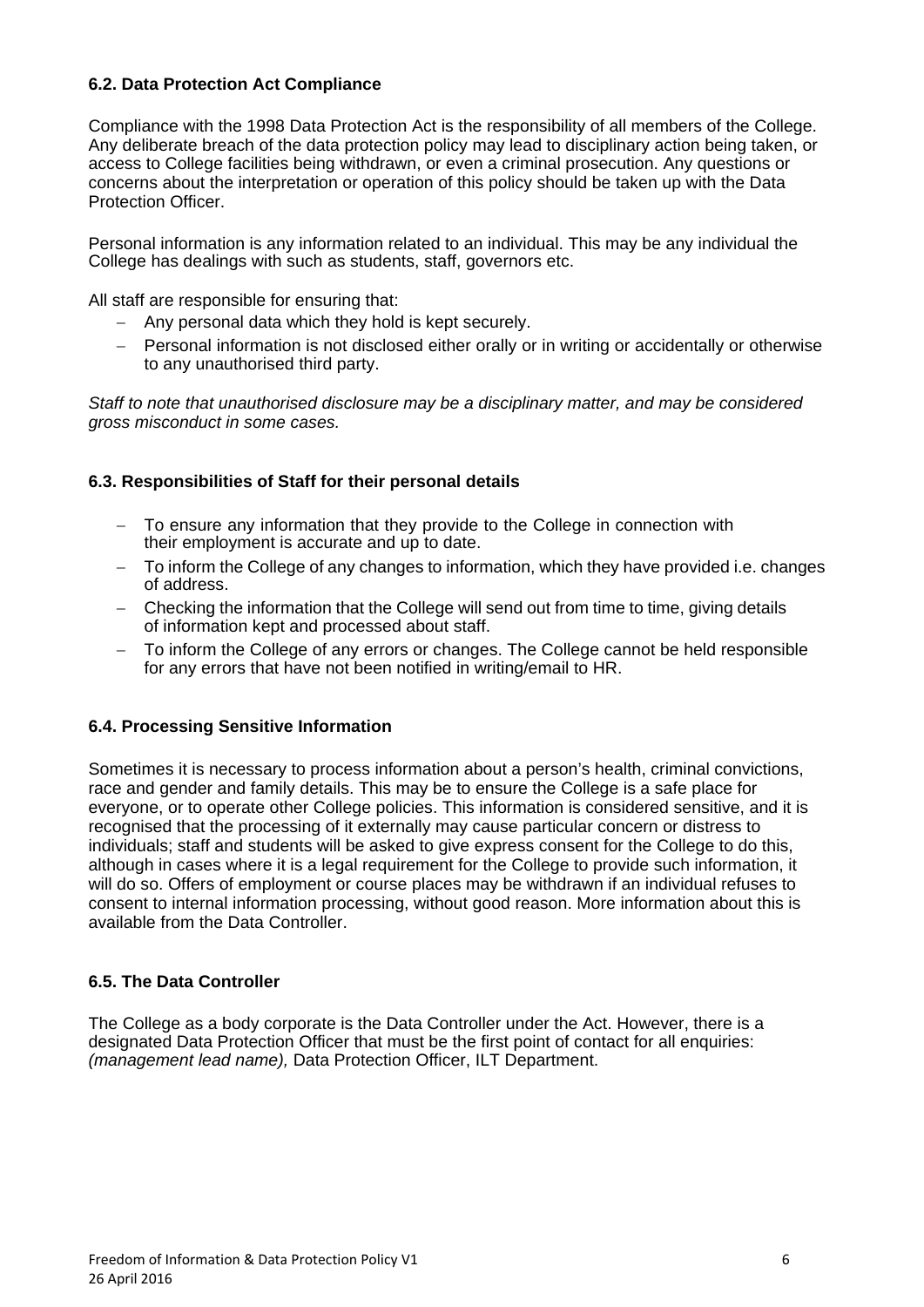# **7 Monitoring, Review and Evaluation**

The College will review the policy to take account of any new Government legislation, regulations or best practice documents, to ensure that staff are kept fully up to date with their responsibilities and duties with regard to this policy and procedures.

It is also recommended that the incidents are monitored by the seven strands of equality (i.e. gender, disability, race and ethnicity, age, LGBT - lesbian, gay, bisexual, transgender, religion and socio-economic) over a period of twelve months to identify any trends that need to be addressed.

# **8 Communication**

This policy is published on the College Staff intranet and made available to staff on request in a number of formats as required.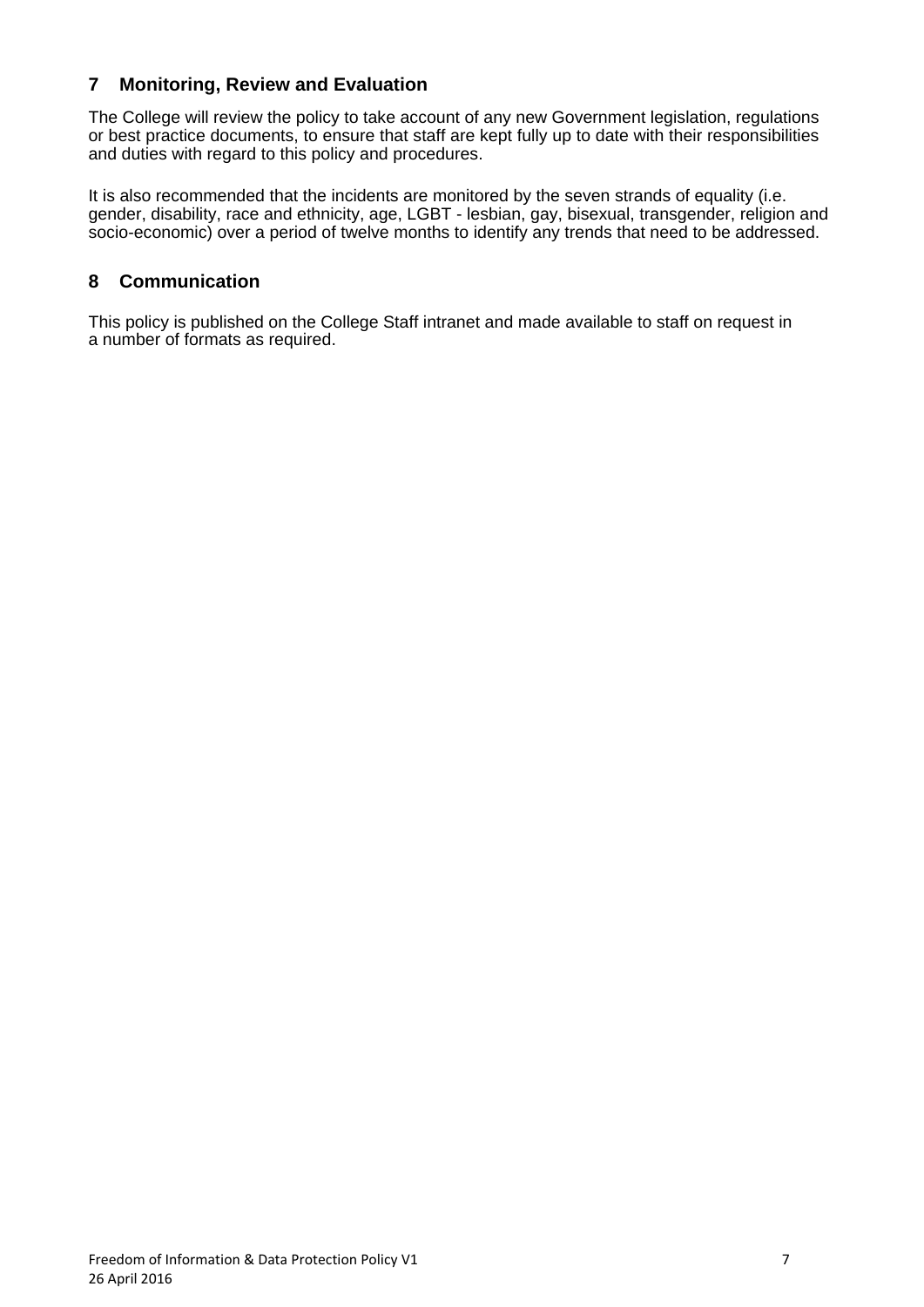# **9 Equality & Diversity Impact Assessment Summary**

|                                                                                                                                                                                                                                                                   |                                                                                                                                                                                                       |            | Reassignment                | <b>Marital Status</b> | ิซ                                      |      |                                                                                                                                                       |     |                                         |
|-------------------------------------------------------------------------------------------------------------------------------------------------------------------------------------------------------------------------------------------------------------------|-------------------------------------------------------------------------------------------------------------------------------------------------------------------------------------------------------|------------|-----------------------------|-----------------------|-----------------------------------------|------|-------------------------------------------------------------------------------------------------------------------------------------------------------|-----|-----------------------------------------|
|                                                                                                                                                                                                                                                                   | Age                                                                                                                                                                                                   | Disability | Gender                      |                       | Pregnancy<br>Maternity                  | Race | Religion or<br>Belief                                                                                                                                 | Sex | Orientation<br>Sexual                   |
| Which of the following protected<br>characteristics may be affected<br>by this policy or procedure?<br>(please mark the relevant box)                                                                                                                             |                                                                                                                                                                                                       |            |                             |                       |                                         |      |                                                                                                                                                       |     |                                         |
| Other concerns<br>(e.g. protected groups such as<br>carers, young parents, women<br>during pregnancy, young people<br>living independently)                                                                                                                       |                                                                                                                                                                                                       |            |                             |                       |                                         |      |                                                                                                                                                       |     |                                         |
| Does this policy impact on:<br>(please mark the relevant box)                                                                                                                                                                                                     | <b>Staff</b>                                                                                                                                                                                          |            | <b>Students</b>             |                       | Parents<br>or<br>Carers                 |      | <b>Members</b><br>of<br>the Public                                                                                                                    |     | Externa<br>providers of<br>service<br>s |
|                                                                                                                                                                                                                                                                   | $\boxtimes$                                                                                                                                                                                           |            |                             |                       |                                         |      |                                                                                                                                                       |     |                                         |
| Does your assessment show<br>that this policy/procedure is<br>affecting relations between<br>different protected<br>characteristics?<br>(please mark the relevant box)                                                                                            | Y□ n⊠                                                                                                                                                                                                 |            | YLINLI                      |                       | $Y \Box$                                | N    | N<br>Y١                                                                                                                                               |     | Y∐N⊠                                    |
| If yes, can the adverse impact<br>be justified on the grounds of<br>promoting equality of<br>opportunity for one group, or as<br>part of a wider strategy of<br>positive action in relation to<br>particular groups?<br>(please give reasonable<br>justification) |                                                                                                                                                                                                       |            |                             |                       |                                         |      |                                                                                                                                                       |     |                                         |
| <b>Consultation</b><br>What steps have been taken to<br>ensure that the different<br>protected groups have been<br>consulted during the development<br>of this policy/procedure?                                                                                  | The policy was devised with relevance to AoC and JISC guidance.<br>The following representative groups have been involved with the<br>development and impact assessment of this policy:<br><b>SLT</b> |            |                             |                       |                                         |      |                                                                                                                                                       |     |                                         |
|                                                                                                                                                                                                                                                                   | The policy is also published to staff for an agreed period to ascertain further<br>feedback before final placement on staff intranet.                                                                 |            |                             |                       |                                         |      |                                                                                                                                                       |     |                                         |
| <b>Staff Development and</b><br><b>Training</b><br>Please list any staff<br>development or training issues<br>arising from this assessment.                                                                                                                       | <b>CLT</b>                                                                                                                                                                                            |            |                             |                       | Curriculum Staff (data protection only) |      |                                                                                                                                                       |     |                                         |
| <b>Change/Modification</b><br>As a result of the Impact<br>Assessment, have any<br>changes/modifications to this<br>policy/procedure been made?                                                                                                                   |                                                                                                                                                                                                       |            | other concerns have arisen. |                       |                                         |      | Review Impact Assessment annually against data gathered on protected<br>characteristic groups to determine if a particular group has been affected or |     |                                         |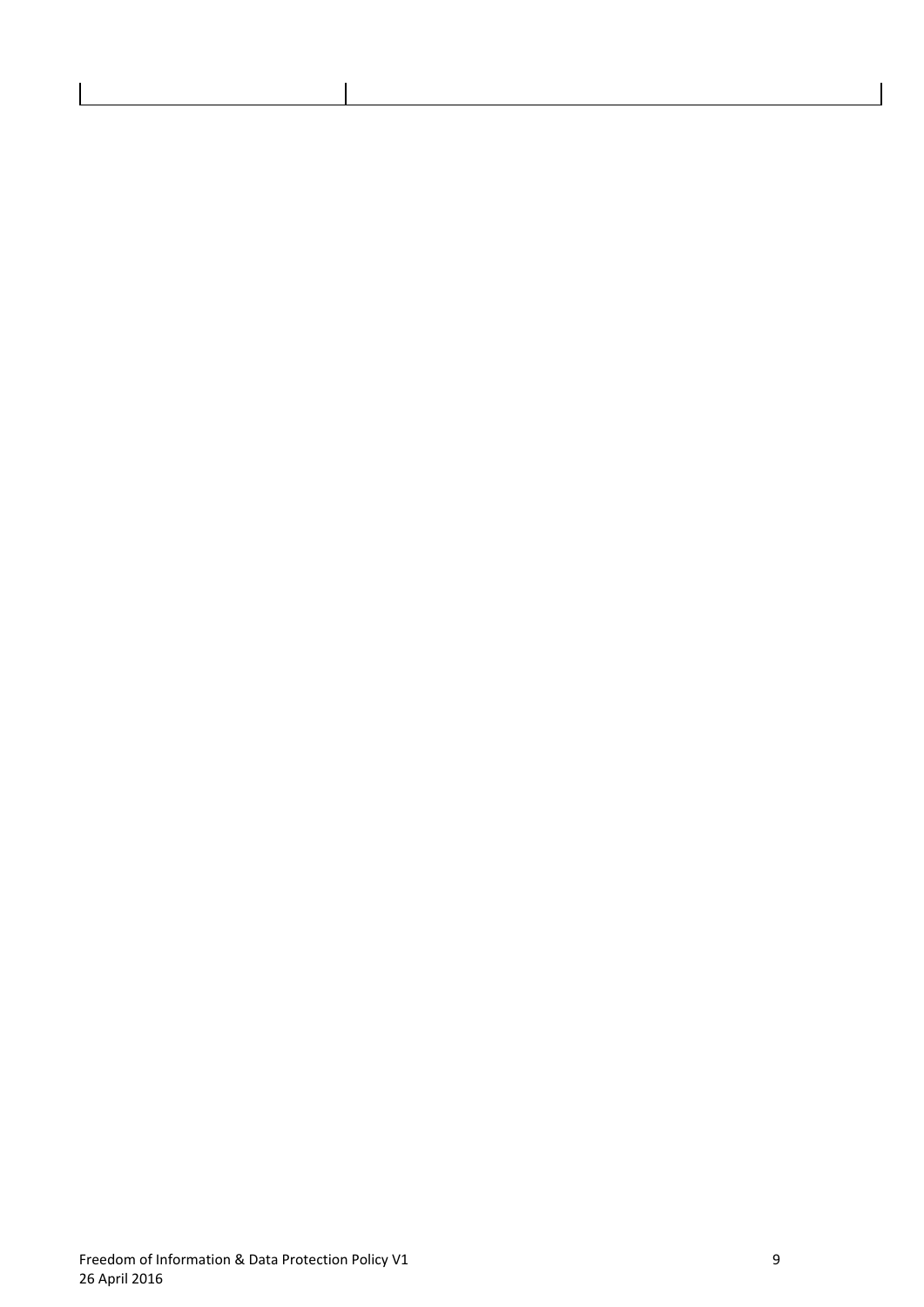# **10 Appendices**

# **Appendix 1 - Information Request Procedure**

#### **Background**

The College will approach requests for information in a positive manner with a view to disclosing the requested information. However information does not have to be released in some situations, for example where release would contravene Data Protection law, endanger anyone's health and safety, breach confidentiality, or compromise commercial interests.

#### **1 Aims**

To deal with all enquiries in relation to the Freedom of Information Act, Environmental Information Regulations or the Data Protection Act in a fair and consistent manner and in accordance with the requirements of the law.

#### **2 Reasons for the Procedure**

To provide a first class level of customer service and comply with the requirements of the Freedom of Information Act 2000, Environmental Information Regulations 2014 and the Data Protection Act 1998.

#### **3 Objectives**

To describe the formal procedure for dealing fairly and consistently with information requests.

#### **4 Response Time**

All requests for information should be responded to within 20 working days following the date of receipt of the request. The information should be provided unless exemptions apply (see Appendix 2). The 20 working day period commences on the working day following the receipt of the written request. Working days exclude weekends and bank holidays, but include Principal's days.

#### **5 Information Requests**

Requests for information do not need to mention the FoIA, the EIR or DPA but must:

- Be in writing (which includes email and fax);
- Give the applicant's name and return address; and
- Describe the information being sought.

The College may also send the applicant the College's 'Information Request Form' which can be found on the College website. The College will charge for the provision of such information in all cases where it is legally entitled to do so.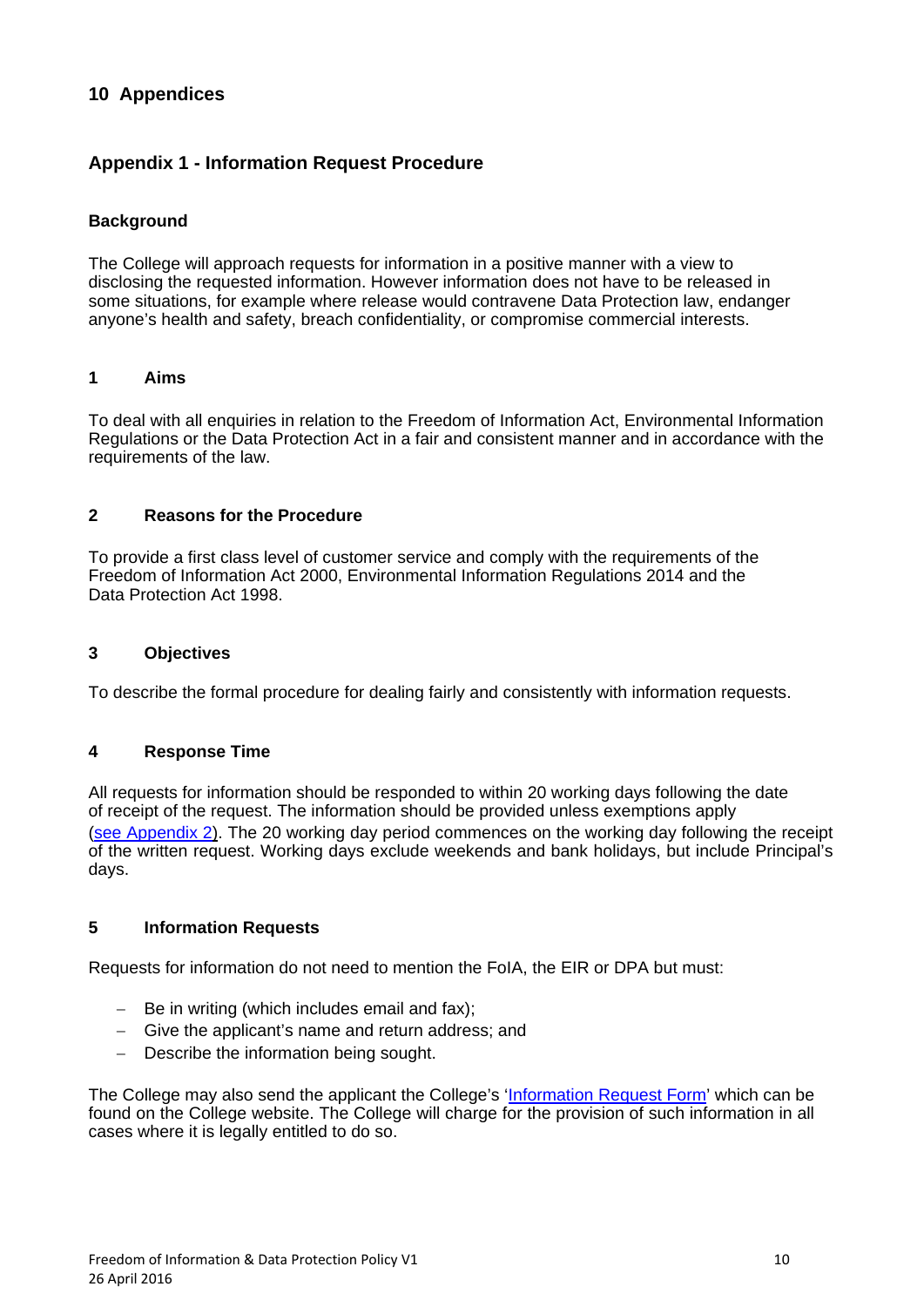There is no legal requirement for the applicant to provide reasons for why they require the information and how the information will be used. The applicant does not need to demonstrate that they have a good reason or a legitimate interest for seeking the information.

The College may also find they receive requests via the website 'whatdotheyknow.com' which helps applicants find out inside information about UK Government and UK public bodies.

Where it is reasonable to do so, the College may ask the applicant for further details of the request to enable them to identify and locate the information requested, e.g.

- Where the request is not in English;
- Where the request is not sufficiently precise for the College to be clear what information is sought; or
- Where a more focused request would assist the College in reducing the cost of compliance below the appropriate limit.

#### **6 Procedure**

#### **Step 1 - Receiving Requests (Responsibility: All staff)**

Information routinely provided to staff, students and the public should continue to be treated in accordance with normal procedures (this should not cover any information listed in the exempt categories in appendix 2). Any concerns about the information requested should be raised with the appropriate Line Manager in the first instance.

Requests for information must be made in a recorded format, e.g. email, letter, fax. The request must also provide the applicant's name and return address and describe the information being sought. Ideally, information requests should be submitted using the College's online 'Information' Request Form'.

A Word version of the form is also available on the following:

- College Website (under *Freedom of Information, Data Protection and EIR)*
- Staff under *Forms and Media / Forms*
- Student Intranet under *My College / Freedom of Information Act* and *My College | Data Protection Act*

#### **Step 2 - Forwarding requests (Responsibility: All staff)**

Staff must not respond to Freedom of Information, Environmental Information or Data Protection information requests themselves. Requests for information that fall within these categories should be passed immediately to the ILT Department. The date the information request was received must be included in the notification. Staff must not respond to employment reference requests for staff/ex staff. All requests must be passed to Human Resources.

#### **Step 3 - Logging Requests (Responsibility: Data Protection Officer)**

On receipt of a request for information under the FOI Act, the Data Protection Officer will log the date the request was received in the College, in order to comply with the 20 working day response requirement. The Data Protection Officer will acknowledge requests and maintain a register to monitor responses to ensure timescales are adhered to.

If the provision of the information is subject to a fee, the applicant will be advised accordingly and payment must be received prior to the information being provided. Under the FOI Act, the College is not required to comply with a request for information if the College estimates that the cost of complying would exceed the 'appropriate limit'. For the College, the current 'appropriate limit' is £450.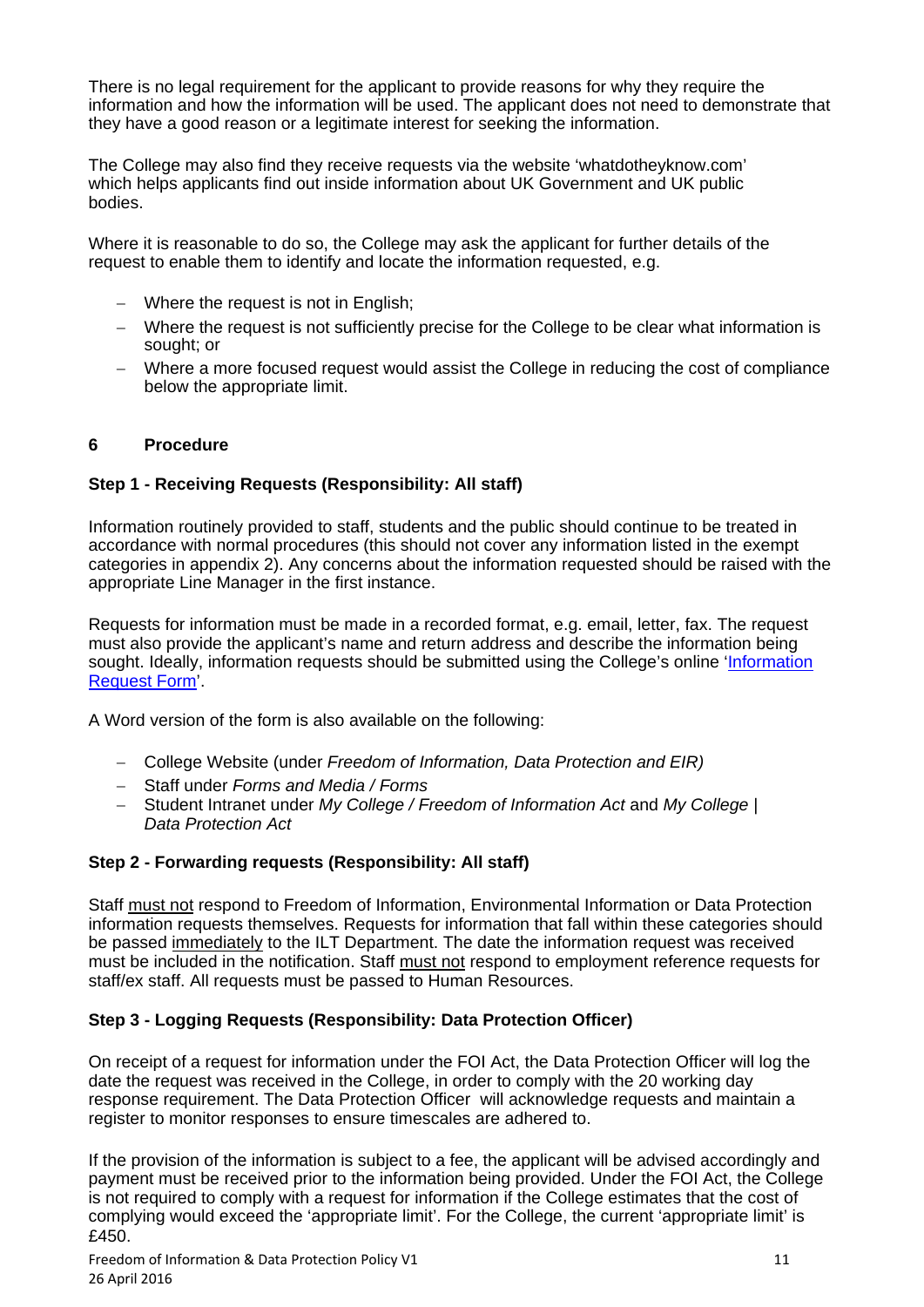#### **Step 4 - Categorisation of Requests (Responsibility: Data Protection Officer)**

From the information request submitted by the requester, the category first needs to be established before it can be processed further. The categories are as follows:

- Freedom of Information request (information about the College).
- Environmental Information request (information about the College environment and controls).
- Data Protection request (personal information).

#### **Step 5 - Personal Identification (Responsibility: Data Protection Officer)**

If the information request falls within the Data Protection category, the requester must provide some form of personal identification. This may take one of the following forms:

- *Staff member:* College ID badge or email from individual College account.
- *Student Member:* College ID badge or email from individual College account.
- *Member of the public:* Photocopy of Driving Licence or Passport.

Details of the form of personal identification must be kept on file together with the information request.

#### **Step 6 - Initial Acknowledgement (Responsibility: Data Protection Officer)**

An initial response via email or letter should be sent to the information requester, stating that the information request has been received and is being processed.

At this stage it may be necessary to ask for further details from the requester in order to clarify the information required. In these instances, the 20 working day period for a request response will start on receipt of these further details, thus enabling the College to respond to the information requested.

Some requests may be for information included in the College Publication Scheme (see the College Website.

The initial response should be sent within **five** working days of the initial request.

#### **Step 7 - Issue of Response Pack to Request Processor (Responsibility: Data Protection Officer)**

The Data Protection Officer will send a copy of the request for information, the acknowledgment and also an Information Request Tracking form to the '**Request Processor**' (the member of staff nominated to process the request), clearly identifying timescales for reply. If any further information is required from the applicant, the Request Processor must advise the Data Protection Officer without delay.

The Request Processor selected will depend on the category of information request as follows:

- Freedom of Information request Data Protection Officer.
- Environmental Information request Assistant Director Infrastructure
- Management. Data Protection request of staff (past and present) HR Department.
- Data Protection request of students (past and present) Head of CIS.
- Other Data Protection requests from the public Data Protection Officer.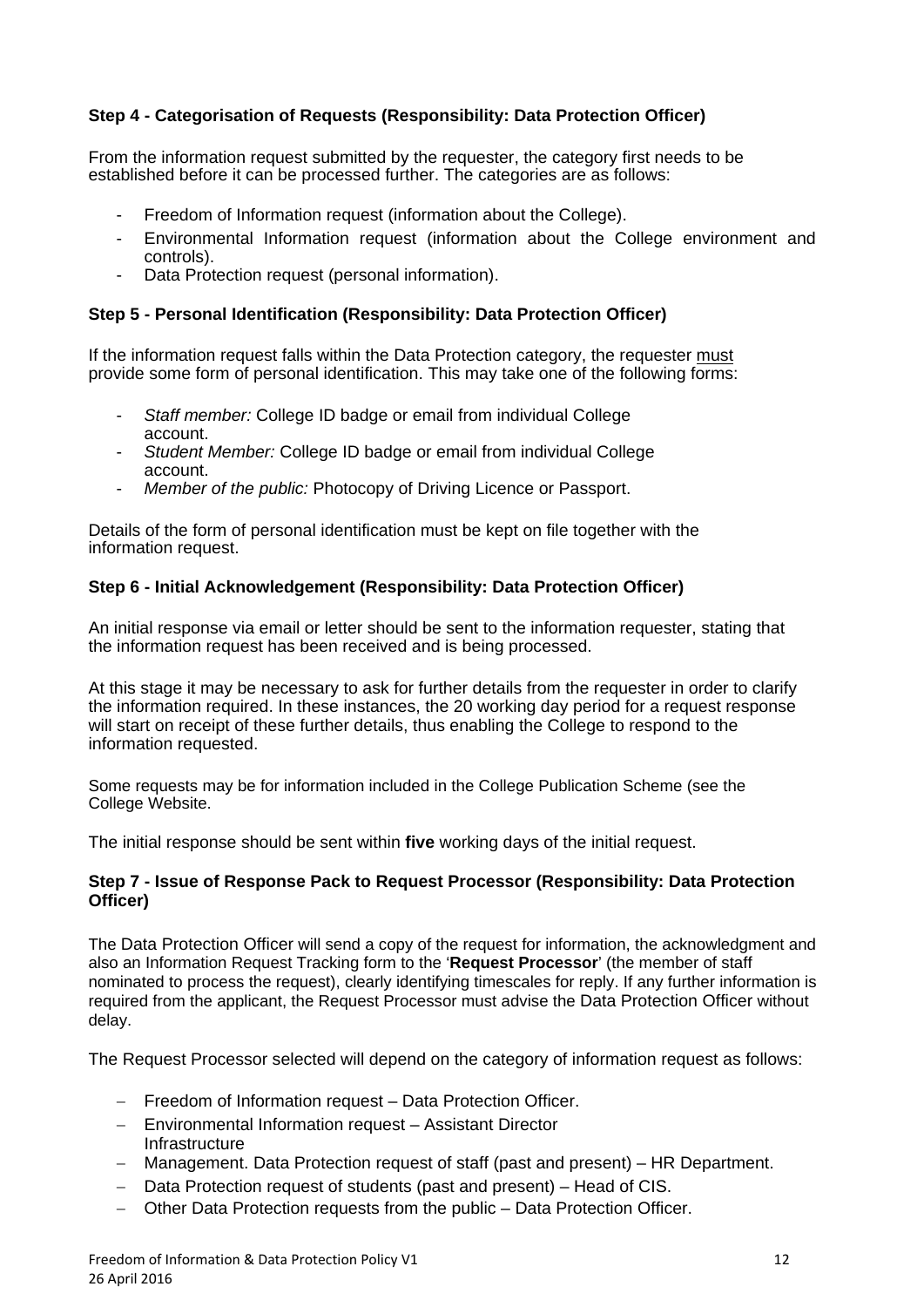#### **Step 8 - Processing of Request (Responsibility: Request Processor) Exemptions**

For FoI or EIR requests the Request Processor must first establish whether or not any exemptions apply. The Request Processor should refer to Appendix 2 *Freedom of Information Guidelines and Principles* or Appendix 3 *Environmental Information Regulations Guidance*. *Alternatively* the Request Processor should consult the ICO website (https://ico.org.uk ) where guidance for FoI and EIR is published. Any exemptions should be clearly stated in the Information Request Tracking form.

#### *Charges*

For FoI or EIR requests the Request Processor must ascertain the cost of processing a request. The guidelines for Fee Charges can be found under Appendix 2 *Freedom of Information Procedures and Principles* section 4 and Appendix 3 *Environmental Information Regulations Guidance section 5.* 

Under the FoI Act, the College is not required to comply with a request for information if the College estimates that the cost of complying would exceed the 'appropriate limit'. For the College, the current 'appropriate limit' is £450.

Applicants must be notified of any costs as soon as possible and prior to the information being provided.

#### *Finding the Information Requested*

The Request Processor must obtain the information requested (if available) and complete the Information Request Tracking form. Following this the form should be returned to the ILT Department. This must be done within the 20 working day time limit.

#### **Step 9 - Information Request Response (Responsibility: Data Protection Officer)**

The Data Protection Officer must send a covering letter and:

- Provide the information requested, or
- Explain the reason why we have not been able to provide the information requested.

If a request for information falls within the list of absolute exemptions (see Appendix 2), the applicant should be informed in writing that the College is unable to release the information because an absolute exemption applies. It is not necessary to state whether the College does or does not hold the information.

A Public Interest Test will be conducted to determine whether the public interest is better served by withholding or releasing the exempt information. If the arguments in favour and against disclosure are equal, the College has a duty to disclose. If it is decided to withhold information because a qualified exemption applies, the College will:

- State whether it holds any information of the type requested. Explain why the exempt information has been withheld.
- Inform the applicant of their right to complain to the Information Commissioner at the following address:

Information Commissioner Wycliffe House Water Lane Wilmslow **Cheshire** SK9 5AF

The FoIA allows the College to refuse to comply with a request for information that is vexatious or repeated.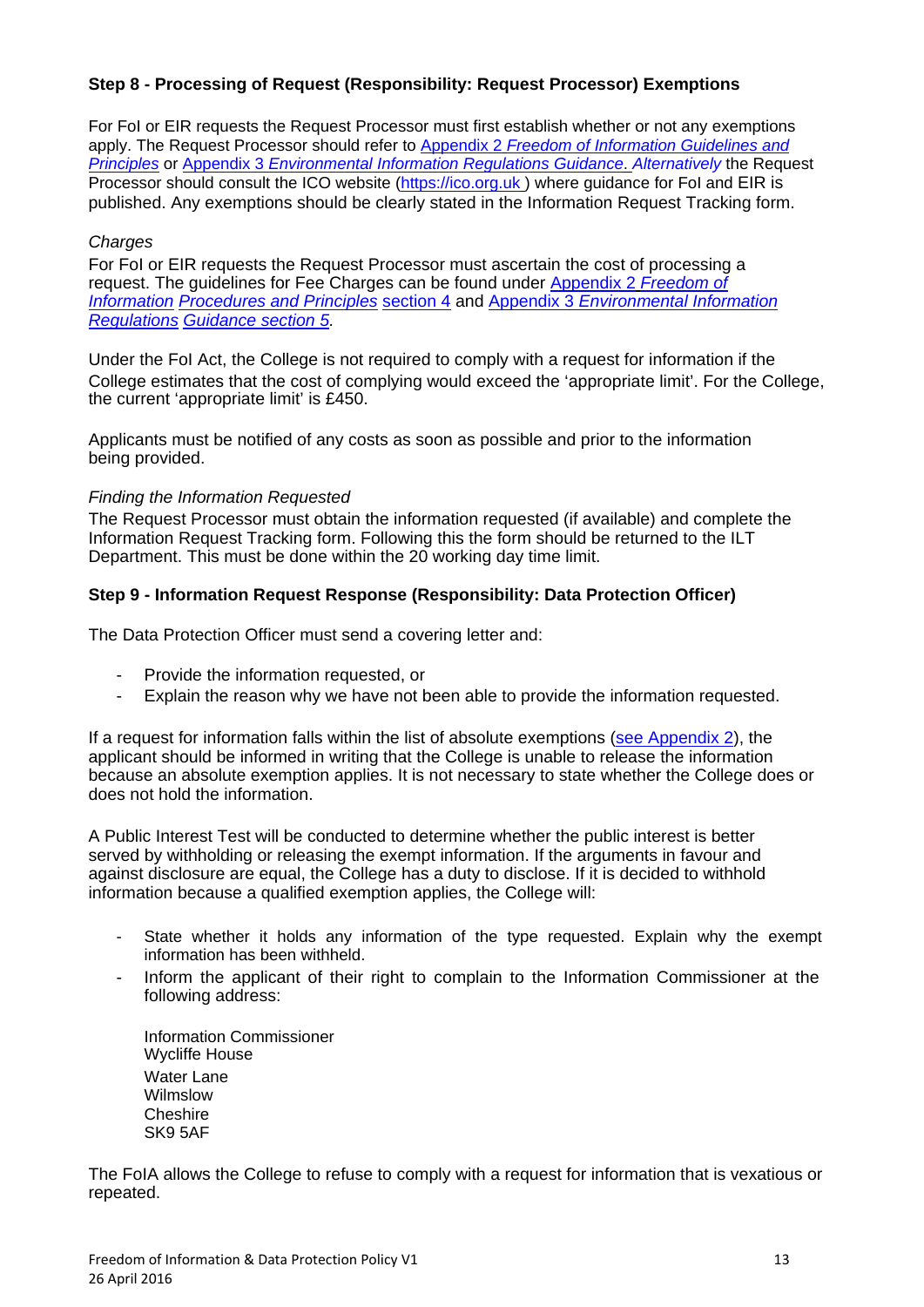#### **7 If the Information Requester Complains**

If an Information Requester complains, they should be referred to the College's Customer Complaint's Procedure.

In response to complaints the College should ensure the following:

Complaints should be acknowledged promptly and the complainant should be given the College's target date for determining the complaint;

The review should be undertaken by someone more senior than the person who took the original decision;

The review should involve a full re-evaluation of the case;

Where the outcome of the review is that the information originally requested should now be disclosed, this should happen as soon as practicable and the applicant should be informed when this will be.

#### **8 Monitoring**

The Data Protection Officer will monitor the progress of the Information Requests at all times. All communications and records pertaining to the Information Request must be kept on file.

The Data Protection Officer will provide an analysis of the number and nature of the requests and their outcome to Senior Management. Auditors may ask to see the log and the log will be provided to the Audit Committee on an annual basis.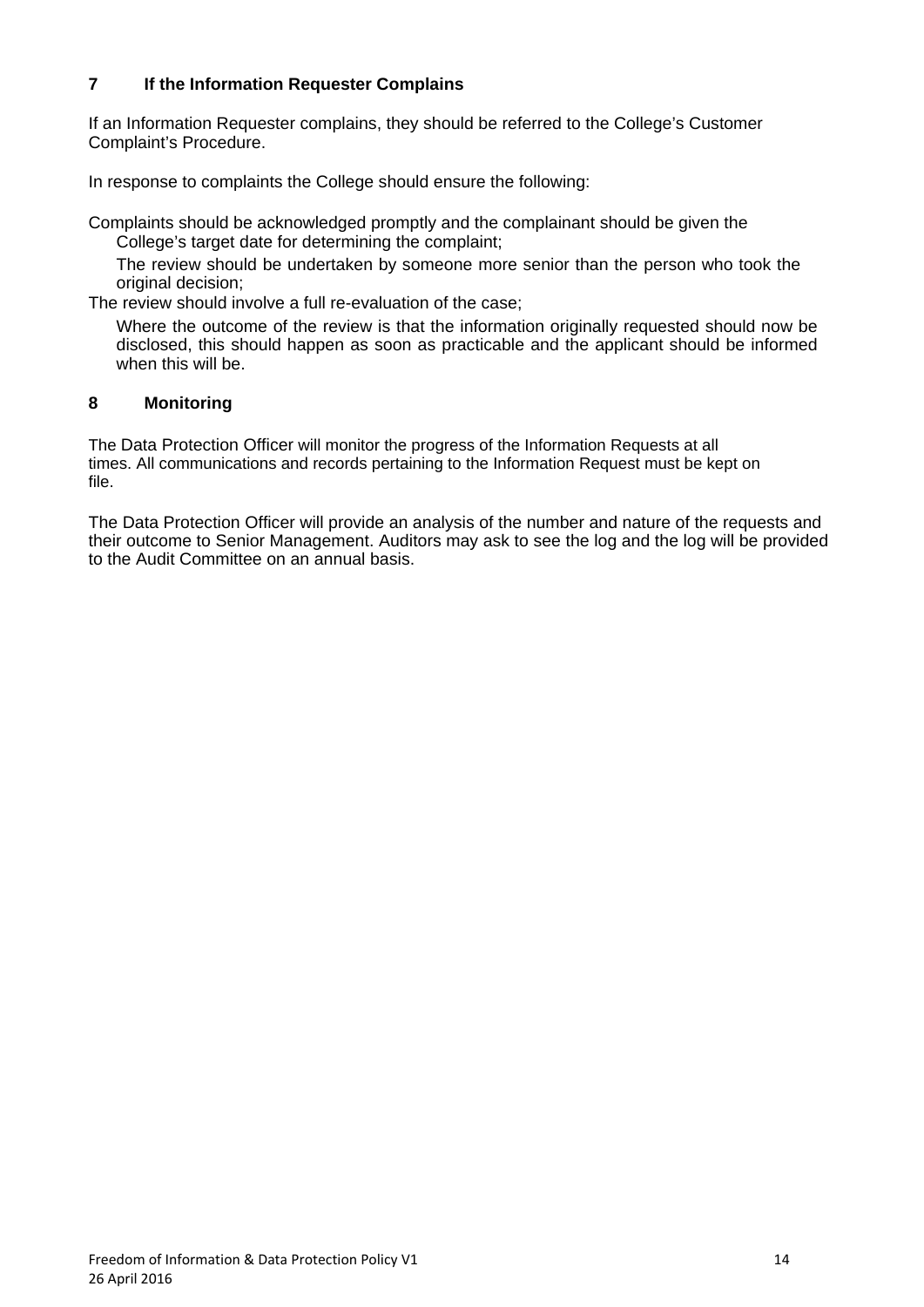# **Appendix 2 - Freedom of Information Guidelines and Principles**

#### **1 General Compliance Principles**

The College must comply with a request promptly and in any event will have 20 working days to respond. The 20 working day period starts on the working day after the day on which the College receives the request (for example, if the College receives a request on a Friday, time starts running on the following Monday). Working days exclude weekends and bank holidays but include days when the College is closed but which are neither weekends nor bank holidays.

Where the College reasonably asks for further details to enable it to comply with the request, the 20 working day period does not start running until they receive those details. The College must not delay in requesting further details simply to give more time to respond to the applicant's request.

If the College requires the applicant to pay a fee (see section 4), the 20 working day period stops on the working day before the day on which the College sends a fee notice to the applicant and restarts the working day after the College receives the fee.

If one of the qualified exemptions applies to the information requested and the College has to apply the public interest test (see section 8), it may extend the 20 working day period for a reasonable time in order to consider the public interest test. The College must notify the applicant of the estimated date for response.

Under the FoIA there is a duty to advise and assist those making a request. This means that the College should try and be as helpful as possible when responding to a request. For example, if someone makes a request in the wrong way it would be expected that College gives the individual information on how to make an appropriate request rather than ignoring the request because of the error.

The College is under a statutory duty to provide advice and assistance to applicants. The College should, amongst other things:

- Publish its procedures for dealing with freedom of information requests, including an address and telephone number for information and assistance;
- Ensure that appropriate assistance is given to enable an applicant to make a request in writing where the applicant is unable or has difficulty to do so;
- Provide assistance to the applicant to enable them to describe more clearly the information requested;
- Consider whether any suitable information is available free of charge if the applicant is not prepared to pay the requested fee; and
- Where the cost of complying with the request would exceed the appropriate limit, consider what, if any, information could be provided within the cost ceiling.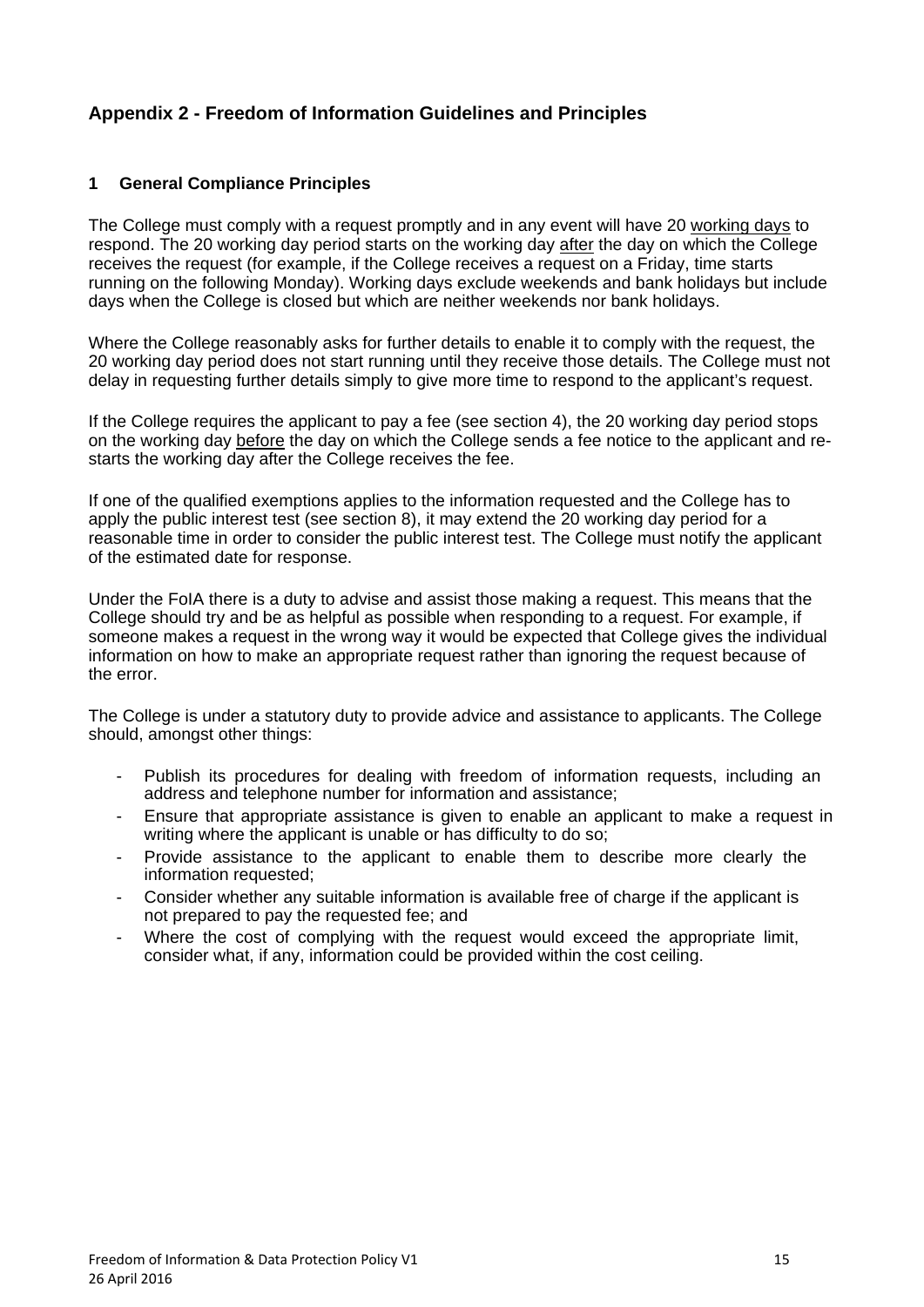#### **2 Refusing to Deal with a Request**

The FoIA allows the College to refuse to comply with a request for information that contravenes the Data Protection Act or is vexatious or repeated.

DPA Infringement - The exemption clauses within the Data Protection Act state that FoIA requests for personal data referring to an individual or individuals should be refused. This includes situations where individual personal information can be derived from the information requested. FoIA requests of this nature should be referred to the College Data Protection Officer in the first instance before formal notification of refusal.

A request is vexatious if a reasonable person would conclude that the effect of the request would be disproportionate or cause inconvenience or expense to the College and that the request:

- Clearly does not have any serious purpose or value; Is designed to cause disruption or annoyance;
- Has the effect of harassing the College; or
- Can otherwise fairly be characterised as obsessive or manifestly unreasonable.

Colleges must consider the nature of the request, not the nature of the requester (applicant). Factors which may suggest that requests are vexatious include:

- The declared intention of the applicant or College's knowledge of the applicant's intentions (e.g. where the College knows that there is an orchestrated campaign to cause the College inconvenience);
- The request clearly has no serious purpose or value (this will often arise where there has been a series of requests);
- The effect of legitimate editing of the information (e.g. the deletion of confidential materials) would render the information worthless; or
- The information requested is clearly exempt.

Requests from the same applicant that are identical or substantially similar may be deemed repeated requests.

In some cases, identical or substantially similar requests may not be repeated, e.g.

- A reasonable interval has elapsed between them;
- The applicant is different;
- The information to be disclosed has changed in the intervening period.

It is possible that many different individuals will make identical or substantially similar requests. If the College is, or becomes, aware that individuals are acting as part of a group seeking to make vexatious or repeated requests, the College is entitled to refuse the requests.

If the College considers that a request is vexatious or is a repeated request, they must notify the applicant and inform them of why the College considers the request to be vexatious or repeated.

The College must also make the applicant aware of the College's Customer Complaints Procedure (see section 9).

#### **3 Holding Information**

The College only needs to deal with requests where it holds the information or has it available to it. This section sets out the basic concepts as to what information is regarded as being held by a public authority for the purposes of the FoIA. It is not a simple case that everything the College has is subject to the FoIA.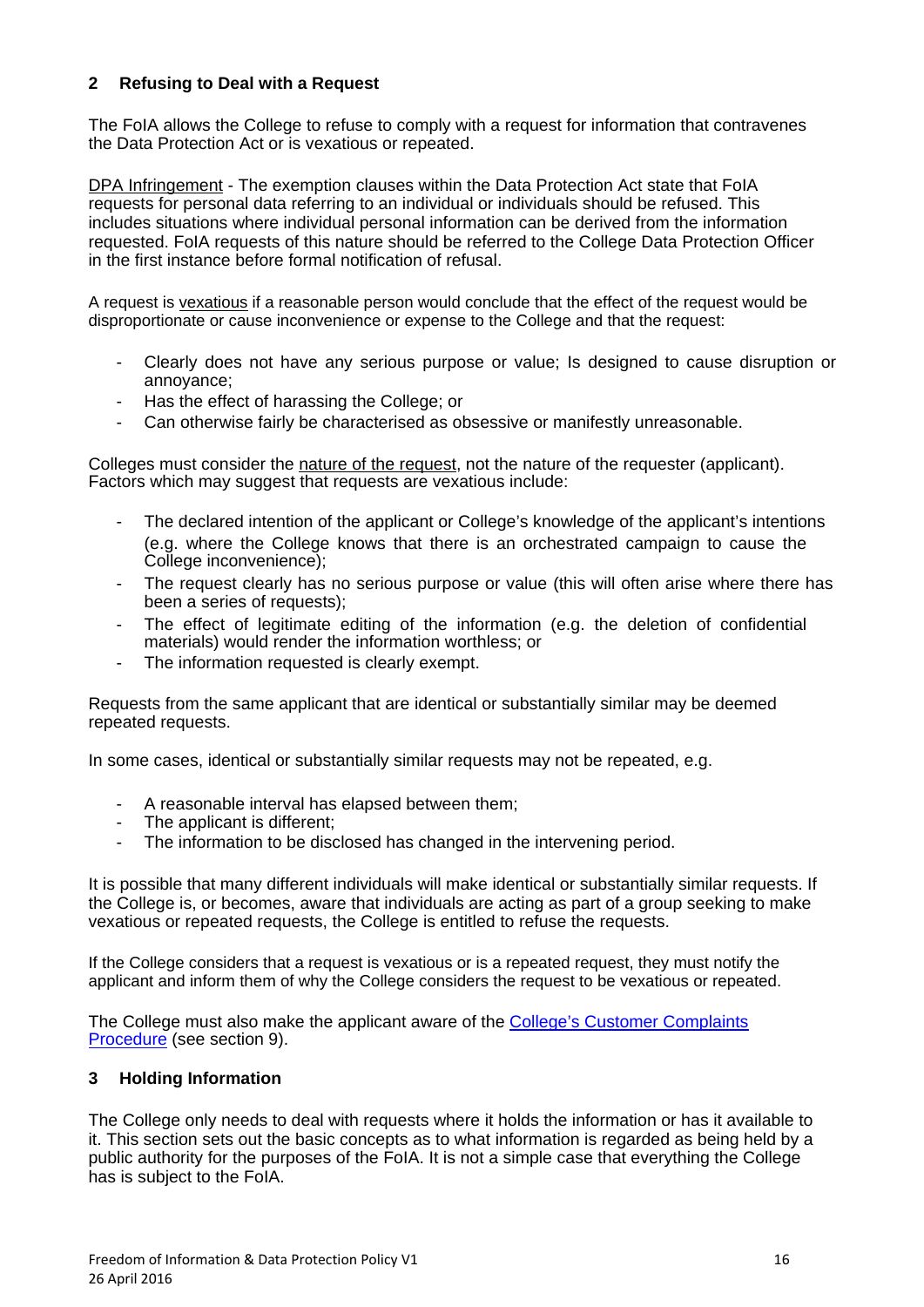The FoIA applies to information which the College possesses. This captures:

- Information which the College holds:
- Information which belongs to the College, but has been passed to another public authority, and
- Information which belongs to the College but is held by another party on the College's behalf (e.g. information held by College solicitors or accountants).

The College may hold information on behalf of somebody else. This information may not be covered by the FoIA. A distinction is drawn between the origin of information and whether it is held on behalf of another. Where the College effectively controls the information and holds it in its own right, for its own purposes, the information is unlikely to be held on behalf of another.

Different considerations apply depending on whether the information is held on behalf of another public authority or a private body.

Where an applicant asks the College for such information, the College is not obliged to provide it because it is the other public authority that holds the information under the FoIA. However, the College is under a duty to advise and assist the applicant.

There are various options in dealing with this situation:

- Ask the applicant to re-direct the request to the originating public authority; or Transfer the request to the other public authority; or
- Deal with the request but consult with the other public authority as it is their responsibility to make the disclosure decision.

The College may hold some information on behalf of private individuals or companies in the private sector. This information is not covered by the FoIA. However, in most cases, private sector information held by the College will be for College's own purposes and therefore it will be covered by the FoIA.

There may be cases where it is unclear whether private information would be subject to the FoIA. A good example is tender documentation used for the procurement of services. The documentation provided by the competing companies belongs to the individual companies; however this information has been produced for a College purpose of determining who should carry out the work.

Even in cases where the College does not hold information for the purpose of the FoIA, it will still need to reply to the applicant. While the College will not be under any duty to provide the information, it is still required to provide advice and assistance.

#### **4 Fees and Charges**

Under the FoIA the College is not required to comply with a request for information if it is estimated that the cost of complying would exceed the appropriate limit. For Colleges (and all public authorities other than central Government departments), the current appropriate limit is £450 as laid out in The Freedom of Information and Data Protection (Appropriate Limit and Fees) Regulations 2004

The appropriate limit has to be applied separately to each request; the duty to confirm or deny and the duty to disclose information pursuant to a request.

The ICO guide on charging a fee provides further information.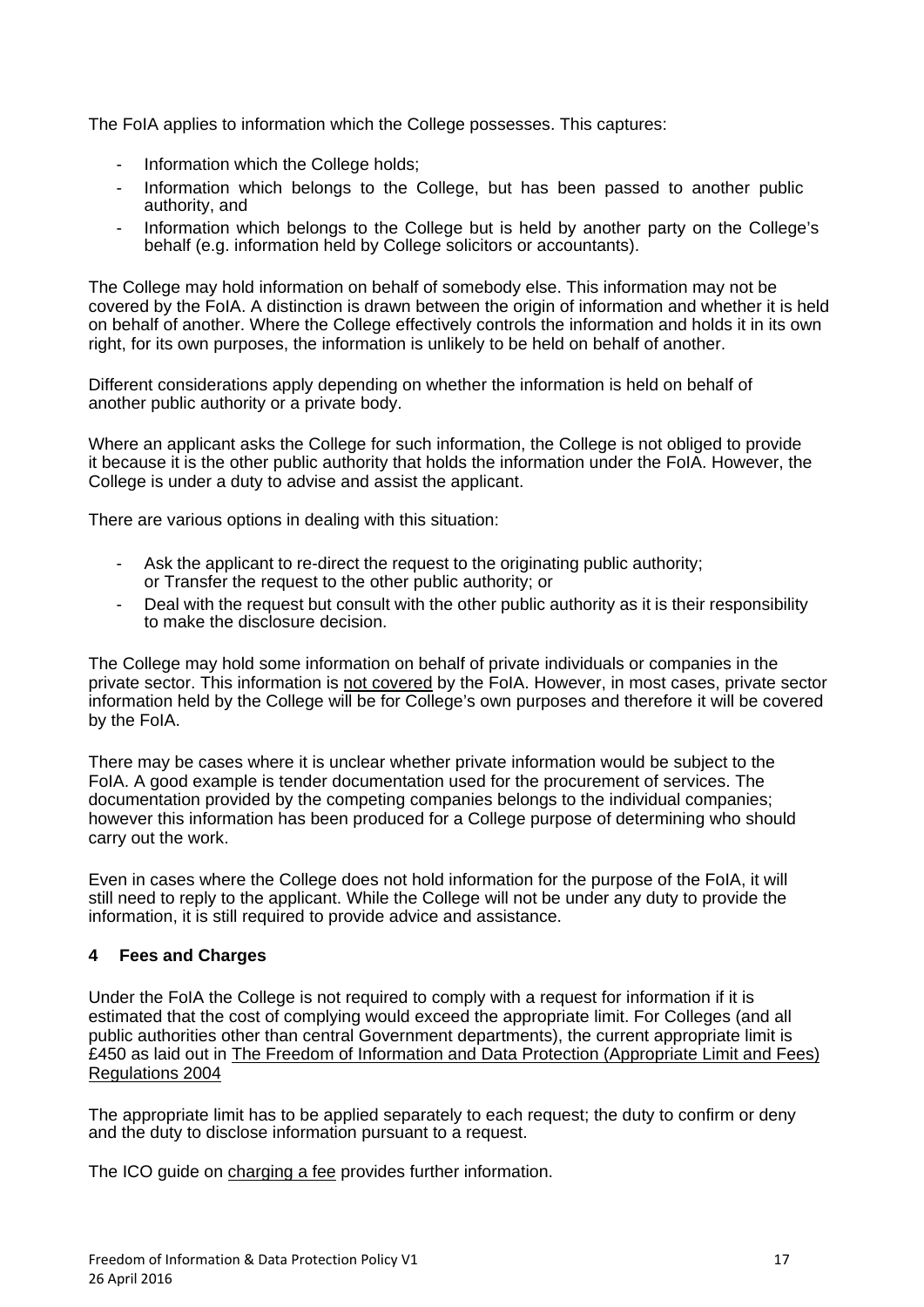In estimating whether the cost of complying with a request for information is likely to exceed £450, the College can only take account of the costs it *reasonably* expects to incur in:

- Determining whether it holds the information requested;
- Locating the information;
- Retrieving the information; and
- Extracting the information from a document containing it or from archives.

The College must use a figure of £25 per person per hour in estimating the cost of the labour involved in any of these four activities, regardless of the actual cost. The labour can be either the College's own staff or independent contractors engaged by the College to assist with handling the requests for information.

The College should consider whether it will take longer than 18 hours to carry out the above activities.

For these purposes, the College cannot consider the costs (including labour costs) of:

- Giving general advice and assistance to the applicant;
- Considering whether further details are required from the applicant;
- Considering whether the request is vexatious or repeated;
- Calculating any fees to be charged:
- Consulting with third parties; or
- Considering whether any exemptions apply, including any legal costs incurred in deciding whether any exemptions apply.

Where the estimated cost of complying with a request is less than £450, the College can charge for costs that it reasonably expects to incur in informing the applicant whether the College holds the information and communicating the information to the applicant, including post, copying and if necessary, converting the information into the format requested by the applicant. The College **cannot** charge for the labour involved.

Costs have to be reasonable. For example, photocopying is expected to cost no more than 10p per sheet.

Where the cost of complying is very low (less than £10), Colleges are encouraged to waive the fee altogether.

Further information is available in the ICO guidance document 'Fees that may be charged when the cost of compliance does not exceed the appropriate limit'.

The College is not required to comply with a request for information where the estimated cost of doing so would exceed £450. However, the College still has a duty to confirm or deny whether it holds the information, unless the cost of even doing this would exceed £450.

Colleges will be under a continuing duty to provide the applicant with advice and assistance.

Therefore, the College should consider whether:

- It is prepared to comply with the request, even though the estimated cost would exceed £450; or
- There is other information that the College could provide at a lower cost or free of charge; or Whether the information is available elsewhere.

If the College does not wish to comply with a request where the cost of complying would exceed £450, it must notify the applicant that the estimated cost of complying with the request is above £450 and make the applicant aware of the College's Customer Complaints Procedure.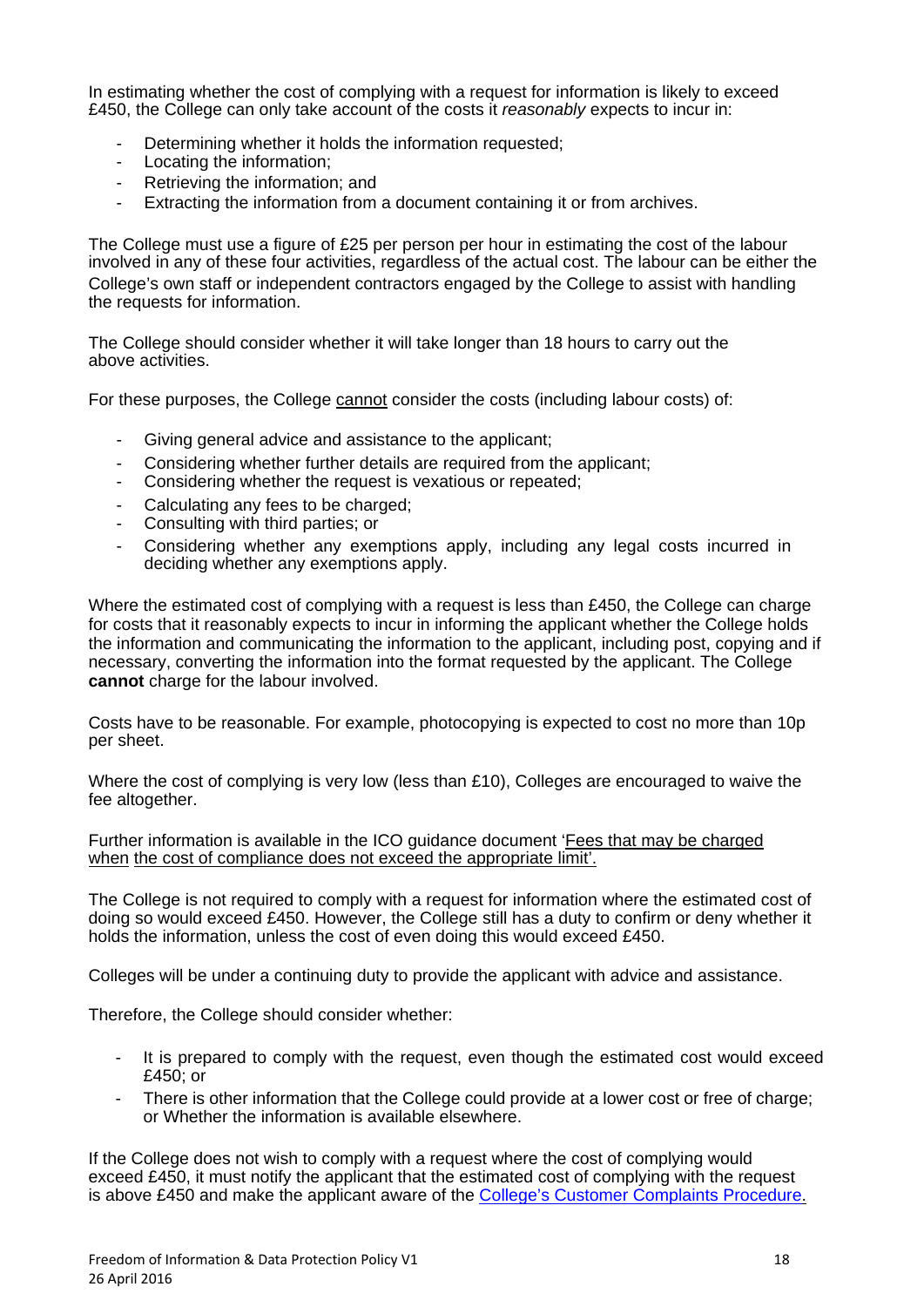Further information is available in the ICO guidance document 'Fees that may be charged when the cost of compliance exceeds the appropriate limit'.

In calculating the fee, the College must disregard the costs of considering whether any exemptions apply and cannot charge one applicant for the total cost of complying with aggregated requests received from a number of applicants.

The College can aggregate the estimated costs of complying with a request for information, for the purposes of assessing whether the £450 limit is exceeded, where the College receives two or more requests for information which:

- Are from the same person or from different persons who appear to Colleges to be acting in concert or in pursuance of a campaign; and
- Relate to the same or similar information; and
- Have been received by the College within a space of 60 consecutive working days.

As a matter of good practice, the College should exercise extreme caution when deciding whether requests should be aggregated. The College should only aggregate the core requests where there are strong grounds for believing that they have been framed precisely in order to circumvent the £450 limit.

The College should note the following quirk when charging fees:

- If the information requested is held by a public authority, the fees charged would not be subject to VAT.
- If the information requested is available from another source that is not a public authority, the fees charged would be subject to VAT.
- Fees charged for information that is provided in accordance with a public authority's publication scheme will attract VAT.

Further information is available on the Ministry of Justice website.

#### **5 Exemptions**

The exemptions are split into two categories – absolute exemptions and qualified exemptions.

The College has two duties:

- To confirm or deny whether it holds the information; and
- To provide the information.

The exemptions must be used separately in relation to each duty. The exemptions are worded by reference to whether the requested information may not be disclosed. Care must be taken to assess whether the duty to confirm or deny arises.

A list of exemptions can be found at http://www.legislation.gov.uk/ukpga/2000/36/contents The refusal notices must also be accompanied by information making the applicant aware of the College's Customer Complaints Procedure.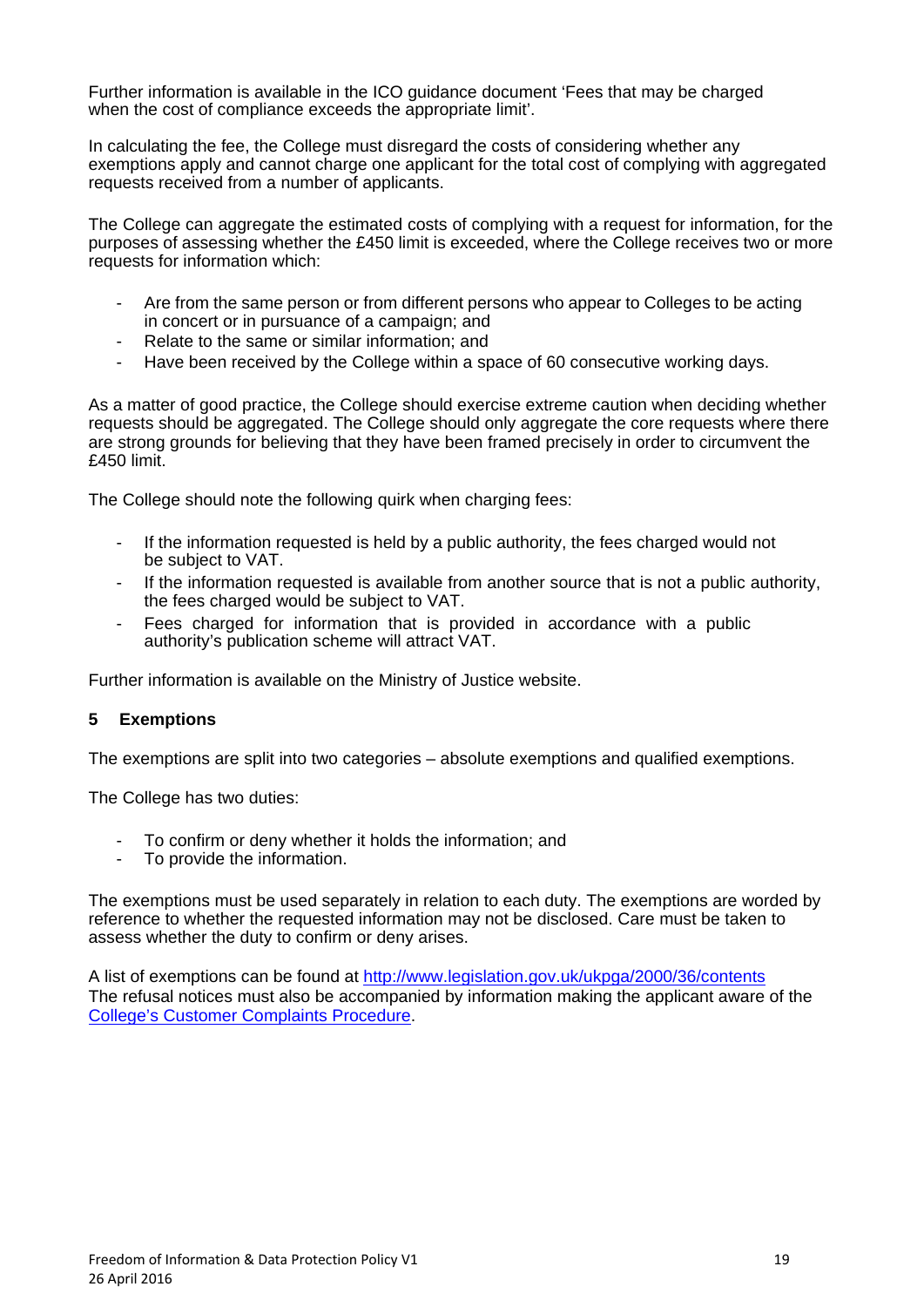#### **6 Absolute Exemptions**

Where the College is seeking to rely on an absolute exemption, it is also generally the case that the duty to confirm or deny will also be exempt. However, this does not always have the same effect for all the absolute exemptions. This is highlighted for each exemption in the following pages. The duty to confirm or deny must always be considered separately.

Set out below are the absolute exemptions which are likely to be applicable to Colleges. Colleges considering applying other absolute exemption(s) should seek legal advice.

- Information accessible to the applicant by other means Section 21 of the FoIA Court Records - Section 32 of the FoIA
- Personal Information Section 40 of the FoIA
- Information provided in confidence Section 41 of the FoIA Prohibitions on disclosure Section 44 of the FoIA

#### **7 Qualified Exemptions**

The exemptions are split into two categories – absolute exemptions and qualified exemptions. This section looks at qualified exemptions and how these operate.

A qualified exemption means that there are two tests to be applied:

- Whether the exemption applies;
- Whether the public interest test in disclosing the information outweighs the public interest in not disclosing (the public interest test).

The term public interest is not defined in the FoIA. However, it is clear that something that is in the public interest is something which serves the interest of the public *not* something which is merely of interest to the public. In applying this test, the College should decide whether in any particular case it serves the interests of the public better to withhold or to disclose information.

The FoIA requires Colleges to disclose information unless there is a good reason not to. The exemption can only be maintained (upheld) if the public interest in doing so outweighs the public interest in disclosure.

There is a general presumption that it is in the public interest to disclose information but this must be balanced against the need to facilitate effective government and public administration. Therefore, there may be particular public interest considerations in favour of refusing the request. In effect, the qualified exemptions provide the public interest considerations for withholding information.

In applying the public interest test, the College will have to balance two competing public interests: the public interest in disclosing the information and the public interest in maintaining the relevant exemption and withholding the information.

When making its determination, the College **should not** give weight to:

- The private interest of Colleges in withholding information because the information would reveal incompetence or cause embarrassment; or
- The fact that the information is complicated or incomplete. In these circumstances, Colleges may explain or give the context for the requested information.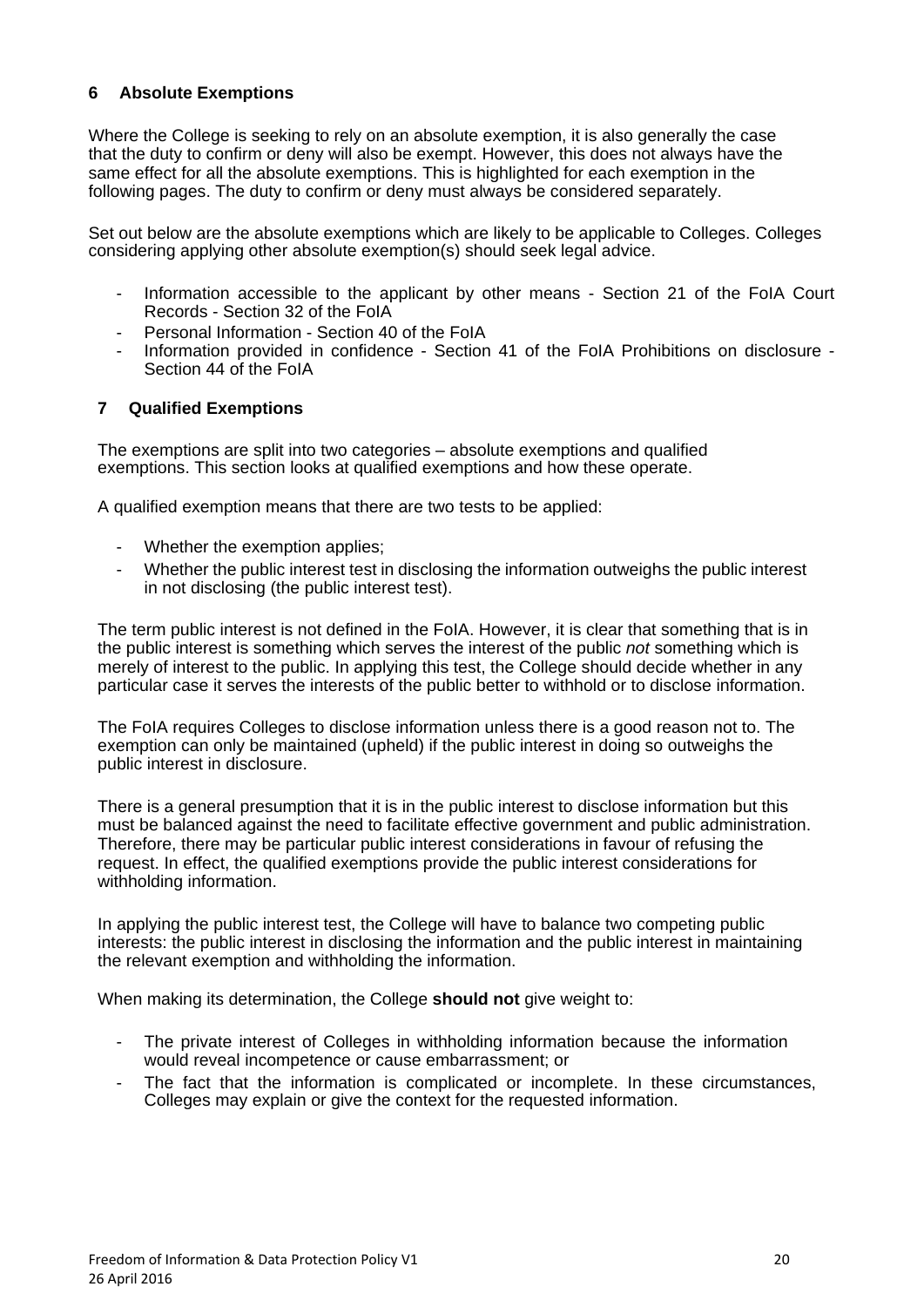| <b>Factors favouring disclosure</b>                                                                                                                                                                                                                                                         | <b>Factors against disclosure</b>                                                                                                                                                                                                                                                                                                                                                                                                                                                                                                                                                                                                                      |
|---------------------------------------------------------------------------------------------------------------------------------------------------------------------------------------------------------------------------------------------------------------------------------------------|--------------------------------------------------------------------------------------------------------------------------------------------------------------------------------------------------------------------------------------------------------------------------------------------------------------------------------------------------------------------------------------------------------------------------------------------------------------------------------------------------------------------------------------------------------------------------------------------------------------------------------------------------------|
| Disclosure would:<br>- Further understanding and debate<br>of current issues especially issues<br>in the media.<br>- Promote accountability and transparency<br>in the spending of public money.<br>- Promote understanding of decisions<br>taken by Colleges and how to challenge<br>them. | The factors are set out in the exemptions. For<br>example, it is in the public interest to protect:<br>Law enforcement.<br>Investigations and proceedings.<br>Legal professional privilege.<br>$\overline{\phantom{a}}$<br>In some cases disclosing information will hinder<br>effective government where:<br>- Information is disclosed prior to its proposed<br>publication date.<br>Information is disclosed which will inhibit<br>proper<br>discussion.<br>In other cases disclosure will make it difficult to<br>ensure that effective government occurs if:<br>Commercially sensitive information is<br>released.<br>Trade secrets are revealed. |

The College must make sure that it makes it clear in the refusal notice that it has applied the public interest test in respect of each duty.

#### **8 Main Qualified Exemptions for Colleges**

Set out in the following section are details of the main exemptions which are likely to be useful for Colleges:

- Information intended for future publication Section 22 of FoIA
- Prejudice to effective conduct of public affairs Section 36 of FoIA Legal professional privilege - Section 42 of FoIA
- Commercial Interests Section 43 of FoIA

Information intended for future publication - This exemption allows public authorities to refuse a request where the information is intended for future publication. The decision to publish must have been taken before the request is received, although, a definite date for the future publication need not have been set. The exemption is subject to the public interest test and so the College must decide whether it is in the public interest to disclose the information early.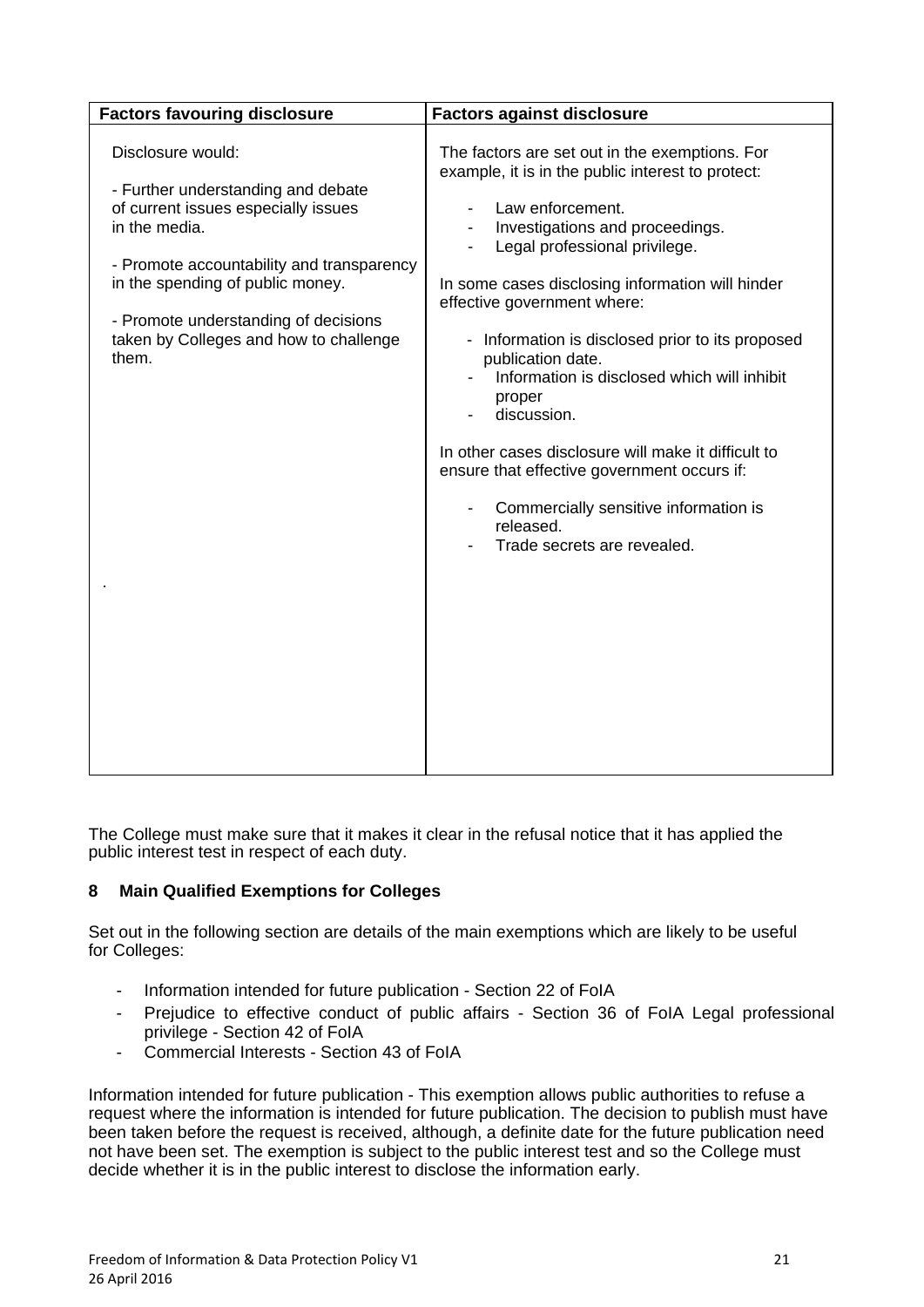Prejudice to effective conduct of public affairs – This exemption allows the designated person to determine in his reasonable opinion whether disclosure of the information would have one or more of the following effects:

- Would or would be likely to inhibit the free and frank provision of advice; or
- Would or would be likely to inhibit free and frank exchange of views for the purpose of deliberation; or
- Would otherwise prejudice or be likely otherwise to prejudice, the effective conduct of public affairs.

In exercising their reasonable opinion the Principal must be objective and make their decision based on evidence. Their opinion must be within the range of reasonable opinions and should not be based on irrelevant material or without consideration of all the relevant facts.

If the Principal believes that disclosure of the information would prejudice the aspects outlined above, then the public interest test must also be applied.

#### **9 Complaints Procedure**

The College is required to have a procedure for dealing with complaints both in respect of its handling of requests for information and in respect of its publication scheme. The complaints procedure should allow for a fair and thorough review of the way in which colleges handle requests for information and of decisions taken by colleges pursuant to the FoIA, including decisions relating to the application of exemptions and the public interest test.

In response to complaints the College should ensure the following:

- Complaints should be acknowledged promptly and the complainant should be given the
- College's target date for determining the complaint:
- The review should be undertaken by someone more senior than the person who took the original decision:
- The review should involve a full re-evaluation of the case;
- Where the outcome of the review is that the information originally requested should now be disclosed, this should happen as soon as practicable and the applicant should be informed when this will be.

Wherever the College serves a refusal notice on an applicant, it must also make the applicant aware of the College's Customer Complaints Procedure setting out details of:

- The College's complaints procedure; and
- The applicant's right to complain to the Information Commissioner.

Although not strictly required by the FoIA good practice would also be to make the applicant aware of the College's Customer Complaints Procedure whenever, having received further details of the information requested, Colleges still feel that they do not have sufficient details to identify or collate the information requested.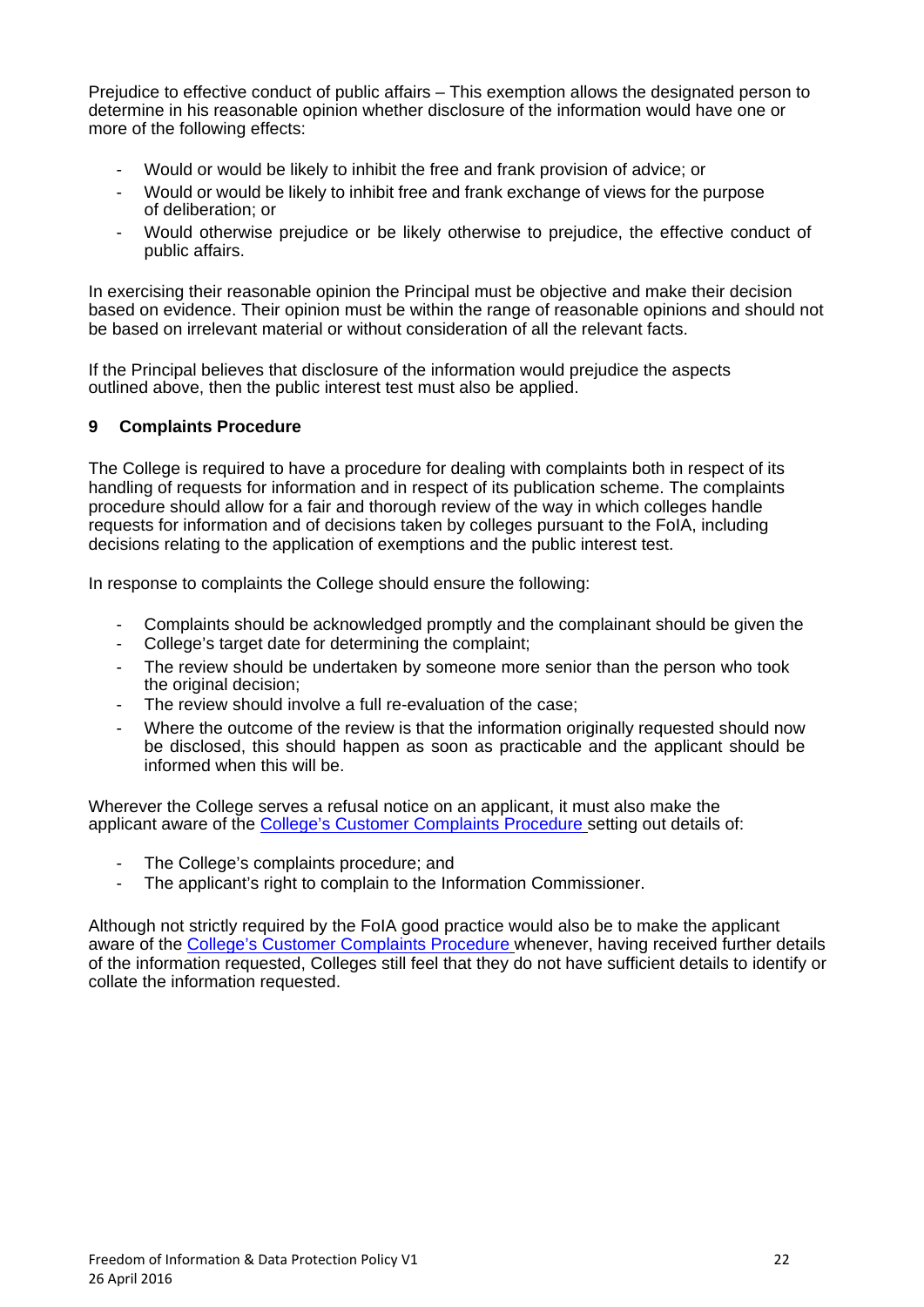# **Appendix 3 - Environmental Information Regulations Guidance**

#### **1 Main Principles**

The Regulations give people a right of access to information about the activities of the College that relate to or affect the environment, unless there is good reason for them not to have the information.

This means that everyone has a right to access environmental information. Disclosure of information should be the default – in other words, information should be kept private only when there is a good reason and the Regulations allow it.

An applicant (requester) does not need to give a reason for wanting the information. All requests for information must be treated equally.

The Environmental Information Regulations do not prevent you voluntarily giving information to people outside the provisions of the Regulations.

#### **2 Information Covered**

The Regulations cover any recorded information the College holds that falls within the definition of 'environmental information'. It is not limited to official documents or information created by the College. It can cover, for example, drafts, emails, notes, recordings of telephone conversations and CCTV recordings.

Unlike the Freedom of Information Act, the Regulations do not explicitly exclude information that you hold solely on behalf of another person or body. The Regulations say that any information that is in your possession that you have produced or received is considered to be 'held'.

The College only has to respond to an Environmental Information request if it already has the information in recorded form. The College does not have to create new information or find out the answer to a question.

The Environmental Information Regulations do not provide a right of access to a person's own information. If someone makes a request for their own personal information, this should be dealt with under the Data Protection Act.

#### **3 Exemptions and Request Refusals**

A request for information can be refused if:

- The information is not held.
- The request is manifestly unreasonable such as vexatious requests.
- The request is too general (after fulfilling the duty to advise and assist).
- The request is for unfinished documents or data (in which case an estimated time for completion should be given).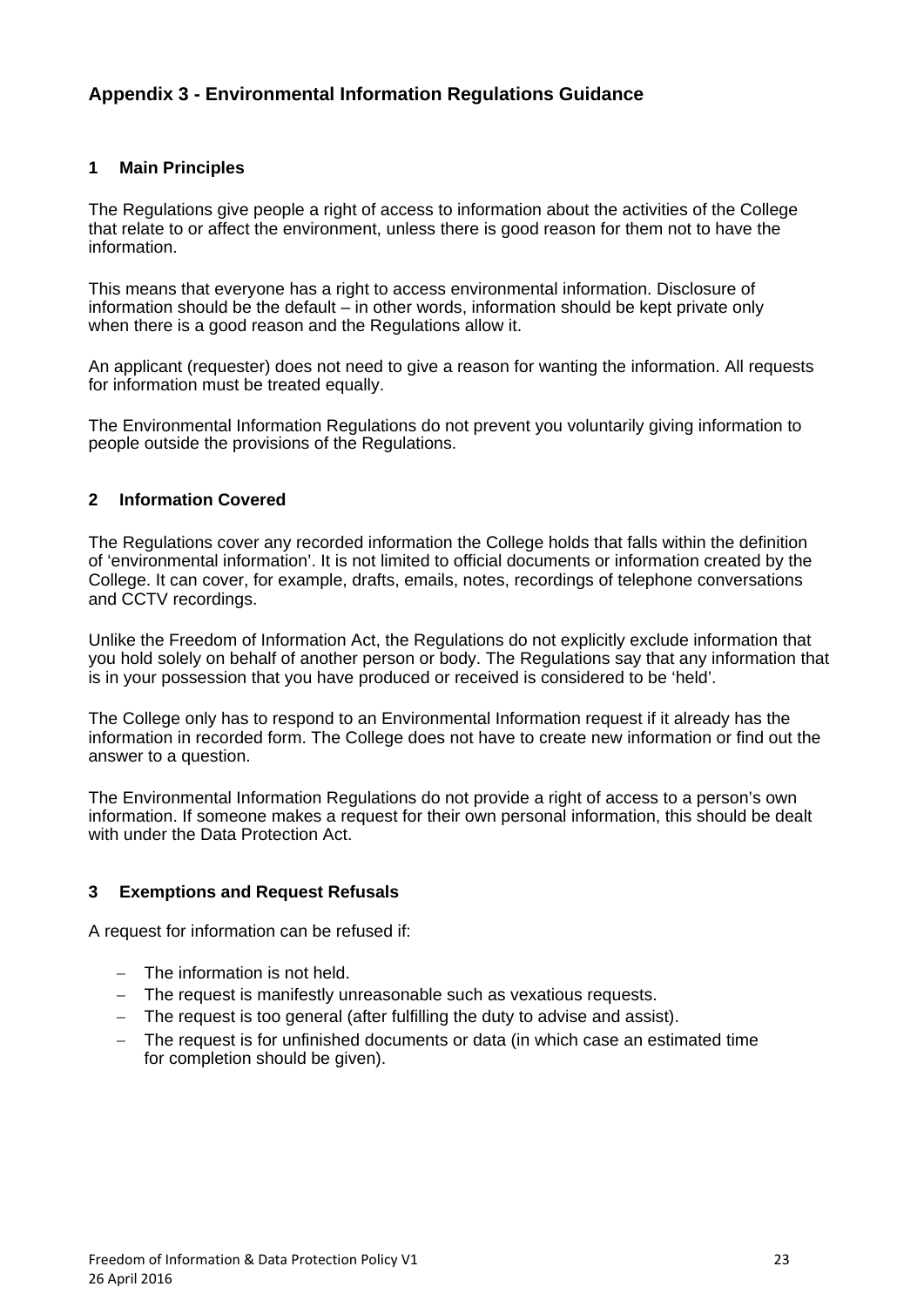$-$  It is not in the public interest to release the requested information (following a Public Interest test).

Information may also be withheld to protect the following:

- Confidentiality of proceedings.
- International relations / public security / defence. The course of justice and fair trial.
- Commercial confidentiality. Intellectual property rights. Personal Information.
- Data supplied voluntarily. Environmental protection.

#### **4 Publication Scheme**

One of the College's obligations under the Environmental Information Regulations is to publish environmental information proactively. The Regulations require you to do this in the following two ways:

- The College should publish information by easily accessible electronic means.
- The College should organise its records in such a way that it can publish certain information routinely.

These obligations are separate from the College's duty to make information available in response to individual requests.

The College does not have to publish all the environmental information it holds. The minimum the College should routinely publish to comply with its obligations under the Regulations is listed in Article 7(2) of the European Directive 2003/4/EC. It includes things like policies, plans and procedures relating to the environment, reports on the state of the environment, and environmental impact studies. It also includes data taken from monitoring activities and risk assessments that affect or are likely to affect the environment.

#### **5 Charges and Fees**

There are two broad types of costs for which a public authority can charge:

- The cost of staff time spent locating, retrieving and extracting the information.
- The costs incurred when printing or copying the requested information and sending it to the requester.

For staff time, the standard rate per hour is set at £25. This is in line with current ICO recommendations.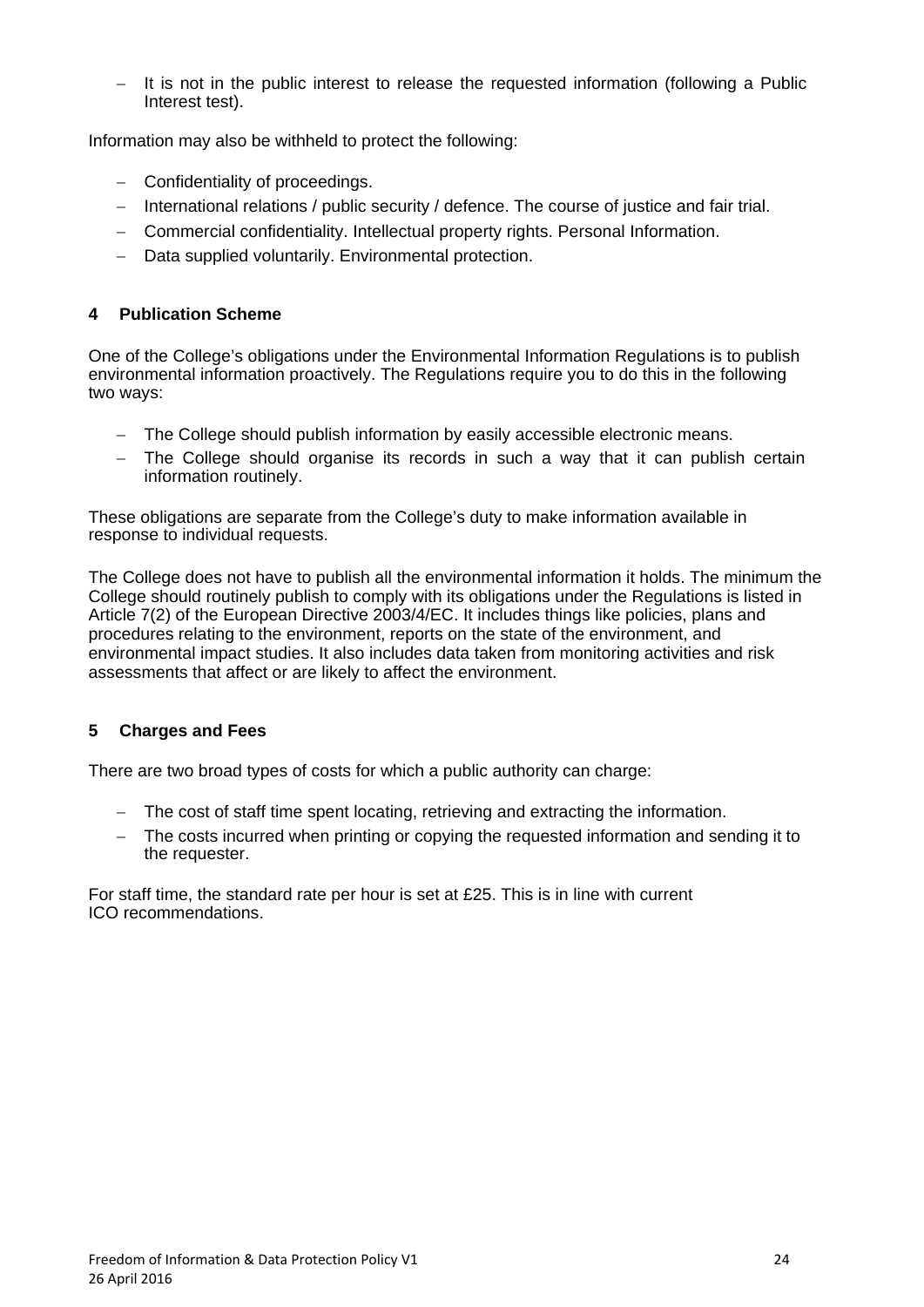# **Appendix 4 - Data Protection Procedures & Guidelines**

# **1 Updating and Processing of Data**

#### **1.1 Regular Updating**

The College will update staff data at least annually. Students' data is updated annually through the enrolment process.

If and when, as part of their responsibilities, staff collect information about other people, (e.g. about students' course work, opinions about ability, references to other academic institutions, or details of personal circumstances), they must comply with the guidelines for staff.

#### **1.2 Processing Sensitive Information**

Sometimes it is necessary to process information about a person's health, criminal convictions, race and gender and family details. This may be to ensure the College is a safe place for everyone, or to operate other College policies, such as the sick pay policy or equal opportunities policy. Because this information is considered sensitive, and it is recognised that the processing of it may cause particular concern or distress to individuals, staff and students will be asked to give express consent for the College to do this. Offers of employment or course places may be withdrawn if an individual refuses to consent to this, without good reason. More information about this is available from the Data Controller.

#### **2 Data Security**

All staff are responsible for ensuring that:

- Any personal data which they hold is kept securely.
- Personal information is not disclosed either orally or in writing or accidentally or otherwise to any unauthorised third party.

Staff should note that unauthorised disclosure will usually be a disciplinary matter, and may be considered gross misconduct in some cases.

Personal information should be:

- Kept in a locked filing cabinet; or In a locked drawer; or
- In a locked room, or if it is electronic (computerised), be password protected and also encrypted if saved to a portable device.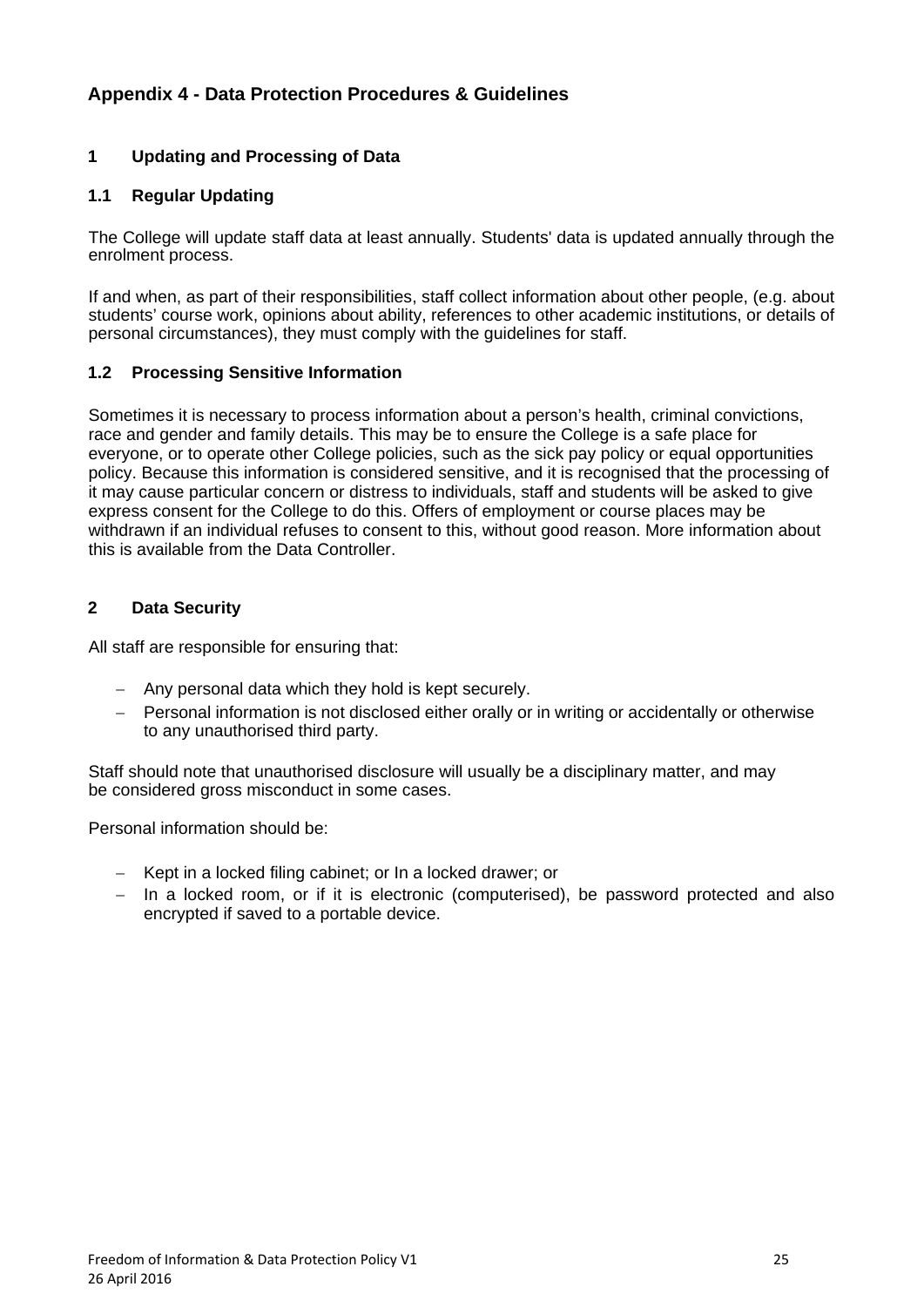#### **3 External Data Transfer**

Where personal data is being transferred to an external organisation the following must be adhered to:

- The external organisation and type of data transfer must be on the External Data Transfer Register.
- Where there is no established record on the External Data Transfer Register, the Data Protection Officer should be contacted with a request for data transfer. The Data Protection Officer will then determine whether or not the request is to be approved and subsequently included on the External Data transfer register.
- Electronic data must always be encrypted and password protected before being transferred. Paper based personal records must be sent via recorded delivery or via courier.

#### **4 Student Obligations**

Students must ensure that all personal data provided to the College is accurate and up to date. They must ensure that changes of address, etc. are notified to the Student Support department or other person as appropriate.

#### **5 Rights to Access Information**

#### **5.1 Information Access in Order to Fulfil Job Role**

Staff will only be given access to student and/or staff information held by the College if they require this information in order to fulfil their job role. For specific cases, members of the Senior Leadership Team may request that special access be granted to a member of staff. This request should be made to the Data Protection Officer who will ultimately approve or reject the request.

The IT department is responsible for administering access to electronic file areas. Access to core applications such as Finance, are the responsibility of the department administrators given control of the application concerned.

#### **5.2 Information Access in order for Individuals to View Data Kept about Them**

Staff, students and other users of the College have the right to access any personal data that is being kept about them either on computer or in certain files. Ideally, any person who wishes to exercise this right should complete the College's online 'Information Request form'.

A Word version of the form is also available on the following:

- College Website under the *Freedom of Information, Data Protection and EIR*
- Staff Intranet under *Forms and Media / Forms*
- Student Intranet under *My College / Freedom of Information Act* and *My College | Data Protection Act*

The completed form should then be sent via email to  $\frac{xx}{xx}$  or sent to the following address:

#### xxx

The College will make no charge for the first occasion that access is requested, but may make a charge of £10 per each subsequent request at its discretion.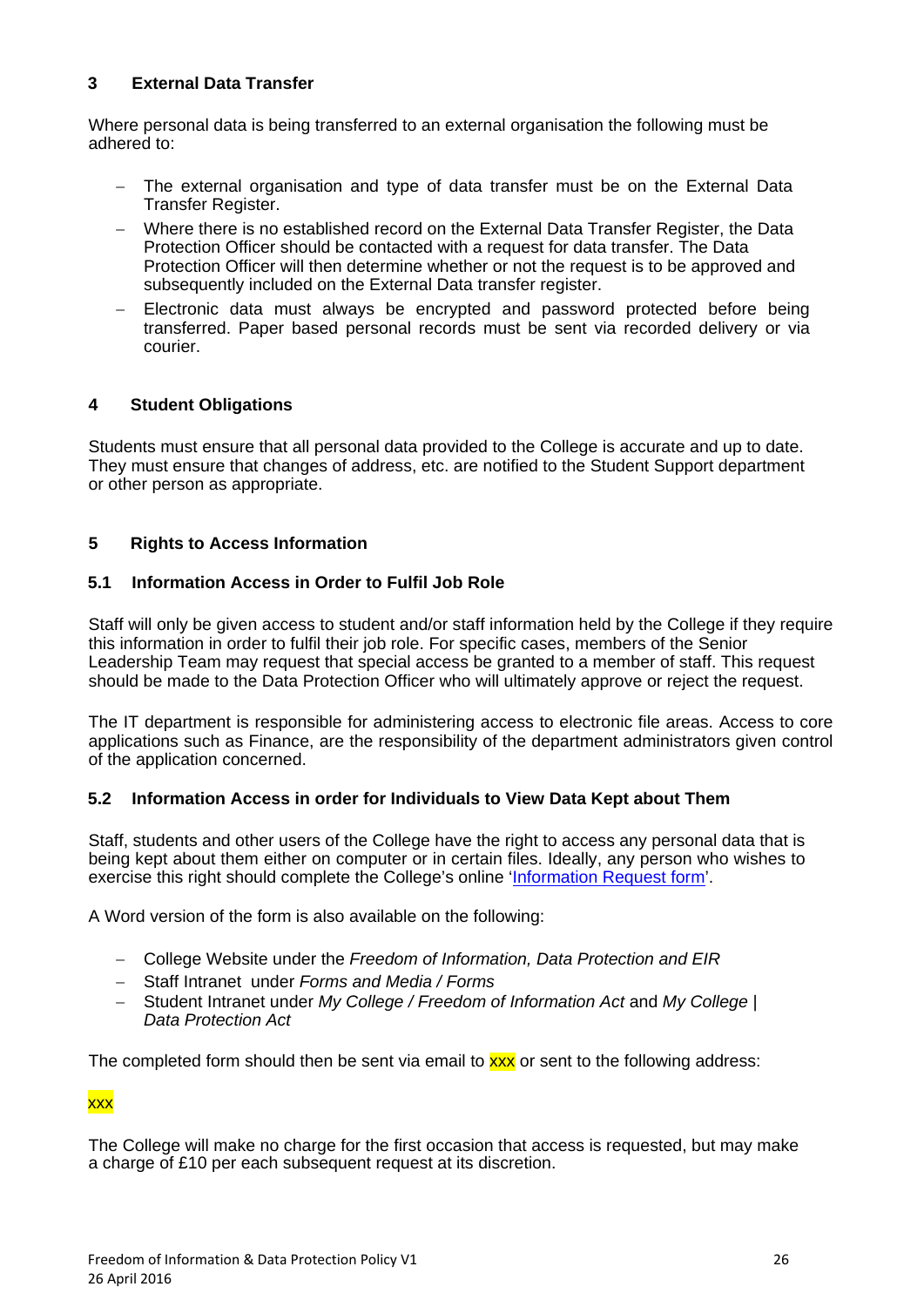The College aims to comply with requests for access to personal information as quickly as possible, but will ensure that it is provided within 20 working days unless there is good reason for delay. In such cases, the reason for delay will be explained in writing to the data subject making the request.

# **6 Processing of Personal Data**

In many cases, the College can only process personal data with the consent of the individual. In some cases, if the data is sensitive, **express consent** must be obtained. Agreement to the College processing some specified classes of personal data is a condition of acceptance of a student onto any course, and a condition of employment for staff. This includes information about previous criminal convictions.

Some jobs or courses will bring the applicants into contact with children, including young people between the ages of 16 and 18. The College has a duty under the Children Act and other enactments to ensure that staff are suitable for the job, and students for the courses offered. The College also has a duty of care to all staff and students and must therefore make sure that employees and those who use the College facilities do not pose a threat or danger to other users.

The College will also ask for information about particular health needs, such as allergies to particular forms of medication, or any conditions such as asthma or diabetes. The College will only use the information in the protection of the health and safety of the individual, but will need consent to process in the event of a medical emergency, for example.

#### **7 Examination Marks**

Students will be entitled to information about their marks for both coursework and examinations. However, this may take longer than other information to provide. The College may withhold certificates, accreditation or references in the event that the full course fees have not been paid, or all books and equipment returned to the College.

#### **8 Retention of Data**

The College will keep some forms of information for longer than others. Because of data retention legislation, information about students will not be kept indefinitely, unless there are specific requests to do so. A list is attached of the archiving guidelines and retention time spans employed by the College (see appendix 5).

#### **9 Disposal of Data**

When personal data is no longer required, or has passed its retention date, paper records must be shredded. If there is a significant amount of material which cannot be dealt with by normal shredding machines, the Estates department helpdesk should be contacted for a secure shredding bag which can be topped up and shredded by the College's agreed third party.

Computerised records must be permanently deleted, with particular care taken that 'hidden' data cannot be recovered. The ILT Helpdesk can advise on permanent deletion of computerised records. Where old or broken computer equipment is being sent for scrap, all associated media devices must be cleaned of all data using the permanent deletion method as agreed by the ILT department.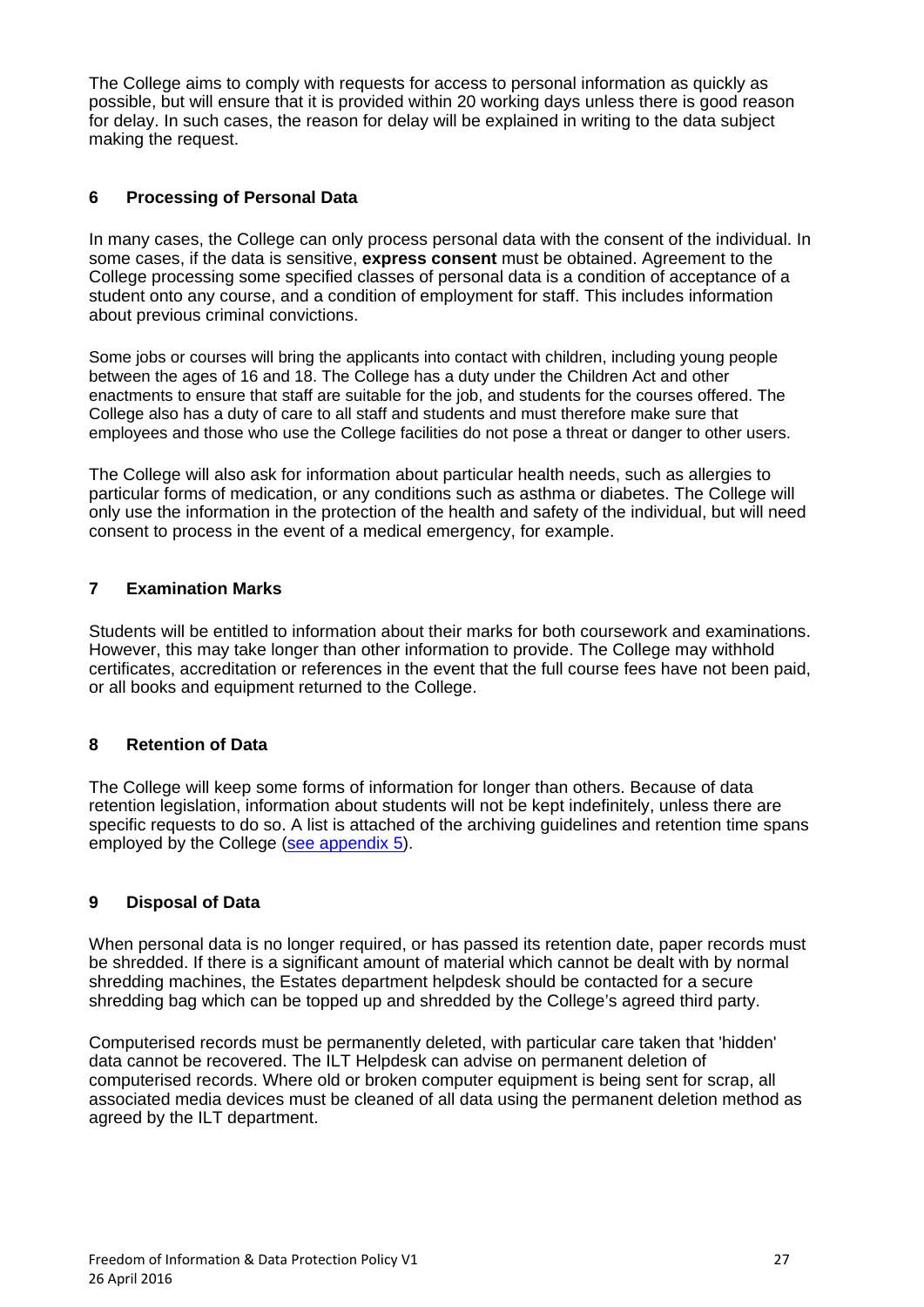#### **10 Archiving**

Where staff have identified records that require archiving these must be boxed, tagged and recorded using the following process:

- Records must be boxed in the designated archive boxes. For clarification contact the Estates Management department.
- Boxes should not be over-packed.
- A list of the box contents should be retained by the department. An Archiving Record Book / Database must be kept in each department, and contain the following information:
	- o Box Number (bar code sticker provided by the Estates Management department).
	- o Box Description.
	- o Name of College / Department.
	- o Archive Date.
	- o Destruction Date.
	- o List of Contents (created during packing stage).
- A duplicate list of contents must be secured to the inside of the lid of the box once packed. When the boxes are ready to be sent to archive, a request for collection should be raised on the Facilities Helpdesk.

Following this process will ensure the College / Department know what records have been archived, for retrieval and audit purposes. All staff must be aware of the book / database and where it is stored. Electronic databases should be stored on network drives for backup and recovery purposes.

To request the retrieval of records from the archive staff should log a request on the Estates Helpdesk with:

- Name of College / Department (as recorded on box)
- Box Number
- Delivery address

Boxes will be delivered by the Estates department.

Each year the Estates Department will check the archive in the August holiday period. Any boxes with the destruction date within the previous year will be disposed of. An inventory of those boxes sent for destruction will be taken and sent to the relevant Programme Area/Department to allow the withdrawal of these items from locally held records.

#### **11 Responsibilities – Nominated Persons**

Compliance with the 1998 Act is the responsibility of all members of the College. Any deliberate breach of the data protection policy may lead to disciplinary action being taken, or access to College facilities being withdrawn, or even a criminal prosecution. Any questions or concerns about the interpretation or operation of this policy should be taken up with the Data Protection Officer.

#### **11.1 Responsibilities of Staff**

- To check that any information that they provide to the College in connection with their employment is accurate and up to date.
- To inform the College of any changes to information, which they have provided i.e. changes of address.
- To check the information that the College will send out from time to time, giving details of information kept and processed about staff.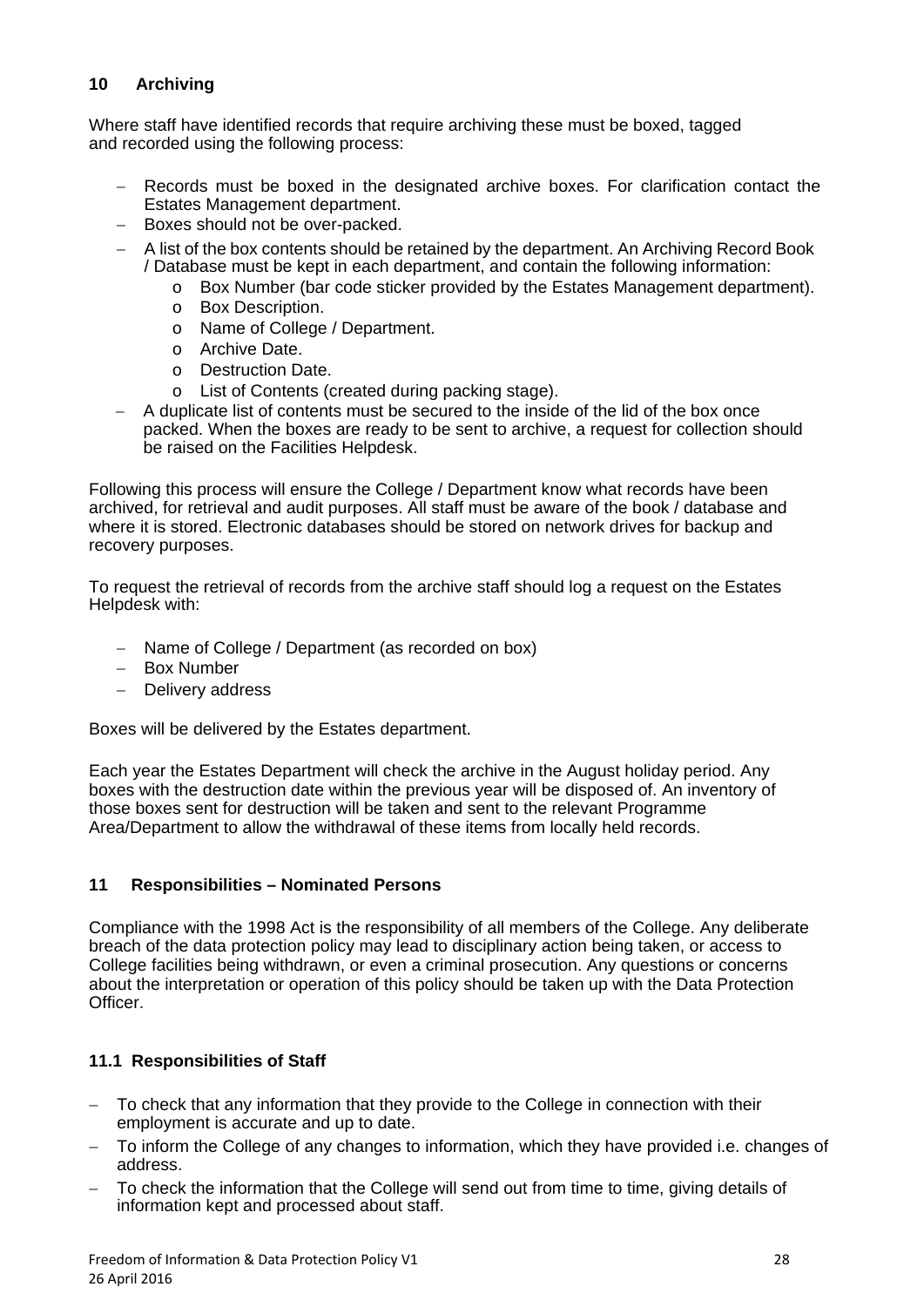To inform the College of any errors or changes. The College cannot be held responsible for any errors that have not been notified.

#### **11.2 The Data Controller**

The College as a body corporate is the Data Controller under the Act, and the Senior Leadership Team is therefore ultimately responsible for implementation. However, there is a designated Data Protection Officer that deals with data protection issues and requests. The first point of contact for enquiries is:

*Urmila Rasan - Executive Director Finance & Shared Services* 

#### **12 Authorised staff**

The College will designate staff as 'authorised staff'. These are the only staff authorised to hold or process data that is:

- Not standard data; or
- Sensitive data

The only exception to this will be if a non-authorised staff member is satisfied that the processing of the data is necessary:

- In the best interests of the student or staff member, or a third person, or the College; AND
- He or she has either informed the authorised person of this, or has been unable to do so and processing is urgent and necessary in all the circumstances.

This should only happen in very limited circumstances. Example: a student is injured and unconscious, but in need of medical attention, and a staff tutor tells the hospital that the student is pregnant or a Jehovah's Witness.

Authorised staff will be responsible for ensuring that all data is kept securely.

Staff must not disclose personal data to any student, unless for normal academic or pastoral purposes, without authorisation or agreement from the data protection officer, or in line with the College policy.

Staff shall not disclose personal data to any other staff member except with the authorisation or agreement of the designated data controller, or in line with College policy.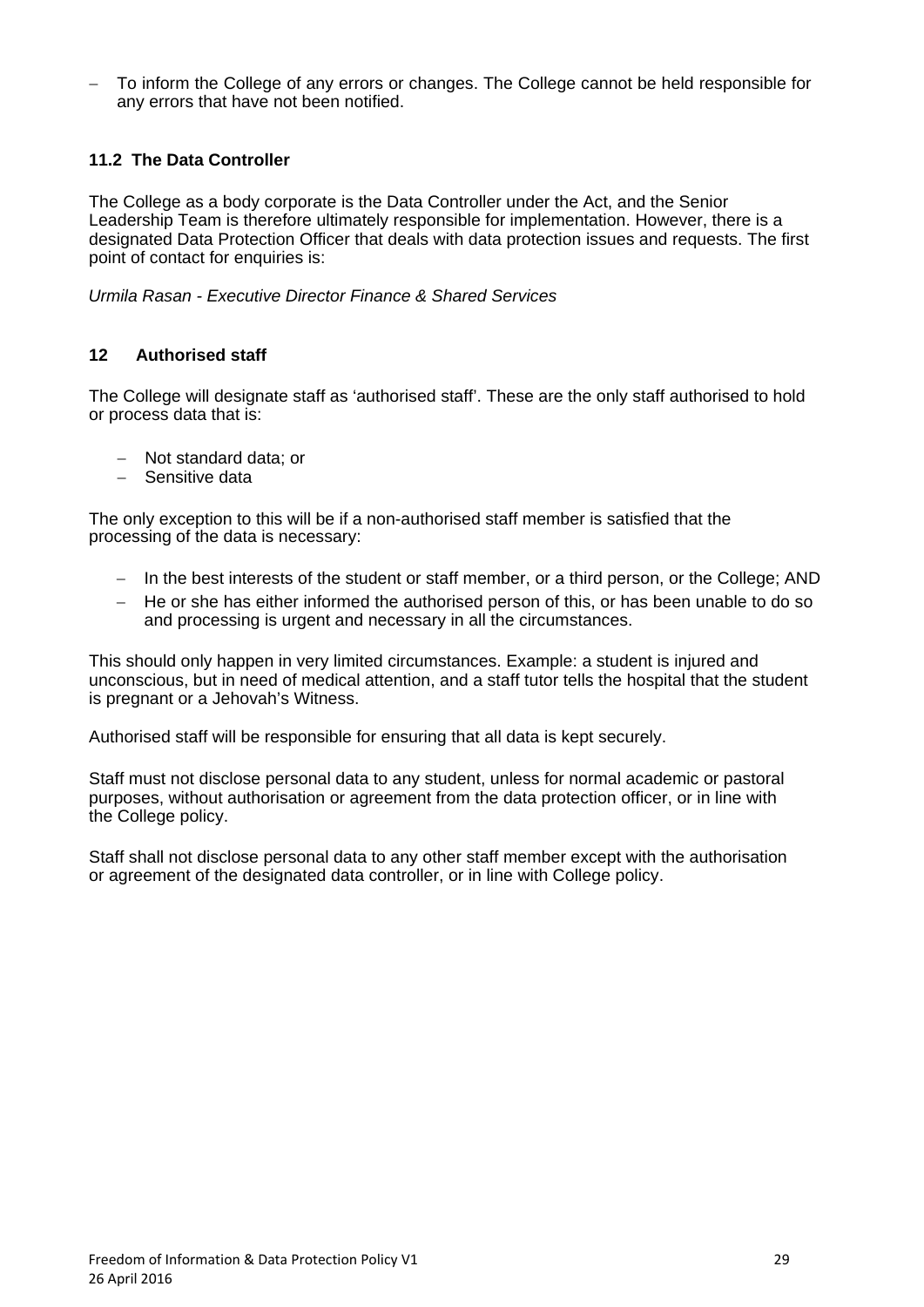#### **13 Staff Checklist for Recording Data**

Before processing any personal data, all staff should consider the checklist:

- Do you really need to record the information?
- Is the information 'standard' or is it 'sensitive'?
- $-I$  If it is sensitive, do you have the data subject's express consent?
- Has the student or the staff member been told that this type of data will be processed? Are you authorised to collect/store/process the data?
- $-$  If yes, have you checked with the data subject that the data is accurate? Are you sure that the data is secure?
- If you do not have the data subject's consent to process, are you satisfied it is in the best interests of the student or the staff member to collect and retain the data?
- Have you reported the fact of data collection to the authorised person?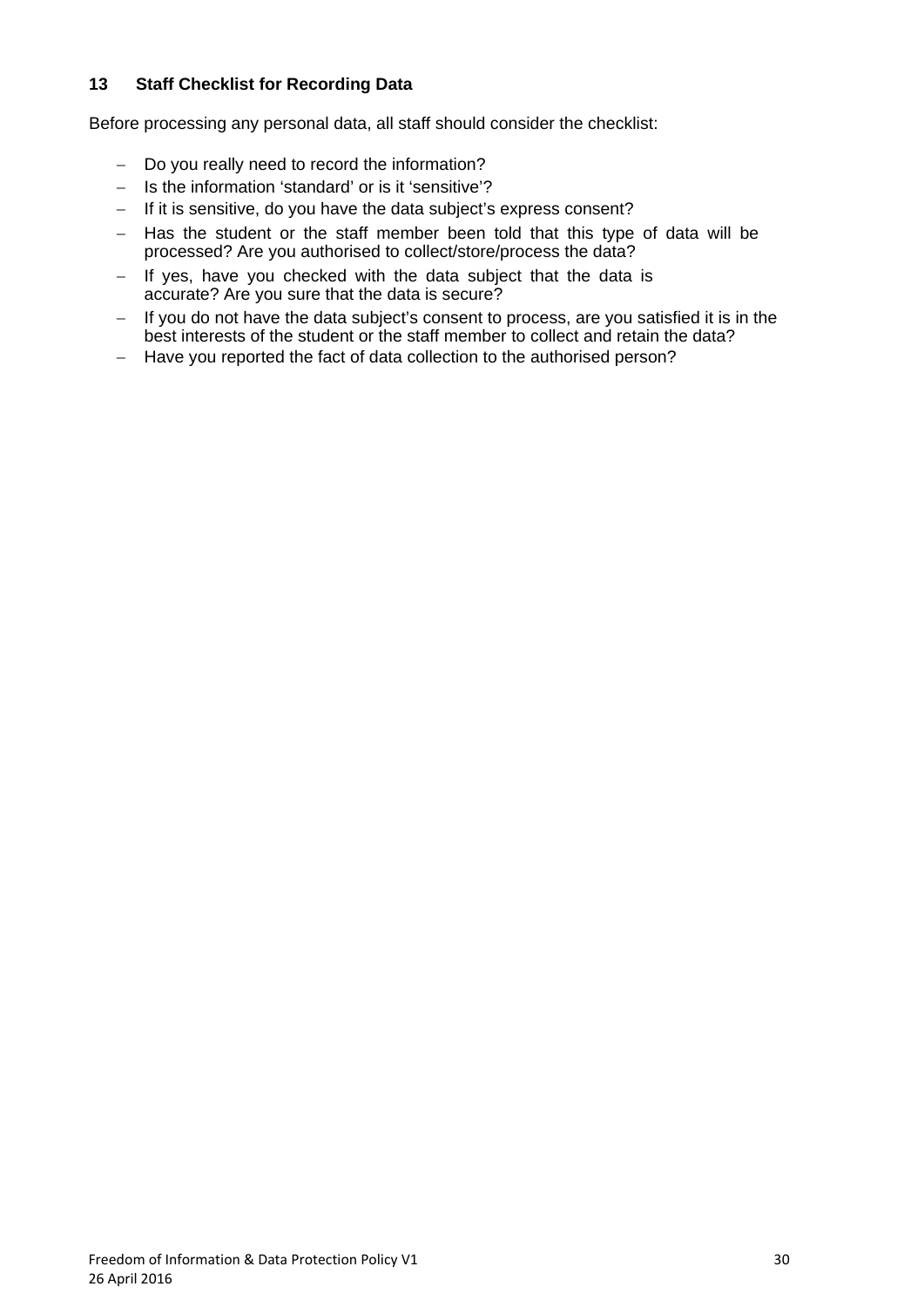# **Appendix 5 - Data Retention Plan**

| <b>Responsibility</b> | <b>Class No.</b>                                  | <b>Description</b>                                                                                                        | <b>Retention</b><br><b>Period</b>                   |
|-----------------------|---------------------------------------------------|---------------------------------------------------------------------------------------------------------------------------|-----------------------------------------------------|
| Finance               | 2.3 Financial and<br><b>Management Accounting</b> | Records documenting the<br>payment and/or reimbursement of<br>employees' expenses.                                        | Current<br>financial year<br>+6 years               |
| Finance               | 2.3 Financial and<br><b>Management Accounting</b> | Records documenting the<br>payment of expenses to third<br>parties (e.g. honorary<br>appointees).                         | Current<br>financial year<br>+6 years               |
| Finance               | 2.3 Financial and<br><b>Management Accounting</b> | Records documenting the<br>handling of petty cash.                                                                        | Current<br>financial year<br>+6 years               |
| Finance               | 2.3 Financial and<br><b>Management Accounting</b> | Records documenting the receipt<br>and processing of students' fees.                                                      | Current<br>financial year<br>+6 years               |
| Finance               | 2.6 Payroll and Pensions                          | Records documenting employees'<br>authorisation for non-statutory<br>payroll deductions.                                  | <b>Current tax</b><br>$year + 6$<br>years           |
| Finance               | 2.6 Payroll and Pensions                          | Records documenting calculation<br>and payment of payroll payments<br>to employees.                                       | <b>Current tax</b><br>$year + 3$<br>years           |
| Finance               | 2.6 Payroll and Pensions                          | Records documenting the<br>operation of the Statutory Sick<br>Pay scheme.                                                 | <b>Current tax</b><br>$year + 3$<br>years           |
| Finance               | 2.6 Payroll and Pensions                          | Records documenting the<br>operation of the Statutory<br>Maternity Pay scheme.                                            | <b>Current tax</b><br>$year + 3$<br>years           |
| Finance               | 2.6 Payroll and Pensions                          | Records documenting payments<br>of the institution's employers'<br>contributions to pension schemes<br>for its employees. | Termination<br>of<br>employment<br>+75 years        |
| Finance               | 2.6 Payroll and Pensions                          | Records documenting payments<br>of the institution's employees'<br>contributions to pension schemes.                      | Termination<br><b>of</b><br>employment<br>+75 years |
| Finance               | 2.7 Cash, Investments and<br>Assets               | Records documenting the<br>opening, closure and routine<br>administration of bank accounts.                               | Closure of<br>$account + 6$<br>years                |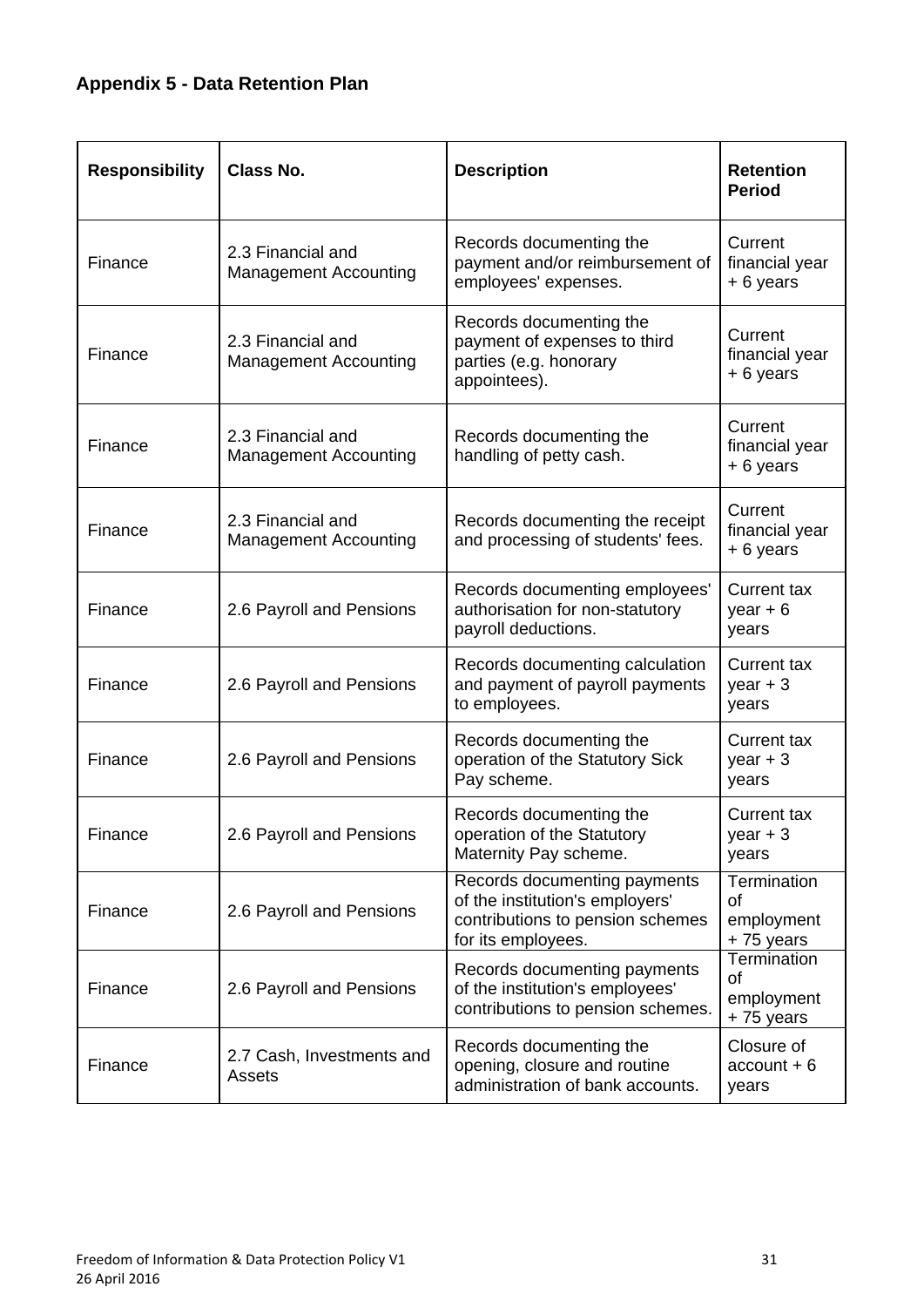| <b>Responsibility</b> | <b>Class No.</b>                    | <b>Description</b>                                                                                                                                                                               | <b>Retention</b><br><b>Period</b>                                                                       |
|-----------------------|-------------------------------------|--------------------------------------------------------------------------------------------------------------------------------------------------------------------------------------------------|---------------------------------------------------------------------------------------------------------|
| Finance               | 2.7 Cash, Investments and<br>Assets | Records documenting routine<br>bank account deposits /<br>withdrawals / transfers (paying-in<br>slips, transfer instructions, bank<br>statements etc.).                                          | Current<br>financial year<br>$+6$ years                                                                 |
| Finance               | 2.8 Procurement                     | Records documenting supplier<br>evaluation criteria.                                                                                                                                             | Superseded<br>+ 5 years                                                                                 |
| Finance               | 2.8 Procurement                     | Records documenting invitations<br>to prospective suppliers to apply<br>for approval.                                                                                                            | Expiry of<br>invitation OR<br>Rejection of<br>application +<br>6 months OR<br>Completion<br>of approval |
| Finance               | 2.8 Procurement                     | Records documenting the<br>evaluation of applications for<br>approval from prospective<br>suppliers, and notification of the<br>outcome: approved suppliers.                                     | Termination<br>of approval                                                                              |
| Finance               | 2.8 Procurement                     | Records documenting the<br>evaluation of applications for<br>approval from prospective<br>suppliers, and notification of the<br>outcome: rejected suppliers.                                     | Rejection + 1<br>year                                                                                   |
| Finance               | 2.8 Procurement                     | Records documenting the<br>process of inviting and evaluating<br>pre-qualification submissions from<br>prospective suppliers.                                                                    | Award of<br>supply<br>contract $+1$<br>year                                                             |
| Finance               | 2.8 Procurement                     | Records documenting Invitations<br>to Tender and tender evaluation<br>criteria.                                                                                                                  | <b>Termination</b><br>of supply<br>contract<br>awarded $+6$<br>years                                    |
| Finance               | 2.8 Procurement                     | Records documenting the issue of<br>Invitations to Tender and handling<br>of incoming tenders.                                                                                                   | Award of<br>supply<br>contract $+1$<br>year                                                             |
| Finance               | 2.8 Procurement                     | Records documenting the<br>evaluation of tenders, the conduct<br>of negotiations with tenderers and<br>the notification of the results of<br>the tender evaluation process:<br>rejected tenders. | Award of<br>supply<br>$contract + 1$<br>year                                                            |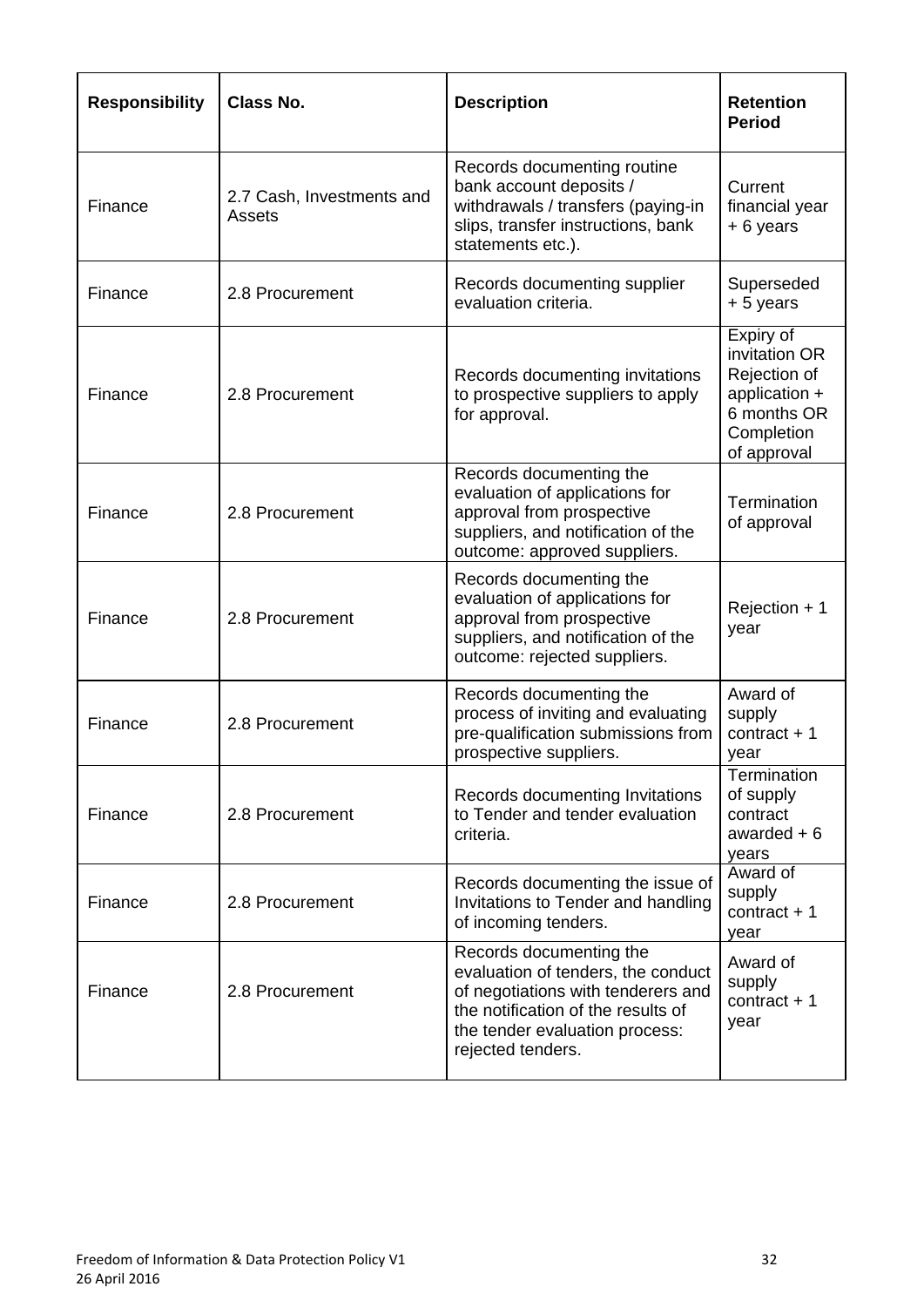| <b>Responsibility</b>     | Class No.                                           | <b>Description</b>                                                                                                                                                                               | <b>Retention</b><br><b>Period</b>                             |
|---------------------------|-----------------------------------------------------|--------------------------------------------------------------------------------------------------------------------------------------------------------------------------------------------------|---------------------------------------------------------------|
| Finance                   | 2.8 Procurement                                     | Records documenting the<br>evaluation of tenders, the conduct<br>of negotiations with tenderers and<br>the notification of the results of<br>the tender evaluation process:<br>accepted tenders. | Termination<br>of supply<br>contract<br>awarded $+6$<br>years |
| Finance                   | 2.8 Procurement                                     | Contract award report (as<br>required by the Regulations<br>cited).                                                                                                                              | Termination<br>of supply<br>contract<br>awarded $+6$<br>years |
| Finance                   | 2.8 Procurement                                     | Statistical reports to HM Treasury<br>on contracts awarded (as<br>required by the regulations cited).                                                                                            | Current year<br>+ 3 years                                     |
| Finance                   | 2.8 Procurement                                     | Records documenting variations<br>to contracts (e.g. revisions,<br>extensions).                                                                                                                  | Termination<br>of contract +<br>6 years                       |
| Finance                   | 2.8 Procurement                                     | Records documenting the<br>monitoring of supplier<br>performance and action taken<br>regarding under-performance.                                                                                | Termination<br>of contract +<br>6 years                       |
| Human<br><b>Resources</b> | 3.1 Human Resources<br><b>Strategy and Planning</b> | Records containing data on and<br>analyses of, performance against<br>the plans for the implementation<br>of the institution's personnel<br>strategy.                                            | Current year<br>+ 1 year                                      |
| Human<br><b>Resources</b> | 3.1 Human Resources<br><b>Strategy and Planning</b> | Records containing reports of<br>performance against the plans for<br>the implementation of the<br>institution's personnel strategy.                                                             | Current year<br>+ 10 years                                    |
| Human<br><b>Resources</b> | 3.1 Human Resources<br><b>Strategy and Planning</b> | Records documenting the<br>conduct and results of audits and<br>reviews of the personnel<br>management function, and<br>responses to the results.                                                | Current year<br>+10 years                                     |
| Human<br><b>Resources</b> | 3.1 Human Resources<br><b>Strategy and Planning</b> | Records documenting the<br>assessment and analysis of<br>workforce requirements, and the<br>identification and evaluation of<br>options for meeting these<br>requirements.                       | Current year<br>+ 3 years                                     |
| Human<br>Resources        | 3.1 Human Resources<br><b>Strategy and Planning</b> | Records documenting<br>management succession plans.                                                                                                                                              | Superseded<br>+ 5 years                                       |
| Human<br>Resources        | 3.1 Human Resources<br><b>Strategy and Planning</b> | Records documenting the<br>development and evaluation of<br>job specifications.                                                                                                                  | Superseded<br>$+5$ years                                      |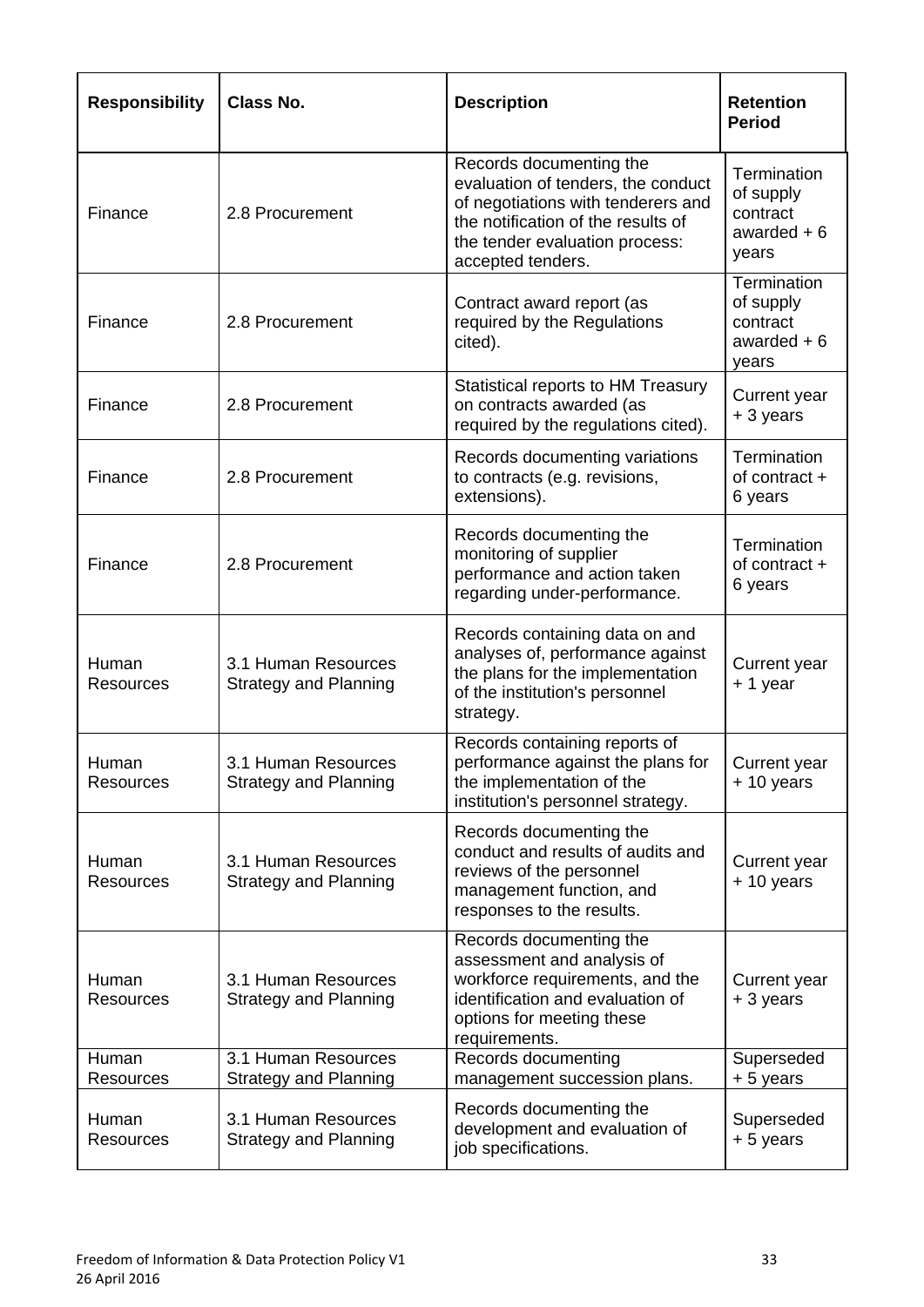| <b>Responsibility</b>     | <b>Class No.</b>                           | <b>Description</b>                                                                                                                                                                           | <b>Retention</b><br><b>Period</b>              |
|---------------------------|--------------------------------------------|----------------------------------------------------------------------------------------------------------------------------------------------------------------------------------------------|------------------------------------------------|
| Human<br>Resources        | 3.2 Recruitment                            | Records documenting internal<br>authorisation for recruitment.                                                                                                                               | Current year<br>+ 1 year                       |
| Human<br><b>Resources</b> | 3.2 Recruitment                            | Records documenting enquiries<br>about vacancies and requests for<br>application forms.                                                                                                      | Completion<br>of<br>appointment                |
| Human<br><b>Resources</b> | 3.2 Recruitment                            | Records documenting the<br>handling of applications for<br>vacancies: unsuccessful<br>applications.                                                                                          | Completion<br>Ωf<br>appointment<br>$+6$ months |
| Human<br><b>Resources</b> | 3.2 Recruitment                            | Records documenting the<br>handling of applications for<br>vacancies: successful<br>applications.                                                                                            | Termination<br>of<br>employment<br>+6 years    |
| Human<br>Resources        | 3.2 Recruitment                            | Records documenting the<br>handling of unsolicited<br>applications for employment.                                                                                                           | Last action<br>on<br>application +<br>1 year   |
| Human<br><b>Resources</b> | 3.3 Induction, Training and<br>Development | Records containing summary<br>information on workforce training<br>and development needs.                                                                                                    | Current year<br>+ 5 years                      |
| Human<br><b>Resources</b> | 3.3 Induction, Training and<br>Development | Records containing individual<br>feedback on training and<br>development programmes.                                                                                                         | Completion<br>of analysis of<br>feedback       |
| Human<br><b>Resources</b> | 3.4 Performance and<br>Reward              | Records documenting pay<br>reviews.                                                                                                                                                          | Current year<br>+ 5 years                      |
| Human<br><b>Resources</b> | 3.4 Performance and<br>Reward              | Records documenting special<br>reward schemes e.g. Merit<br>Reviews                                                                                                                          | Termination<br>of scheme +<br>5 years          |
| Human<br><b>Resources</b> | 3.5 Workforce Welfare                      | Records documenting the<br>monitoring of hours worked by<br>employees, as required by the<br>Regulations cited.                                                                              | Date of<br>$record + 2$<br>years *             |
| Human<br>Resources        | 3.6 Workforce Relations                    | Records containing (identifiable)<br>individual responses to workforce<br>surveys and consultations.                                                                                         | Completion<br>of analysis of<br>responses      |
| Human<br><b>Resources</b> | 3.6 Workforce Relations                    | Records documenting grievances<br>raised by staff (which do not<br>relate directly to their own<br>contracts of employment), the<br>institution's response, action<br>taken and the outcome. | Last action<br>on case $+6$<br>years           |
| Human<br><b>Resources</b> | 3.7 Contracts/Conditions<br>of Employment  | Records documenting an<br>employee's initial application for<br>employment with the institution.                                                                                             | Termination<br>οf<br>employment<br>+6 years    |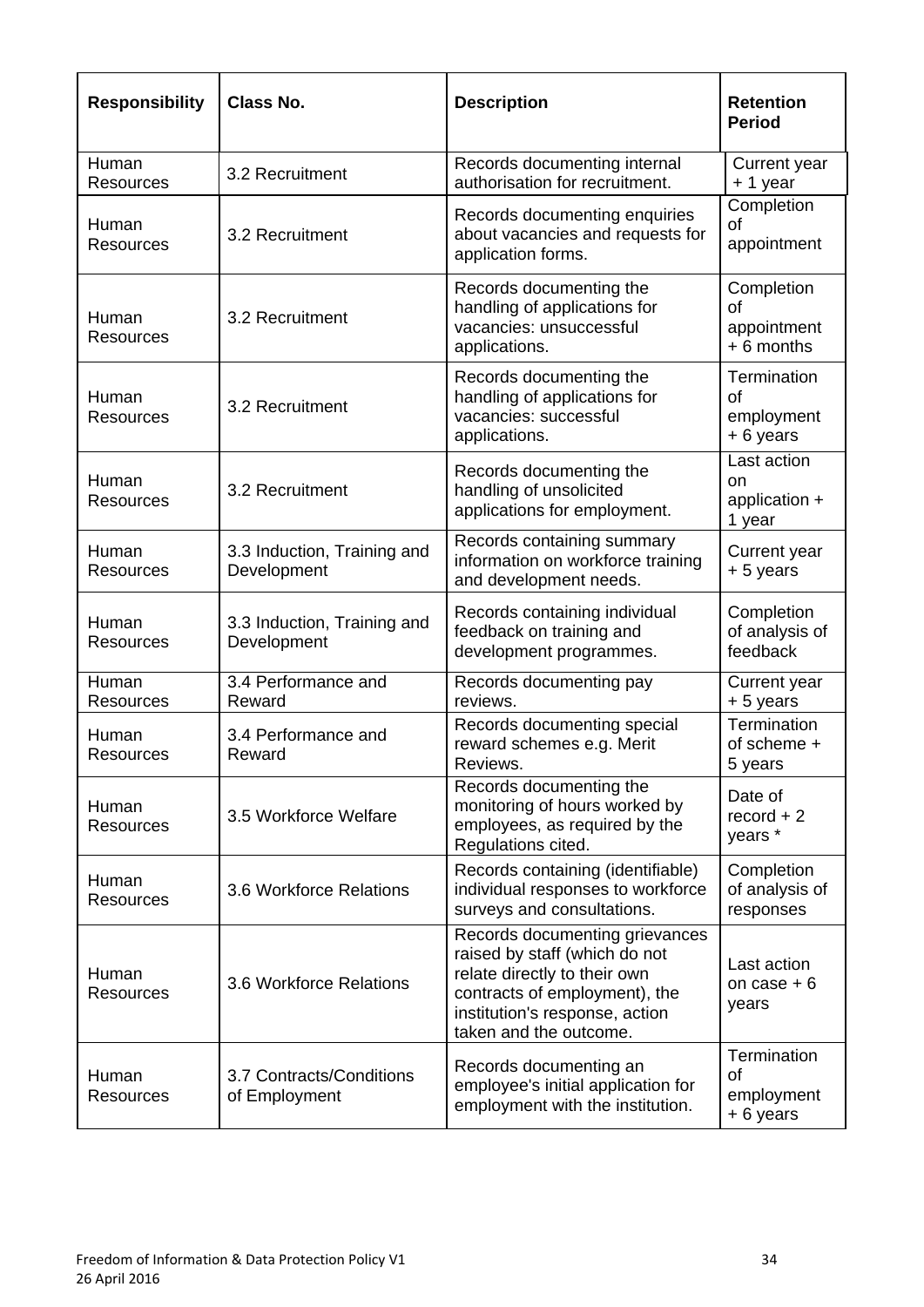| <b>Responsibility</b>     | <b>Class No.</b>                          | <b>Description</b>                                                                                                                                                                                                                                                | <b>Retention</b><br><b>Period</b>                                    |
|---------------------------|-------------------------------------------|-------------------------------------------------------------------------------------------------------------------------------------------------------------------------------------------------------------------------------------------------------------------|----------------------------------------------------------------------|
| Human<br><b>Resources</b> | 3.7 Contracts/Conditions<br>of Employment | Supporting documentation (e.g.<br>references) for an employee's<br>initial application for employment<br>with the institution. For records<br>documenting pre-employment<br>health screening, see Health &<br>Safety Management, Employee<br>Health Surveillance. | Completion<br>Ωf<br>appointment                                      |
| Human<br><b>Resources</b> | 3.7 Contracts/Conditions<br>of Employment | Records documenting an<br>employee's subsequent<br>applications for other jobs within<br>the institution.                                                                                                                                                         | Termination<br>Ωf<br>relationship<br>with student<br>+6 years        |
| Human<br><b>Resources</b> | 3.7 Contracts/Conditions<br>of Employment | Records documenting an<br>employee's contract(s) of<br>employment with the institution.                                                                                                                                                                           | Termination<br>of<br>employment<br>+6 years                          |
| Human<br>Resources        | 3.7 Contracts/Conditions<br>of Employment | Records documenting changes to<br>an employee's terms and<br>conditions of employment.                                                                                                                                                                            | Termination<br>of<br>employment<br>+6 years                          |
| Human<br><b>Resources</b> | 3.7 Contracts/Conditions<br>of Employment | Records documenting the job<br>descriptions of positions held by<br>an employee within the institution.                                                                                                                                                           | Duration of<br>job + 1 year                                          |
| Human<br><b>Resources</b> | 3.7 Contracts/Conditions<br>of Employment | Records documenting induction<br>programmes attended by an<br>employee.                                                                                                                                                                                           | Completion<br>of induction +<br>1 year                               |
| Human<br>Resources        | 3.7 Contracts/Conditions<br>of Employment | Records documenting an<br>employee's identified training and<br>development needs, and the<br>action taken to meet these needs.                                                                                                                                   | Completion<br>of actions $+5$<br>years                               |
| Human<br><b>Resources</b> | 3.7 Contracts/Conditions<br>of Employment | Records documenting job-specific<br>statutory / regulatory training<br>requirements for an employee,<br>and the training provided to meet<br>these requirements.                                                                                                  | Expiry of<br>certification +<br>6 years OR<br>Superseded<br>+6 years |
| Human<br><b>Resources</b> | 3.7 Contracts/Conditions<br>of Employment | Records documenting routine<br>assessments of an employee's<br>performance, and any<br>consequent action taken.                                                                                                                                                   | Superseded<br>+ 3 years                                              |
| Human<br><b>Resources</b> | 3.7 Contracts/Conditions<br>of Employment | Records documenting disciplinary<br>proceedings against an<br>employee, where employment<br>continues.                                                                                                                                                            | Closure of<br>$case + 6$<br>years                                    |
| Human<br><b>Resources</b> | 3.7 Contracts/Conditions<br>of Employment | Records documenting disciplinary<br>proceedings against an<br>employee, where employment<br>does not continue.                                                                                                                                                    | Closure of<br>$case + 6$<br>years                                    |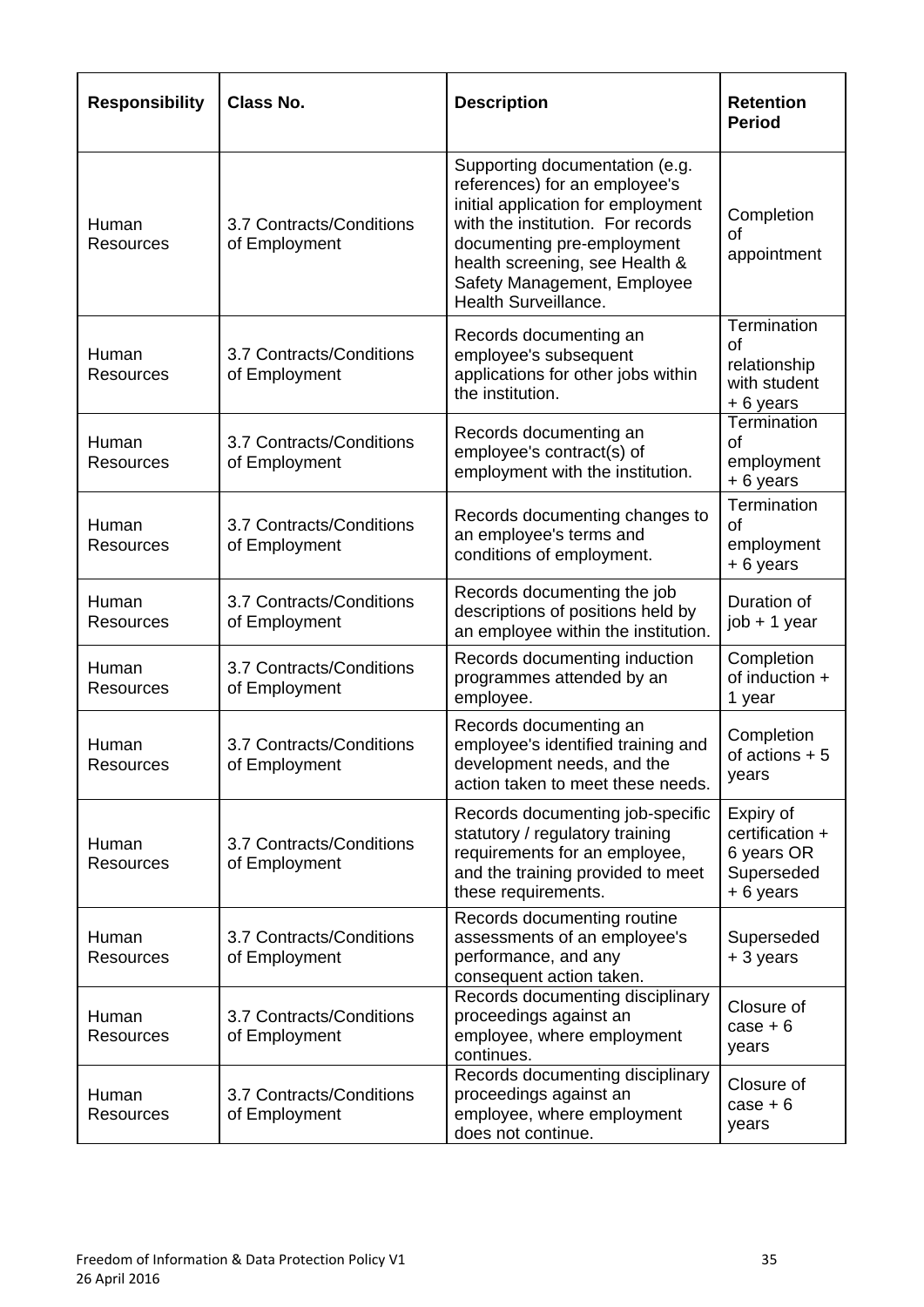| <b>Responsibility</b>     | <b>Class No.</b>                          | <b>Description</b>                                                                                                                                                       | <b>Retention</b><br><b>Period</b>                   |
|---------------------------|-------------------------------------------|--------------------------------------------------------------------------------------------------------------------------------------------------------------------------|-----------------------------------------------------|
| Human<br>Resources        | 3.7 Contracts/Conditions<br>of Employment | Records documenting an<br>employee's remuneration and<br>rewards (e.g. bonuses, merit<br>awards, long service awards).                                                   | Current year<br>+ 3 years                           |
| Human<br>Resources        | 3.7 Contracts/Conditions<br>of Employment | Records relating to the<br>administration of an employee's<br>contractual holiday entitlement.                                                                           | Current<br>Year+1                                   |
| Human<br>Resources        | 3.7 Contracts/Conditions<br>of Employment | Records documenting the<br>authorisation and administration<br>of special leave, e.g.<br>compassionate leave, study<br>leave.                                            | Current year<br>+ 1 year                            |
| Human<br>Resources        | 3.7 Contracts/Conditions<br>of Employment | Records documenting an<br>employee's absence due to<br>sickness.                                                                                                         | Termination<br>of<br>employment<br>+40 years        |
| Human<br>Resources        | 3.7 Contracts/Conditions<br>of Employment | Records documenting the<br>authorisation and administration<br>of statutory leave entitlements,<br>e.g. parental leave.                                                  | Completion<br>of entitlement<br>+6 years            |
| Human<br>Resources        | 3.7 Contracts/Conditions<br>of Employment | Records documenting<br>entitlements to, and calculations<br>of, Statutory Maternity Pay.                                                                                 | <b>Current tax</b><br>$year + 3$<br>years           |
| Human<br>Resources        | 3.7 Contracts/Conditions<br>of Employment | Records containing an<br>employee's basic personal details<br>(e.g. address, next of kin,<br>emergency contacts).                                                        | While current                                       |
| Human<br><b>Resources</b> | 3.7 Contracts/Conditions<br>of Employment | Records documenting pre-<br>employment health screening of<br>an employee: employees<br>exposed to hazardous<br>substances during employment.                            | Termination<br><b>of</b><br>employment<br>+40 years |
| Human<br>Resources        | 3.7 Contracts/Conditions<br>of Employment | Records documenting major<br>injuries to an employee arising<br>from accidents in the workplace.                                                                         | Termination<br><b>of</b><br>employment<br>+40 years |
| Human<br><b>Resources</b> | 3.7 Contracts/Conditions<br>of Employment | Records documenting an<br>employee's termination of<br>employment by voluntary<br>resignation, redundancy,<br>retirement (including on medical<br>grounds) or dismissal. | Termination<br>0f<br>employment<br>+6 years         |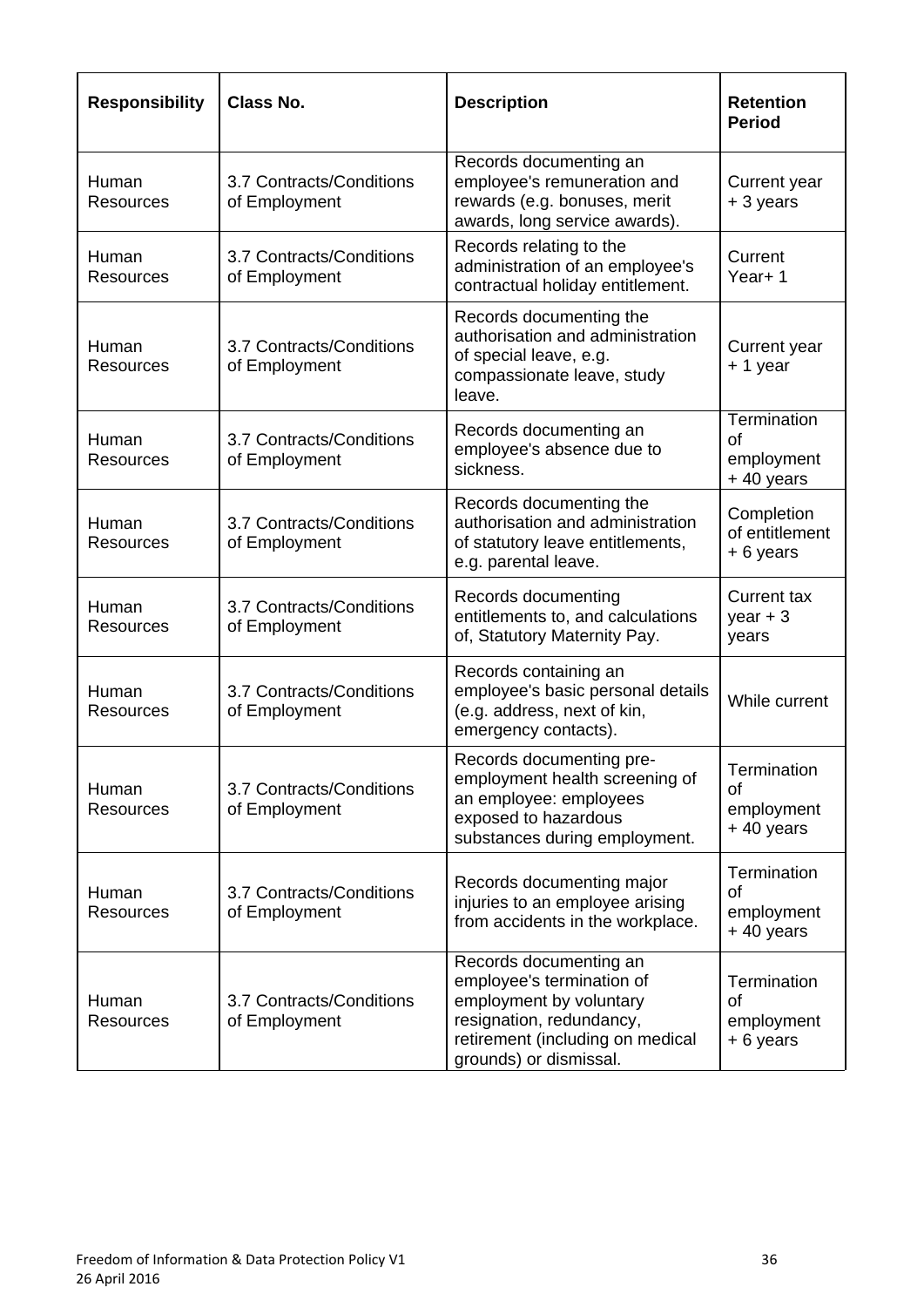| <b>Responsibility</b>     | <b>Class No.</b>                                  | <b>Description</b>                                                                                                                                                                                           | <b>Retention</b><br><b>Period</b>                     |
|---------------------------|---------------------------------------------------|--------------------------------------------------------------------------------------------------------------------------------------------------------------------------------------------------------------|-------------------------------------------------------|
| Human<br><b>Resources</b> | 3.7 Contracts/Conditions<br>of Employment         | Records documenting references<br>provided in confidence in support<br>of an employee's application(s)<br>for employment by another<br>organisation.                                                         | Provision of<br>reference $+1$<br>year                |
| Human<br><b>Resources</b> | 3.8 Pensions                                      | Records documenting the<br>institution's relationships with<br>pension schemes to which all or<br>part of its workforce belong.                                                                              | Termination<br><b>of</b><br>relationship +<br>5 years |
| Human<br>Resources        | 3.8 Pensions                                      | Records documenting routine<br>communications with the pension<br>schemes. For administration of<br>individual employees'<br>relationships with the pension<br>schemes, use Employee Contract<br>Management. | Current year<br>+ 5 years                             |
| Human<br>Resources        | 3.8 Pensions                                      | For administration of individual<br>employees' relationships with the<br>pension schemes, use Employee<br>Contract Management.                                                                               | <b>NA</b>                                             |
| Human<br>Resources        | 3.9 Trades<br><b>Unions/Industrial Relations</b>  | Records documenting routine<br>communications with trade union<br>representatives, including minutes<br>of meetings.                                                                                         | Current year<br>+20 years                             |
| Human<br>Resources        | 3.9 Trades Unions/<br><b>Industrial Relations</b> | Records documenting<br>consultations/negotiations with<br>trades unions on specific issues.                                                                                                                  | Last action<br>on issue $+20$<br>years                |
| <b>Estates</b>            | 4.1 Estate Management                             | CCTV Recordings.                                                                                                                                                                                             | Creation +1<br>Month                                  |
| <b>Estates</b>            | 4.1 Estate Management                             | Records of security passes<br>issued to visitors.                                                                                                                                                            | Expiry of<br>pass + 1 year                            |
| <b>Estates</b>            | 4.1 Estate Management                             | Records of security passes<br>issued to employees, other staff<br>and students.                                                                                                                              | Expiry of<br>pass + 1 year                            |
| <b>Estates</b>            | 4.1 Estate Management                             | Records documenting the<br>conduct of routine security<br>surveillance of properties.                                                                                                                        | Creation +1<br>Month                                  |
| <b>Estates</b>            | 4.1 Estate Management                             | Records documenting security<br>breaches or incidents, and action<br>taken.                                                                                                                                  | Last action<br>on incident +<br>1 year                |
| <b>Estates</b>            | 4.4 Health and Safety                             | Records documenting<br>notifications of appointments of<br>safety representatives by trade<br>unions under the Safety<br><b>Representatives and Safety</b><br>Committees Regulations 1977.                   | Termination<br>οf<br>appointment<br>+ 1 year          |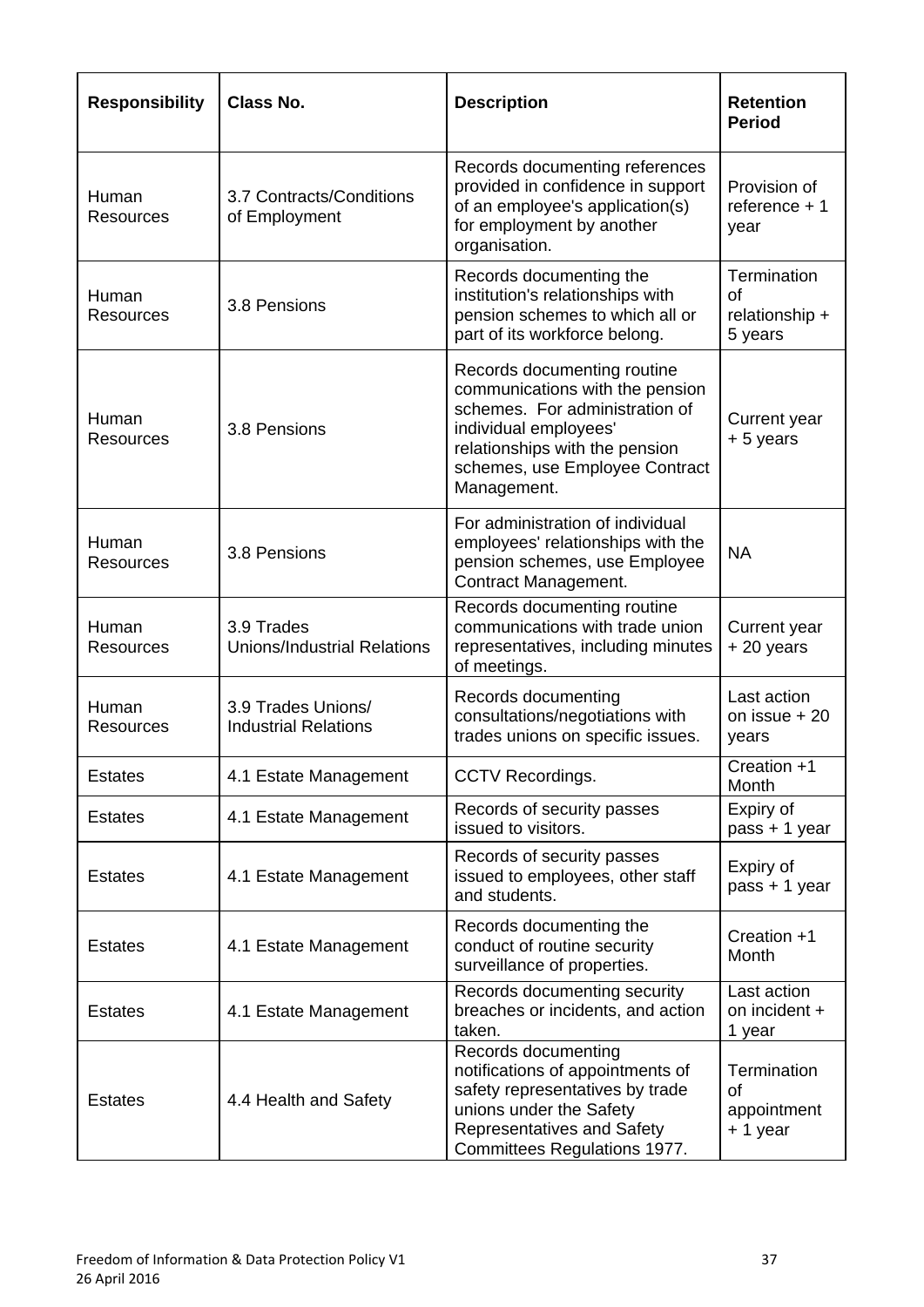| <b>Responsibility</b> | <b>Class No.</b>      | <b>Description</b>                                                                                                                                                                                                                                         | <b>Retention</b><br><b>Period</b>            |
|-----------------------|-----------------------|------------------------------------------------------------------------------------------------------------------------------------------------------------------------------------------------------------------------------------------------------------|----------------------------------------------|
| <b>Estates</b>        | 4.4 Health and Safety | Records documenting the<br>provision of time off, and other<br>facilities and assistance, for<br>safety representatives appointed<br>under the Safety Representatives<br>and Safety Committees<br>Regulations 1977.                                        | Current year<br>+ 5 years                    |
| <b>Estates</b>        | 4.4 Health and Safety | Records documenting<br>consultations and other<br>communications with safety<br>representatives appointed under<br>the Safety Representatives and<br><b>Safety Committees Regulations</b><br>1977.                                                         | Current year<br>+50 years                    |
| <b>Estates</b>        | 4.4 Health and Safety | Records documenting the election<br>of members of a safety committee<br>formed under the Safety<br><b>Representatives and Safety</b><br>Committees Regulations 1977.                                                                                       | Termination<br>of<br>membership<br>+ 1 year  |
| <b>Estates</b>        | 4.4 Health and Safety | Records documenting the election<br>of representatives of employee<br>safety under the Health and<br>Safety (Consultation with<br>Employees) Regulations 1996.                                                                                             | Termination<br>0f<br>appointment<br>+ 1 year |
| <b>Estates</b>        | 4.4 Health and Safety | Records documenting<br>consultations and other<br>communications with<br>representatives of employee<br>safety elected under the Health<br>and Safety (Consultation with<br>Employees) Regulations 1996, or<br>with all employees directly.                | Current year<br>$+50$ years                  |
| <b>Estates</b>        | 4.4 Health and Safety | Records documenting the<br>provision of training (specifically<br>related to their functions as<br>representatives) for<br>representatives of employee<br>safety elected under the Health<br>and Safety (Consultation with<br>Employees) Regulations 1996. | <b>NA</b>                                    |
| <b>Estates</b>        | 4.4 Health and Safety | Records documenting the<br>provision of time off, and other<br>facilities and assistance, for<br>representatives of employee<br>safety appointed under the Health<br>and Safety (Consultation with<br>Employees) Regulations 1996.                         | Current year<br>+ 5 years                    |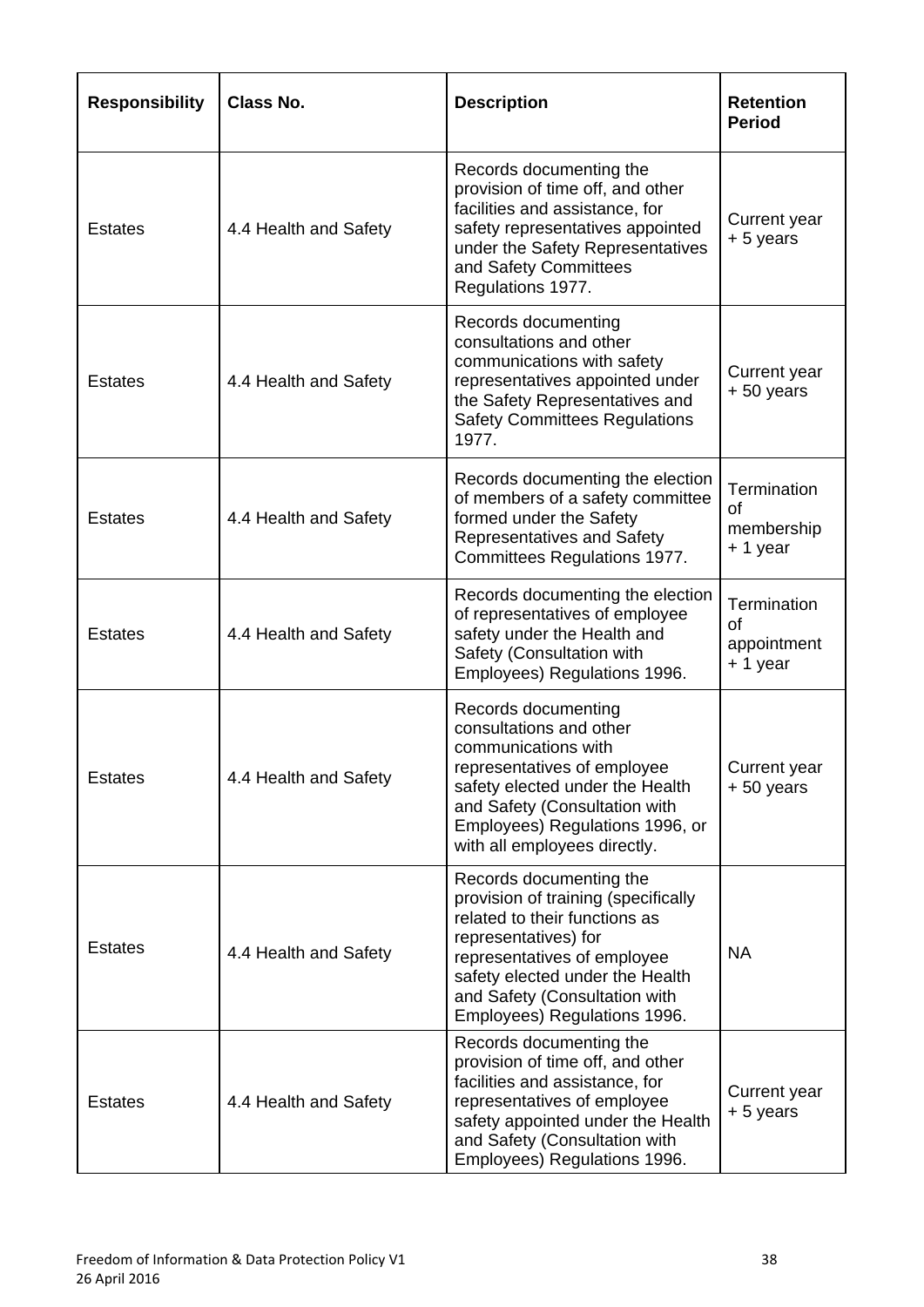| <b>Responsibility</b> | Class No.             | <b>Description</b>                                                                                                                                                                                                                   | <b>Retention</b><br><b>Period</b>                  |
|-----------------------|-----------------------|--------------------------------------------------------------------------------------------------------------------------------------------------------------------------------------------------------------------------------------|----------------------------------------------------|
| <b>Estates</b>        | 4.4 Health and Safety | Records documenting the<br>provision of information,<br>instruction and training for<br>employees, students and others<br>on health and safety in the<br>institution's premises.                                                     | Current year<br>+ 5 years                          |
| <b>Estates</b>        | 4.4 Health and Safety | Records documenting the content<br>of information and instruction on<br>health and safety matters<br>provided for members of the<br>public and others who have<br>legitimate access to the premises,<br>and the methods of delivery. | superseded+<br>5 years                             |
| <b>Estates</b>        | 4.4 Health and Safety | List of employees exposed to<br>Group 3 or Group 4 biological<br>agents (defined in the<br>Regulations).                                                                                                                             | Last entry $+$<br>40 years                         |
| <b>Estates</b>        | 4.4 Health and Safety | Records documenting accidents<br>and incidents involving Group 3 or<br>Group 4 biological agents<br>(defined in the Regulations).                                                                                                    | Date of<br>$recording +$<br>40 years *             |
| <b>Estates</b>        | 4.4 Health and Safety | Records documenting the<br>examination, testing and repair of<br>plant and equipment provided to<br>control exposure to substances<br>hazardous to health.                                                                           | Date of<br>examination                             |
| <b>Estates</b>        | 4.4 Health and Safety | Records documenting the<br>conduct and results of monitoring<br>of exposure of employees to<br>substances hazardous to health:<br>general exposure.                                                                                  | Date of<br>$action + 5$<br>years                   |
| <b>Estates</b>        | 4.4 Health and Safety | Records documenting the<br>conduct and results of monitoring<br>of exposure of employees to<br>substances hazardous to health:<br>exposure of identifiable individual<br>employees.                                                  | Date of<br>monitoring +<br>40 years                |
| <b>Estates</b>        | 4.4 Health and Safety | Records documenting air<br>monitoring conducted in<br>accordance with the requirements<br>of the Regulations: where<br>exposure requires individual<br>employees to be under medical<br>surveillance under Regulation 10.            | Date of<br>monitoring +<br>40 years                |
| <b>Estates</b>        | 4.4 Health and Safety | Health surveillance records of<br>identifiable individual employees<br>who are exposed to lead.                                                                                                                                      | Date of last<br>entry on<br>$record + 40$<br>years |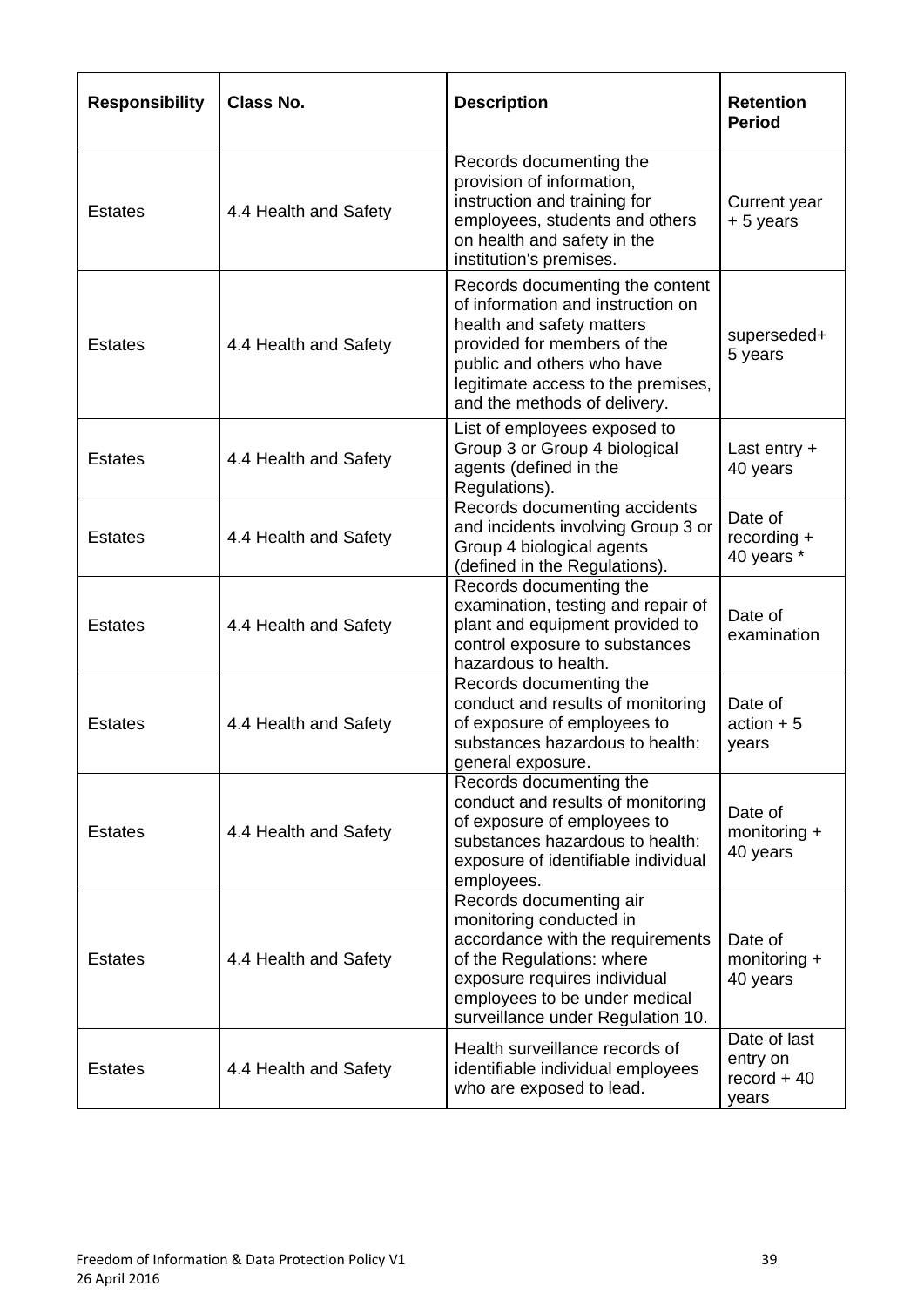| <b>Responsibility</b> | <b>Class No.</b>      | <b>Description</b>                                                                                                                                                                                                     | <b>Retention</b><br><b>Period</b>                                            |
|-----------------------|-----------------------|------------------------------------------------------------------------------------------------------------------------------------------------------------------------------------------------------------------------|------------------------------------------------------------------------------|
| <b>Estates</b>        | 4.4 Health and Safety | Records documenting the<br>conduct and results of risk<br>assessments of work which<br>exposes employees to asbestos:<br>where the exposure of employees<br>may exceed the action level.                               | Duration of<br>work to<br>which<br>assessment<br>relates                     |
| <b>Estates</b>        | 4.4 Health and Safety | Records documenting the<br>conduct and results of risk<br>assessments of work which<br>exposes employees to asbestos:<br>in all other cases.                                                                           | Completion<br>of work to<br>which the<br>assessment<br>relates $+5$<br>years |
| <b>Estates</b>        | 4.4 Health and Safety | Records documenting air<br>monitoring conducted in<br>accordance with the requirements<br>of the Regulations: where<br>exposure requires health records<br>to be kept for individual<br>employees under Regulation 21. | Date of<br>monitoring +<br>40 years                                          |
| <b>Estates</b>        | 4.4 Health and Safety | Records documenting air<br>monitoring conducted in<br>accordance with the requirements<br>of the Regulations: in all other<br>cases.                                                                                   | Date of<br>monitoring +<br>5 years                                           |
| <b>Estates</b>        | 4.4 Health and Safety | Health surveillance records of<br>identifiable individual employees<br>who are exposed to asbestos.                                                                                                                    | Date of last<br>entry on<br>$record + 40$<br>years                           |
| <b>Estates</b>        | 4.4 Health and Safety | Certificates of medical<br>examination of identifiable<br>individual employees who are<br>exposed to asbestos.                                                                                                         | Date of<br>certificate +<br>40 years                                         |
| <b>Estates</b>        | 4.4 Health and Safety | Records documenting the<br>recording of accidents, dangerous<br>occurrences and outbreaks of<br>notifiable diseases on the<br>institution's premises.                                                                  | Date of<br>$recording + 3$<br>years                                          |
| <b>Estates</b>        | 4.4 Health and Safety | Records documenting the<br>investigation of accidents,<br>dangerous occurrences and<br>outbreaks of notifiable diseases<br>on the institution's premises.                                                              | Closure of<br>investigation<br>+40 years                                     |
| <b>Estates</b>        | 4.4 Health and Safety | Reporting of reportable accidents,<br>dangerous occurrences and<br>outbreaks of notifiable diseases to<br>enforcing authorities.                                                                                       | Date of<br>notification +<br>3 years                                         |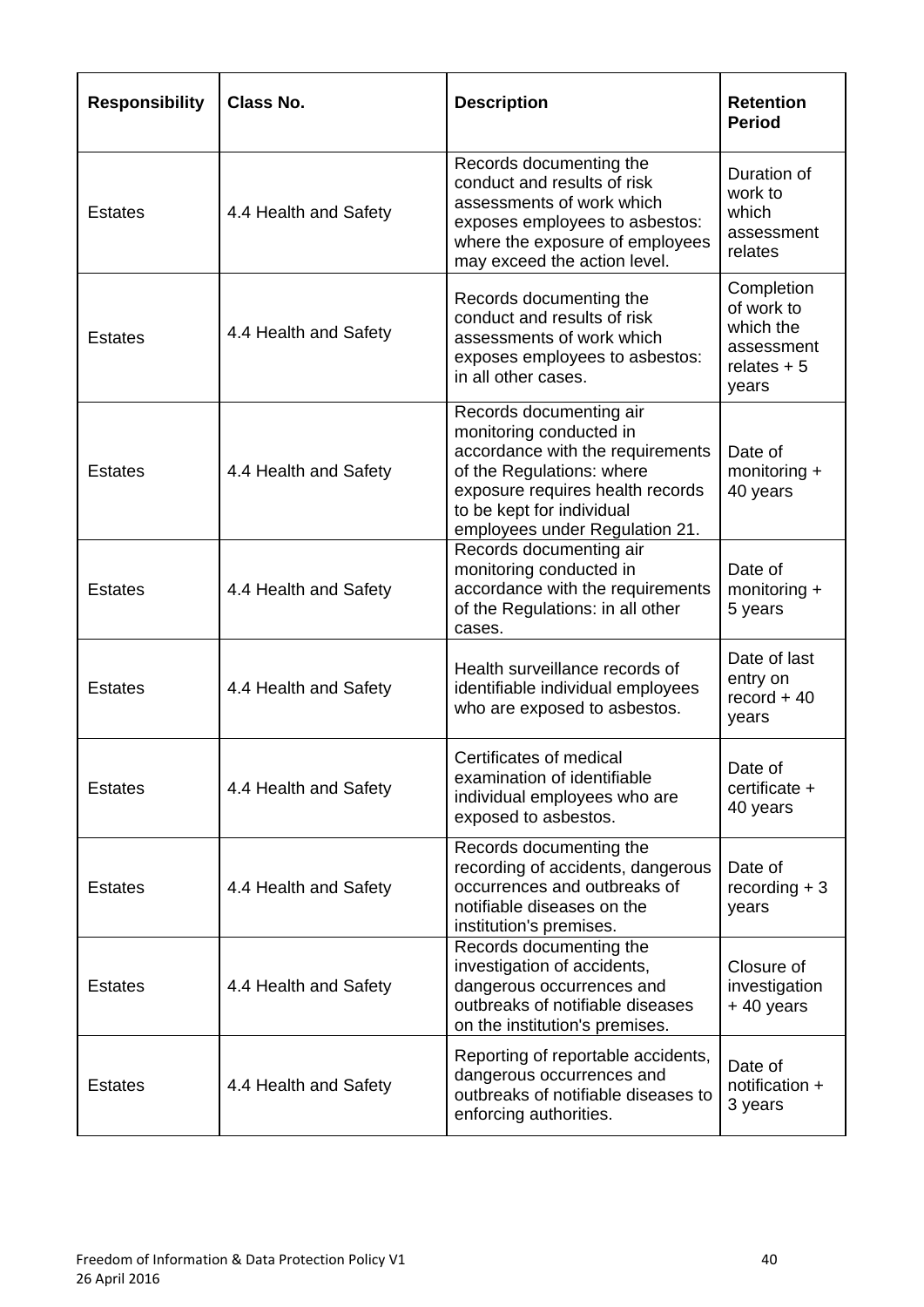| <b>Responsibility</b> | <b>Class No.</b>      | <b>Description</b>                                                                                                                                                     | <b>Retention</b><br><b>Period</b>                      |
|-----------------------|-----------------------|------------------------------------------------------------------------------------------------------------------------------------------------------------------------|--------------------------------------------------------|
| <b>Estates</b>        | 4.4 Health and Safety | Records documenting accidents<br>and incidents involving Group 3 or<br>Group 4 biological agents<br>(defined in the Regulations).                                      | Date of<br>recording +<br>40 years                     |
| <b>Estates</b>        | 4.4 Health and Safety | Records documenting pre-<br>employment health screening of<br>an employee.                                                                                             | Termination<br>of<br>employment<br>+40 years           |
| <b>Estates</b>        | 4.4 Health and Safety | Health (surveillance) records of<br>identifiable individual employees,<br>other than those specified below.                                                            | Date of last<br>surveillance<br>$action + 40$<br>years |
| <b>Estates</b>        | 4.4 Health and Safety | Health (surveillance) records of<br>identifiable individual employees<br>who are exposed to substances<br>hazardous to health, as defined<br>by the Regulations cited. | Date of last<br>entry on<br>$record + 40$<br>years     |
| <b>Estates</b>        | 4.4 Health and Safety | Health (surveillance) records of<br>identifiable individual employees<br>who are exposed to lead, as<br>required by the Regulations cited.                             | Date of last<br>entry on<br>$record + 40$<br>years     |
| <b>Estates</b>        | 4.4 Health and Safety | Health (surveillance) records of<br>individual employees who are<br>exposed to asbestos, as required<br>by the Regulations cited.                                      | Date of last<br>entry on<br>$record + 40$<br>years     |
| <b>Estates</b>        | 4.4 Health and Safety | Certificates of medical<br>examinations of individual<br>employees who are exposed to<br>asbestos, as required by the<br>Regulations cited.                            | Date of last<br>entry on<br>$record + 40$<br>years     |
| <b>Estates</b>        | 4.4 Health and Safety | Records documenting the<br>nomination/appointment of fire<br>wardens.                                                                                                  | Termination<br>οf<br>appointment                       |
| <b>Estates</b>        | 4.4 Health and Safety | Records documenting the<br>provision of role-specific training<br>for fire wardens.                                                                                    | Termination<br>οf<br>appointment<br>+ 5 years          |
| <b>Estates</b>        | 4.4 Health and Safety | Records documenting the<br>appointment of official first aiders.                                                                                                       | Termination<br>of<br>appointment                       |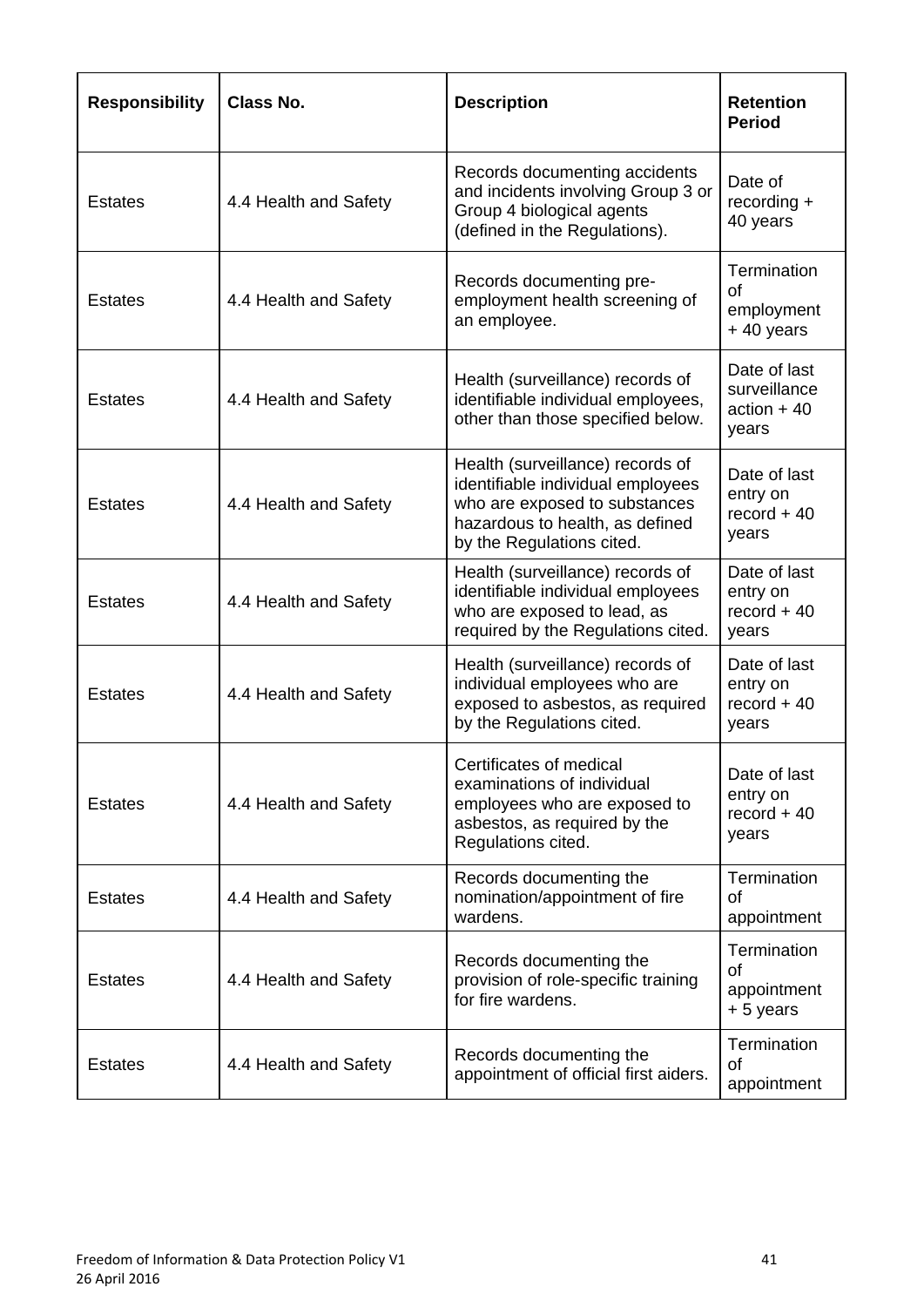| <b>Responsibility</b>  | <b>Class No.</b>                                              | <b>Description</b>                                                                                                                             | <b>Retention</b><br><b>Period</b>                      |
|------------------------|---------------------------------------------------------------|------------------------------------------------------------------------------------------------------------------------------------------------|--------------------------------------------------------|
| <b>Estates</b>         | 4.4 Health and Safety                                         | Records documenting the<br>provision of approved training<br>(specifically related to their<br>functions as first aiders) for first<br>aiders. | Termination<br>Ωf<br>appointment<br>+ 5 years          |
| <b>Estates</b>         | 4.5 Environmental<br>Management                               | Records documenting the<br>recording of environmental<br>incidents on the institution's<br>premises or caused by its<br>operations.            | Last action<br>on incident +<br>40 years               |
| <b>Estates</b>         | 4.5 Environmental<br>Management                               | Records documenting the<br>investigation of environmental<br>incidents on the institution's<br>premises or caused by its<br>operations.        | Closure of<br>investigation<br>+40 years               |
| <b>Estates</b>         | 4.5 Environmental<br>Management                               | Records documenting the<br>notification and reporting of<br>reportable environmental<br>incidents to enforcing authorities.                    | Date of<br>notification +<br>5 years                   |
| <b>Estates</b>         | 4.5 Environmental<br>Management                               | Register of 'special waste'<br>removed from the premises for<br>disposal by registered / licensed<br>contractors.                              | Removal of<br>waste<br>consignment<br>+ 3 years        |
| <b>Student Support</b> | 5.3 Student Recruitment                                       | Records documenting the<br>handling of enquiries from<br>prospective students.                                                                 | Current<br>academic<br>year + 1 year                   |
| <b>Student Support</b> | 5.4 Student Admission<br>Policies and Procedures              | Records documenting the<br>handling of applications for<br>admission: successful<br>applications.                                              | End of<br>student<br>relationship +<br>6 years         |
| <b>Student Support</b> | 5.4 Student Admission<br><b>Policies and Procedures</b>       | Records documenting the<br>handling of applications for<br>admission: unsuccessful<br>applications.                                            | Current<br>academic<br>year + 1 year                   |
| <b>Student Support</b> | 5.4 Student Admission<br>Policies and Procedures              | Records documenting the<br>administration of the clearing<br>process.                                                                          | Current<br>academic<br>year + 1 year                   |
| <b>Student Support</b> | 5.5 Student Admission<br>and<br><b>Registration/Enrolment</b> | Records documenting the initial<br>assessment of Students.                                                                                     | Termination<br>of student<br>relationship +<br>6 years |
| <b>Student Support</b> | 5.6 Student Record<br>Administration                          | Records of administration of<br><b>Student Financial and</b><br>employment support.                                                            | Current $+6$<br>Years                                  |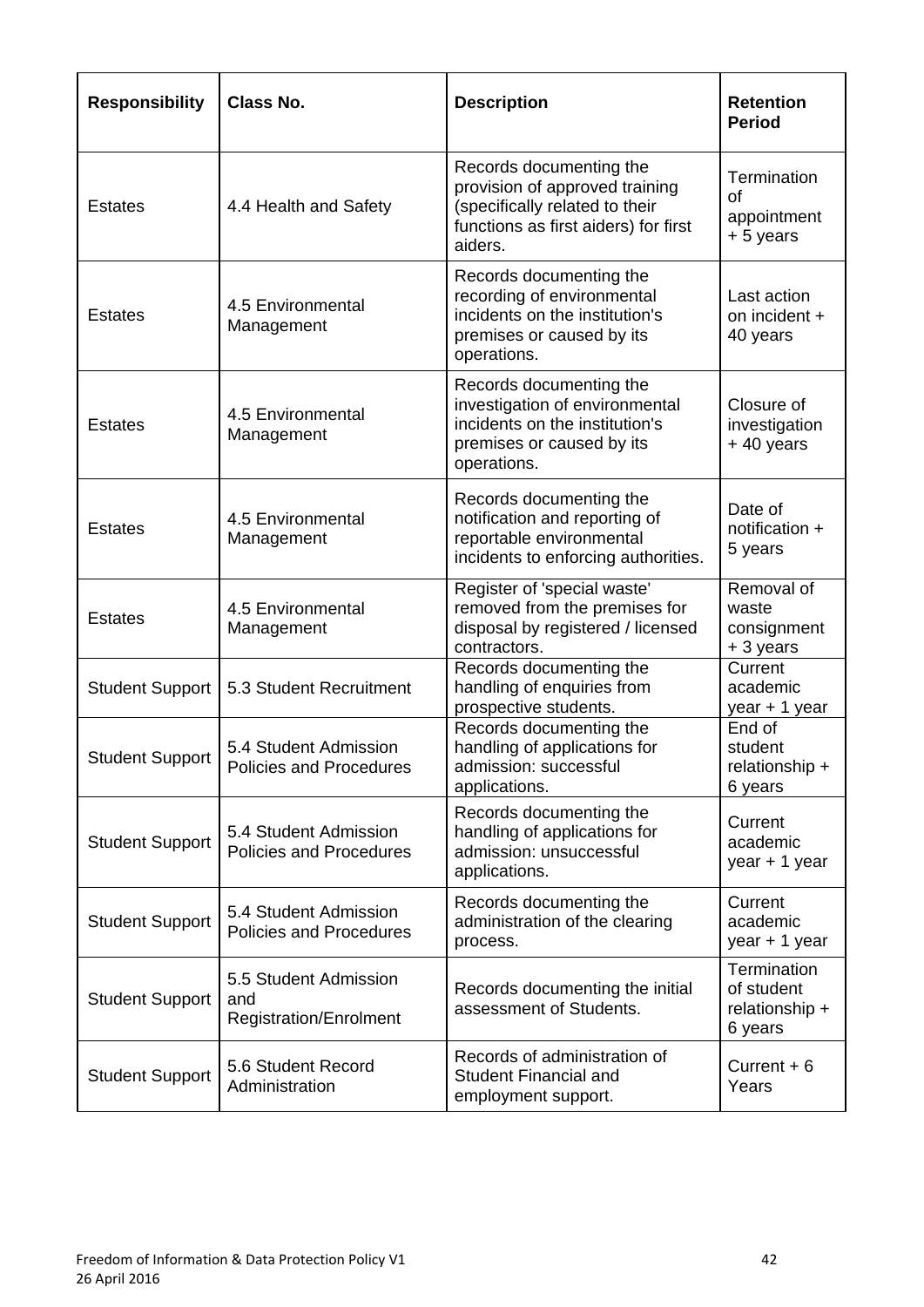| <b>Responsibility</b>         | <b>Class No.</b>                                              | <b>Description</b>                                                                                                                                                   | <b>Retention</b><br><b>Period</b>                                                                                                   |
|-------------------------------|---------------------------------------------------------------|----------------------------------------------------------------------------------------------------------------------------------------------------------------------|-------------------------------------------------------------------------------------------------------------------------------------|
| <b>Student Support</b>        | 5.8 Student Discipline                                        | Records documenting the<br>conduct and results of disciplinary<br>proceedings against individual<br>students.                                                        | Last action<br>on case $+6$<br>years                                                                                                |
| <b>Student Support</b>        | 5.9 Student Support and<br><b>Welfare Management</b>          | Records documenting the<br>provision of Welfare / Advice<br>Services to individual students.                                                                         | current year<br>+6 years                                                                                                            |
| <b>Student Support</b>        | 5.9 Student Support and<br><b>Welfare Management</b>          | <b>Records Relating to Careers</b><br>Advice.                                                                                                                        | Duration of<br>enrolment +3<br>years                                                                                                |
| <b>Student Support</b>        | 5.9 Student Support and<br><b>Welfare Management</b>          | Records relating to Learning<br>Support for Students with specific<br>needs.                                                                                         | Current $+7$<br>Years                                                                                                               |
| <b>Student Support</b>        | 5.9 Student Support and<br><b>Welfare Management</b>          | Records documenting the<br>handling of user / customer<br>complaints about a student<br>support service.                                                             | Last action<br>on complaint<br>+6 years                                                                                             |
| <b>Student Support</b>        | 5.11 Student Complaint<br>Handling                            | Records documenting the<br>handling of complaints by<br>individual students where the<br>formal complaints procedure is<br>not initiated.                            | Last action<br>on complaint<br>+ 3 years                                                                                            |
| <b>Student Support</b>        | 5.12 Student Associations<br>and Unions                       | Records relating to the operation<br>and activities of the Students<br>Union, and other clubs,<br>associations and non-academic<br>activities organised by students. | Permanent                                                                                                                           |
| <b>Student</b><br>Information | 5.5 Student Admission<br>and<br><b>Registration/Enrolment</b> | Records documenting the<br>registration of individual students<br>on programmes.                                                                                     | Termination<br>of student<br>relationship +<br>6 years                                                                              |
| <b>Student</b><br>Information | 5.6 Student Record<br>Administration                          | Records containing full personal<br>data on individual students.                                                                                                     | Minimum<br>required.<br>Variable for<br>different<br>types of<br>personal<br>data.                                                  |
| <b>Student</b><br>Information | 5.6 Student Record<br>Administration                          | Core student data.                                                                                                                                                   | This is the<br>minimal<br>record kept<br>to provide<br>references<br>for former<br>students<br>required for<br>at least 10<br>years |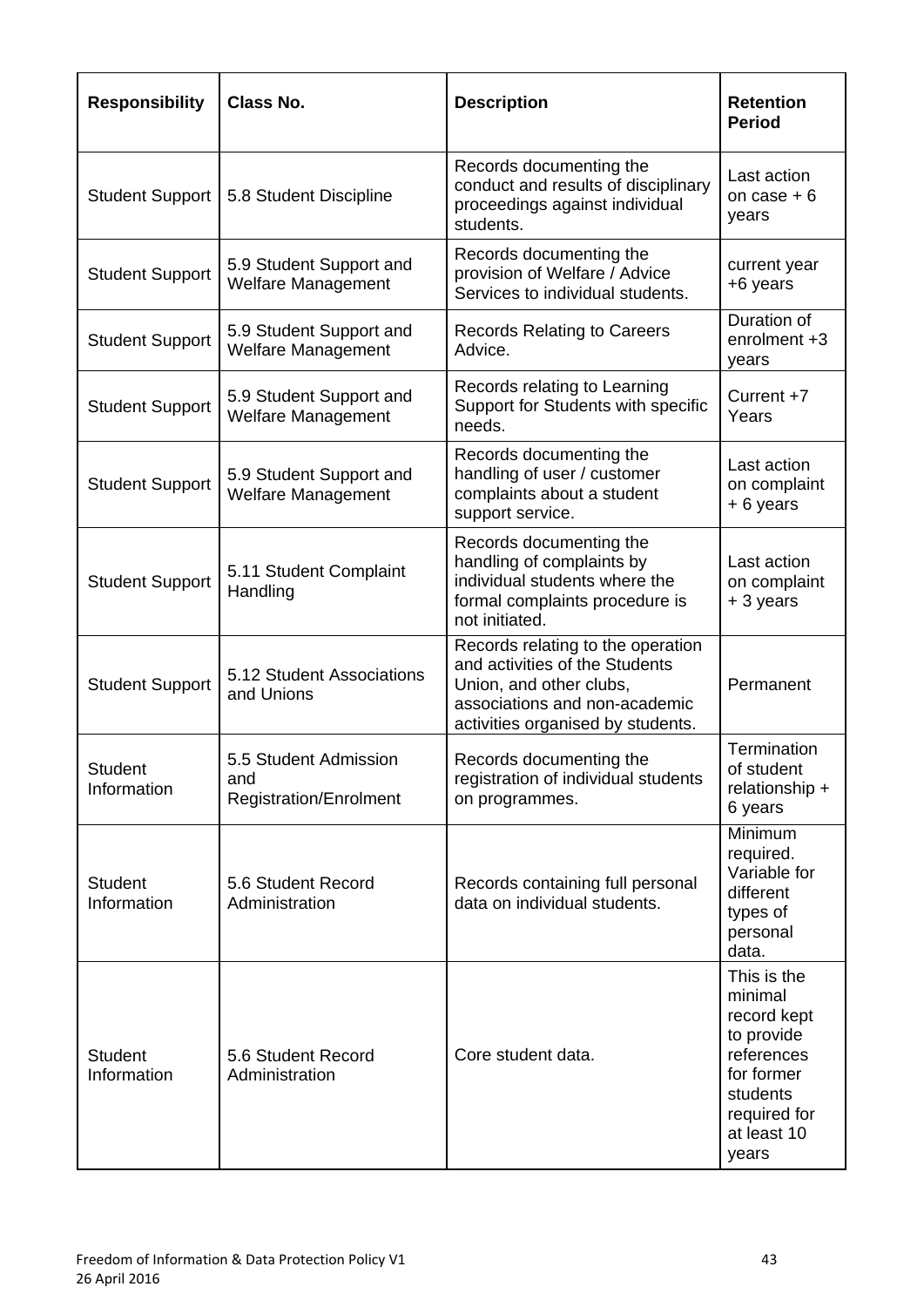| <b>Responsibility</b>         | <b>Class No.</b>                                         | <b>Description</b>                                                                                                                          | <b>Retention</b><br><b>Period</b>                             |
|-------------------------------|----------------------------------------------------------|---------------------------------------------------------------------------------------------------------------------------------------------|---------------------------------------------------------------|
| <b>Student</b><br>Information | 5.6 Student Record<br>Administration                     | Records containing standard<br>analyses of data from individual<br>students' records.                                                       | Current<br>academic<br>year $+5$<br>years                     |
| <b>Student</b><br>Information | 5.6 Student Record<br>Administration                     | Records documenting the<br>handling of requests for ad hoc<br>analyses of data from individual<br>students' records.                        | Last action<br>on request +<br>1 year                         |
| <b>Student</b><br>Information | 5.6 Student Record<br>Administration                     | Records documenting the<br>handling of individual students' /<br>employers requests for<br>statements of results/transcripts.               | Last action<br>on request +<br>1 year                         |
| <b>Student</b><br>Information | 5.6 Student Record<br>Administration                     | <b>First Destination Surveys:</b><br>individual responses.                                                                                  | Completion<br>of analysis of<br>responses                     |
| <b>Student</b><br>Information | 5.7 Student Progress and<br>Assessment<br>Administration | Records documenting the<br>organisation of examination<br>facilities, including special<br>arrangements for students with<br>special needs. | Current<br>academic<br>year + 1 year                          |
| <b>Student</b><br>Information | 5.7 Student Progress and<br>Assessment<br>Administration | Records documenting the<br>termination of individual students'<br>programmes.                                                               | Termination<br>of student<br>relationship +<br>6 years        |
| <b>Student</b><br>Information | 5.7 Student Progress and<br>Assessment<br>Administration | Records documenting the<br>selection, appointment and<br>training of external examiners.                                                    | Termination<br>Ωf<br>appointment<br>+ 1 year                  |
| <b>Student</b><br>Information | 5.7 Student Progress and<br>Assessment<br>Administration | Records documenting the<br>withdrawal of individual students<br>from the institution.                                                       | Termination<br>of<br>relationship<br>with student<br>+6 years |
| <b>Student</b><br>Information | 5.7 Student Progress and<br>Assessment<br>Administration | Records documenting the control<br>of examination papers and<br>examination scripts.                                                        | Current<br>academic<br>year + 1 year                          |
| <b>Student</b><br>Information | 5.7 Student Progress and<br>Assessment<br>Administration | <b>Arrangements for Assessments</b><br>and examinations.                                                                                    | Current year<br>+6 years                                      |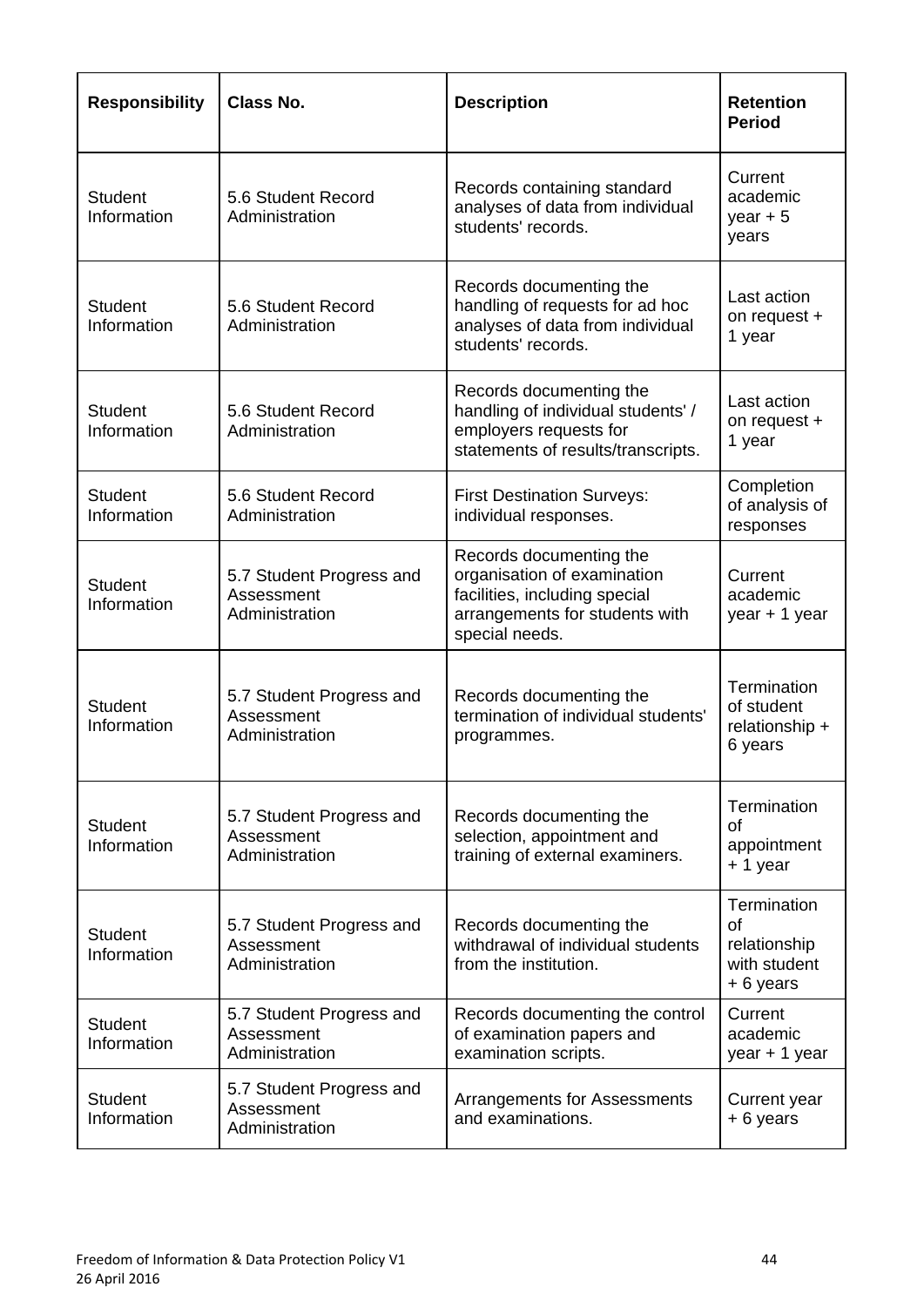| <b>Responsibility</b>         | <b>Class No.</b>                                                     | <b>Description</b>                                                                                                                                            | <b>Retention</b><br><b>Period</b>                                          |
|-------------------------------|----------------------------------------------------------------------|---------------------------------------------------------------------------------------------------------------------------------------------------------------|----------------------------------------------------------------------------|
| <b>Student</b><br>Information | 5.7 Student Progress and<br>Assessment<br>Administration             | Pass/Qualification/Awards lists.                                                                                                                              | Completion<br>οf<br>Programme+<br>10 years                                 |
| Programme<br>Areas            | 5.5 Student Admission<br>and<br><b>Registration/Enrolment</b>        | Records documenting the<br>registration of individual students<br>on programmes.                                                                              | Termination<br>of student<br>relationship +<br>6 years                     |
| Programme<br>Areas            | 5.7 Student Progress and<br>Assessment<br>Administration             | Records documenting individual<br>students' submission of assessed<br>work and handling of reports of<br>mitigating circumstances.                            | Current<br>academic<br>year + 1 year<br>(Minimum)                          |
| Programme<br>Areas            | 5.7 Student Progress and<br>Assessment<br>Administration             | Records documenting feedback<br>on academic progress, and<br>general academic guidance and<br>support, given to individual taught<br>students.                | Completion<br>of student's<br>programme +<br>6 years                       |
| Programme<br>Areas            | 7.4 Development and<br><b>Execution of Programmes</b><br>and Courses | Records documenting routine<br>solicited feedback on taught<br>programmes from staff and<br>examiners: individual feedback.                                   | Current<br>academic<br>year $+5$<br>years OR<br>Life of course<br>+ 1 year |
| Programme<br>Areas            | 7.5 Internal and External<br><b>Review of Courses</b>                | Records documenting routine<br>solicited feedback on taught<br>courses from staff and examiners:<br>individual feedback.                                      | Current<br>academic<br>year $+5$<br>years OR<br>Life of course<br>+ 1 year |
| Programme<br>Areas            | 7.5 Internal and External<br><b>Review of Courses</b>                | Records documenting routine<br>solicited feedback on taught<br>courses from students: individual<br>feedback.                                                 | Completion<br>of analysis of<br>feedback                                   |
| Programme<br>Areas            | 5.7 Student Progress and<br>Assessment<br>Administration             | Records documenting the<br>academic progress of individual<br>students and formal action taken<br>by the institution to deal with<br>unsatisfactory progress. | Termination<br><b>of</b><br>relationship<br>with student<br>+6 years       |
| Programme<br>Areas            | 7.6 Course Administration                                            | Assignment of students to<br>classes/groups.                                                                                                                  | Current year<br>+ 1 year                                                   |
| Programme<br>Areas            | 7.6 Course Administration                                            | <b>Course Assignment Registers.</b>                                                                                                                           | Current year<br>+ 1 year                                                   |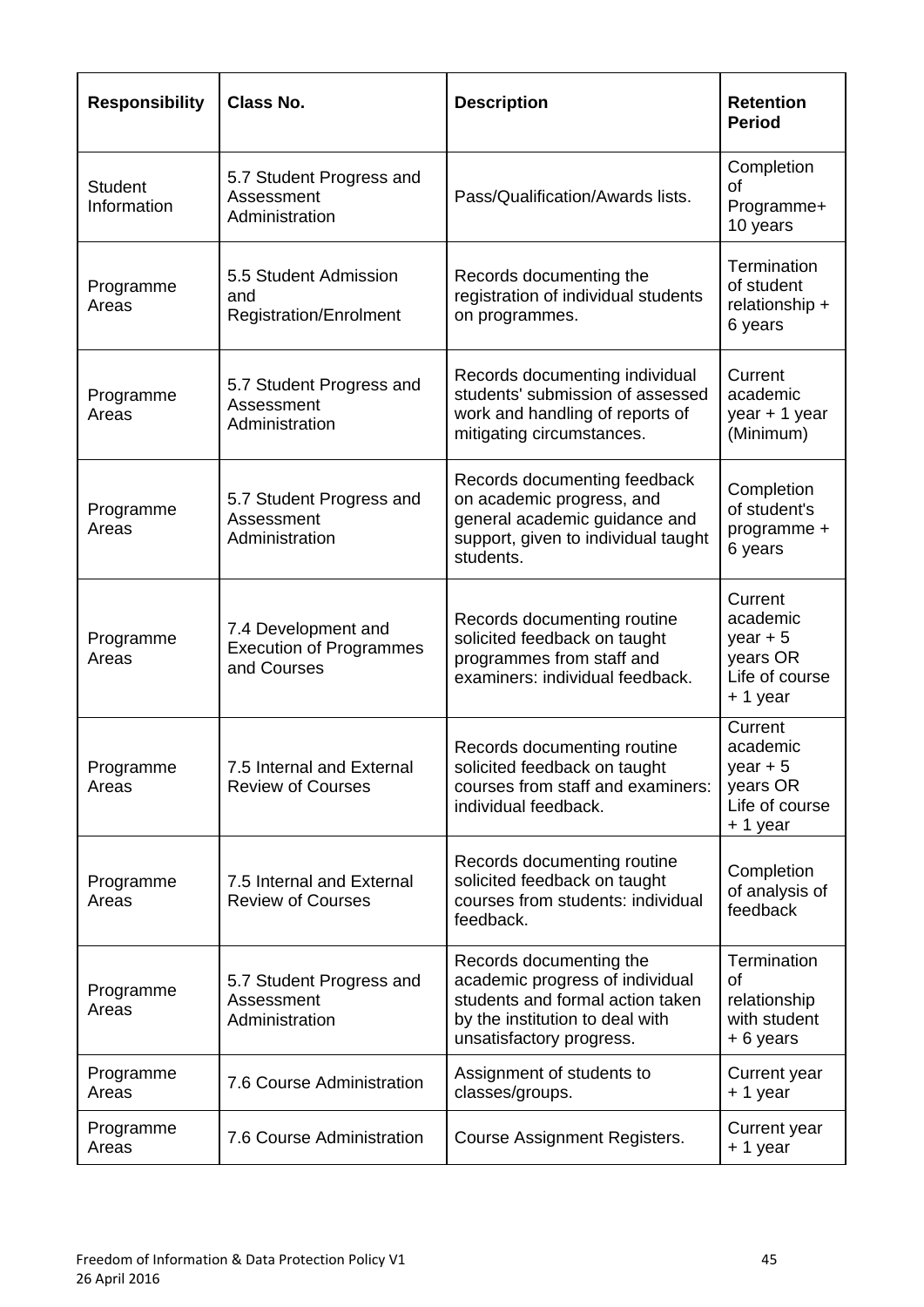| <b>Responsibility</b>                       | <b>Class No.</b>                                                   | <b>Description</b>                                                                                                                                                                                    | <b>Retention</b><br><b>Period</b>                                   |
|---------------------------------------------|--------------------------------------------------------------------|-------------------------------------------------------------------------------------------------------------------------------------------------------------------------------------------------------|---------------------------------------------------------------------|
| Organisational<br>Development<br>and Talent | 5.11 Student Complaint<br>Handling                                 | Records documenting the<br>handling of formal complaints<br>made by individual students<br>against the institution.                                                                                   | Last action<br>on case $+6$<br>years                                |
| Quality                                     | 5.10 Student Liaison                                               | Results of user / customer<br>surveys: individual responses.                                                                                                                                          | Completion<br>of analysis of<br>survey<br>responses                 |
| ILT                                         | 6.1 Information Resources<br>Management                            | Records documenting the<br>handling of requests for access to<br>personal information held by the<br>institution under the Data<br>Protection Act 1998.                                               | Last action<br>on request +<br>6 years                              |
| ILT                                         | 6.1 Information Resources<br>Management                            | Records containing (anonymised)<br>management statistics, analyses<br>and reports of requests for access<br>to personal information held by<br>the institution under the Data<br>Protection Act 1998. | Current year<br>+10 years                                           |
| <b>ILT</b>                                  | 6.1 Information Resources<br>Management                            | Records documenting the<br>development and maintenance of<br>the institution's Publication<br>Scheme, as required by the<br>Freedom of Information Acts.                                              | Completion<br>of revision of<br>Publication<br>Scheme $+5$<br>years |
| ILT                                         | 6.1 Information Resources<br>Management                            | Records documenting the<br>handling of requests for access to<br>information held by the institution<br>under the Freedom of Information<br>Acts.                                                     | Last action<br>on request +<br>6 years                              |
| ILT                                         | 6.1 Information Resources<br>Management                            | Records documenting<br>authorisation for the disposal of<br>de-accessioned records.                                                                                                                   | Life of<br>archives                                                 |
| ILT                                         | 6.3 Information and<br><b>Communications Systems</b><br>Management | Records documenting user<br>requests to recover data from<br>backup or archive stores, and<br>action taken.                                                                                           | Last action<br>on request +<br>3 months                             |
| ILT                                         | 6.3 Information and<br><b>Communications Systems</b><br>Management | Records documenting routine<br>monitoring of the use of ICT<br>systems to ensure compliance<br>with legal requirements and<br>institutional policies.                                                 | Current year<br>+ 1 year                                            |
| ILT                                         | 6.3 Information and<br><b>Communications Systems</b><br>Management | Requests for, and authorisation<br>of, connections of third party<br>equipment to the institution's<br>networks, either on institutional<br>premises or via dial-up<br>communications links.          | Termination<br>of connection<br>+ 1 year                            |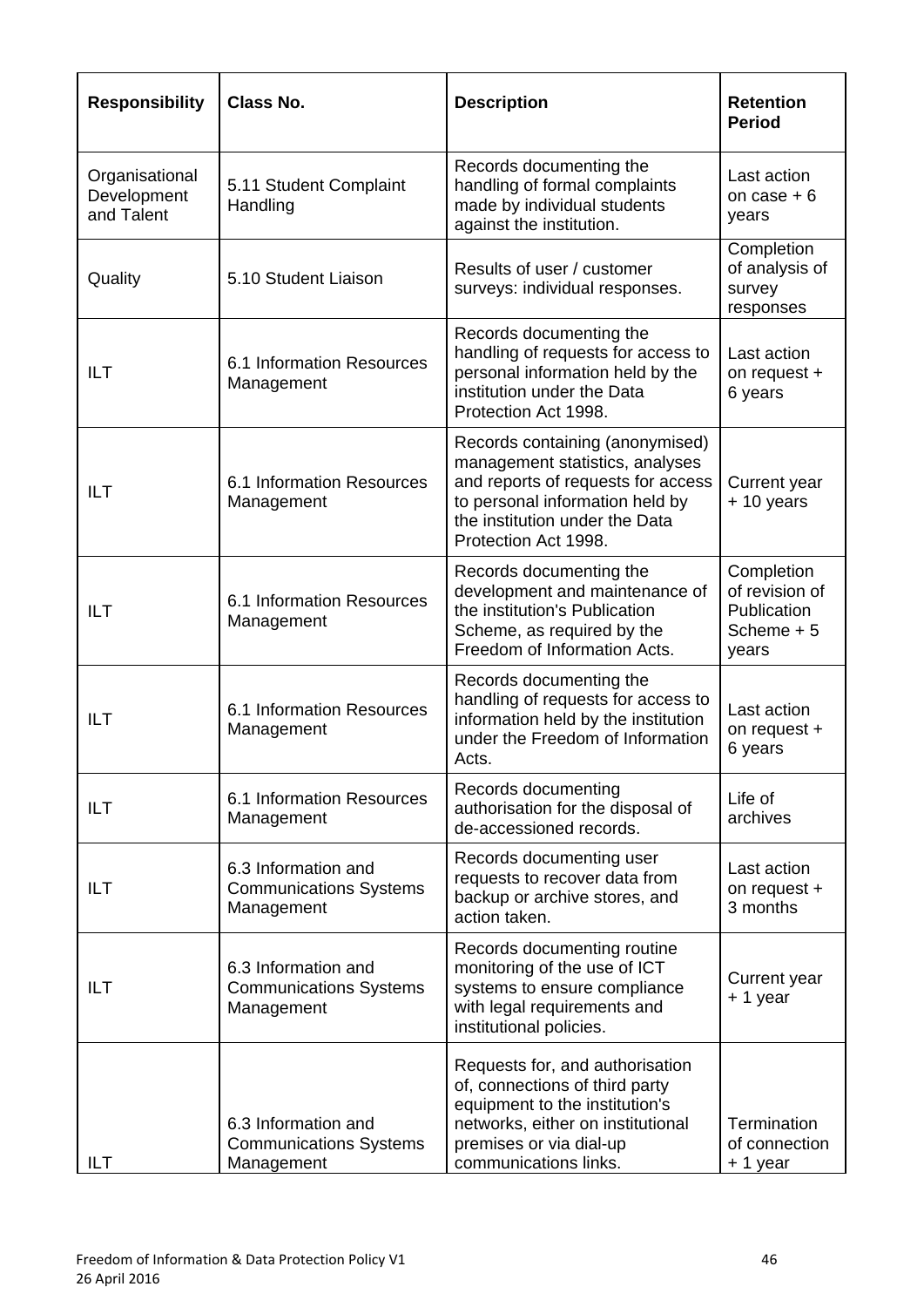| <b>Responsibility</b> | <b>Class No.</b>                                                   | <b>Description</b>                                                                                                                                                                           | <b>Retention</b><br><b>Period</b>         |
|-----------------------|--------------------------------------------------------------------|----------------------------------------------------------------------------------------------------------------------------------------------------------------------------------------------|-------------------------------------------|
| ILT                   | 6.3 Information and<br><b>Communications Systems</b><br>Management | Records documenting the<br>removal / return of mobile ICT<br>systems hardware and software<br>from / to the institution's<br>premises.                                                       | Return of<br>equipment +<br>3 months      |
| ILT                   | 6.3 Information and<br><b>Communications Systems</b><br>Management | Records documenting the<br>development of technical and<br>application training for ICT system<br>users.                                                                                     | Superseded<br>$+1$ year                   |
| ILT                   | 6.3 Information and<br><b>Communications Systems</b><br>Management | Records documenting user<br>requests for technical and<br>application support, and<br>assistance provided.                                                                                   | Last action<br>on request +<br>1 year     |
| ILT                   | 4.3 ICT Systems<br>Management                                      | Records documenting faults<br>reported by users of ICT systems,<br>and action taken to investigate<br>and resolve the problem.                                                               | Last action<br>on fault $+1$<br>year      |
| ILT                   | 4.3 ICT Systems<br>Management                                      | Records documenting the<br>opening, maintenance and<br>closure of user accounts for ICT<br>systems.                                                                                          | Closure of<br>$account + 1$<br>year       |
| ILT                   | 4.3 ICT Systems<br>Management                                      | Records documenting routine<br>monitoring of the use of ICT<br>systems to ensure compliance<br>with legal requirements and<br>institutional policies.                                        | Current year<br>+ 1 year                  |
| ILT                   | 4.3 ICT Systems<br>Management                                      | Records documenting attempted<br>or actual security breaches of the<br>institution's ICT systems, and<br>action taken.                                                                       | Last action<br>on incident +<br>1 year    |
| ILT                   | 4.3 ICT Systems<br>Management                                      | Requests for, and authorisation<br>of, connections of third party<br>equipment to the institution's<br>networks, either on institutional<br>premises or via dial-up<br>communications links. | Termination<br>of connection<br>$+1$ year |
| ILT                   | 4.3 ICT Systems<br>Management                                      | Records documenting the<br>removal / return of mobile ICT<br>systems hardware and software<br>from / to the institution's<br>premises.                                                       | Return of<br>equipment +<br>3 months      |
| ILT                   | 4.3 ICT Systems<br>Management                                      | Records documenting the<br>development of technical and<br>application training for ICT system<br>users.                                                                                     | Superseded<br>+ 1 year                    |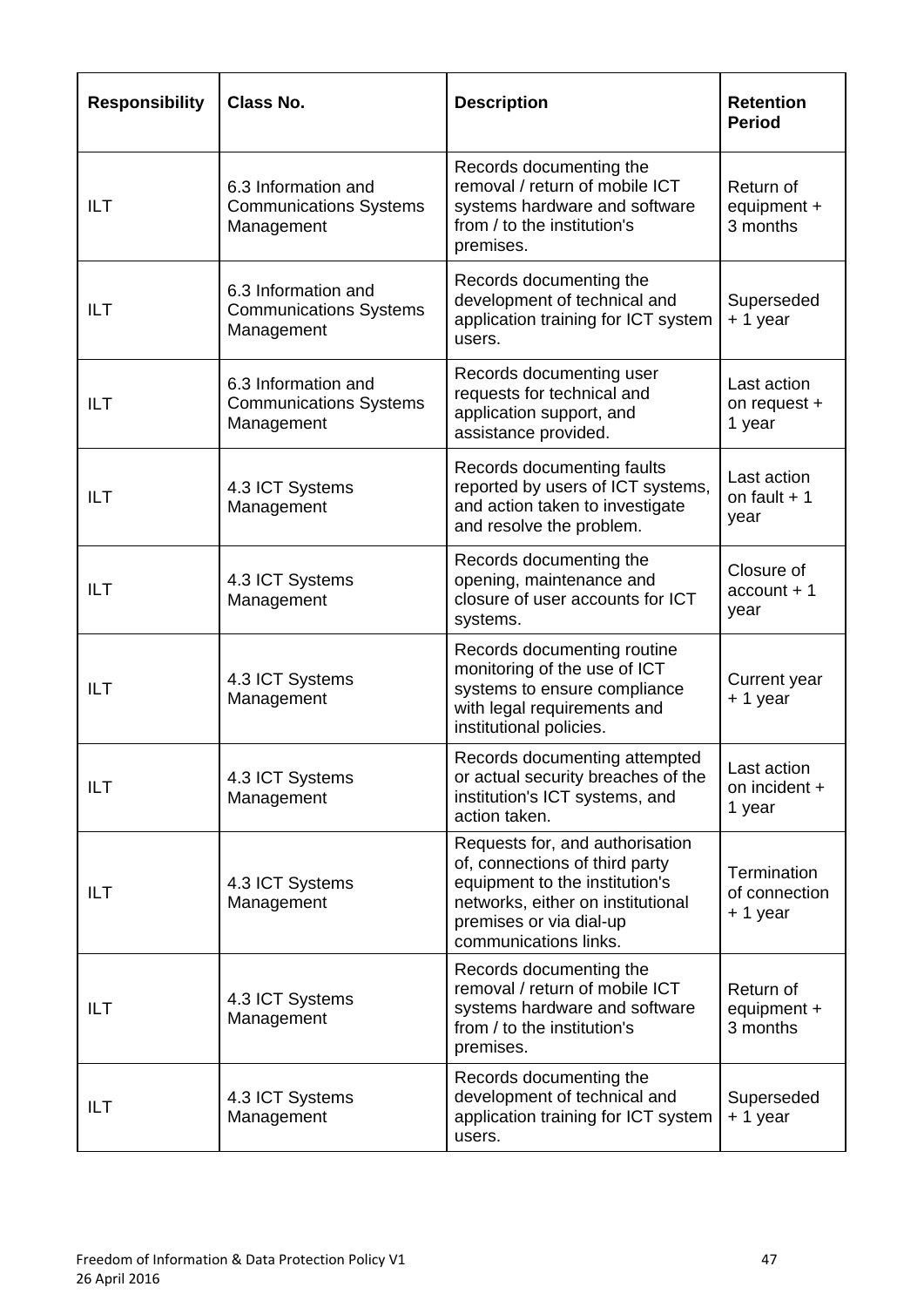| <b>Responsibility</b> | <b>Class No.</b>                                 | <b>Description</b>                                                                                                                                    | <b>Retention</b><br><b>Period</b>             |
|-----------------------|--------------------------------------------------|-------------------------------------------------------------------------------------------------------------------------------------------------------|-----------------------------------------------|
| <b>ILT</b>            | 4.3 ICT Systems<br>Management                    | Records documenting user<br>requests for technical and<br>application support, and<br>assistance provided.                                            | Last action<br>on request +<br>1 year         |
| Directorate           | 8.1 Government and<br><b>Regulator Relations</b> | Records containing information<br>that institutions are legally obliged<br>to provide to the funding Bodies.                                          | Permanent                                     |
| Directorate           | 8.1 Government and<br><b>Regulator Relations</b> | Reports / Returns made to<br>standards bodies, professional<br>bodies, and other government<br>departments.                                           | Permanent                                     |
| Directorate           | 8.3 Community Relations                          | Records documenting enquiries<br>from members of the community<br>and the responses provided.                                                         | Last action of<br>enquiry $+2$<br>years       |
| Directorate           | 8.3 Community Relations                          | Records documenting complaints<br>from members of the local<br>community, the internal handling<br>of these complaints and the<br>responses provided. | Last action<br>on complaint<br>$+1$ year      |
| Directorate           | 8.6 Fundraising/Grants                           | Records containing details of<br>individual responses to<br>fundraising campaigns.                                                                    | Completion<br>of analysis of<br>data          |
| Directorate           | 8.7 Alumni Relations                             | Records containing personal data<br>on individual alumni.                                                                                             | While current<br>(or likely to<br>be current) |
| Directorate           | 8.7 Alumni Relations                             | Results of alumni surveys:<br>summaries and analyses of<br>responses.                                                                                 | Completion<br>of survey $+3$<br>vears         |
| Directorate           | 1.3 Governing Body                               | Records documenting the<br>appointment of members of the<br>institution's governing body.                                                             | Termination<br>of<br>appointment<br>+6 years  |
| <b>Directorate</b>    | 1.3 Governing Body                               | Records documenting the<br>provision of training and<br>development for members of the<br>institution's governing body.                               | Current year<br>+ 3 years                     |
| Directorate           | 1.3 Governing Body                               | Register of Interests of members<br>of the Governing Body, senior<br>staff and others covered by<br>conflict of interest policies.                    | Termination<br>of<br>appointment<br>+6 years  |
| Directorate           | 1.4 Management of<br><b>Executive Committees</b> | Records documenting the<br>provision of training and<br>development for members of the<br>institution's executive committees.                         | Current year<br>+ 3 years                     |